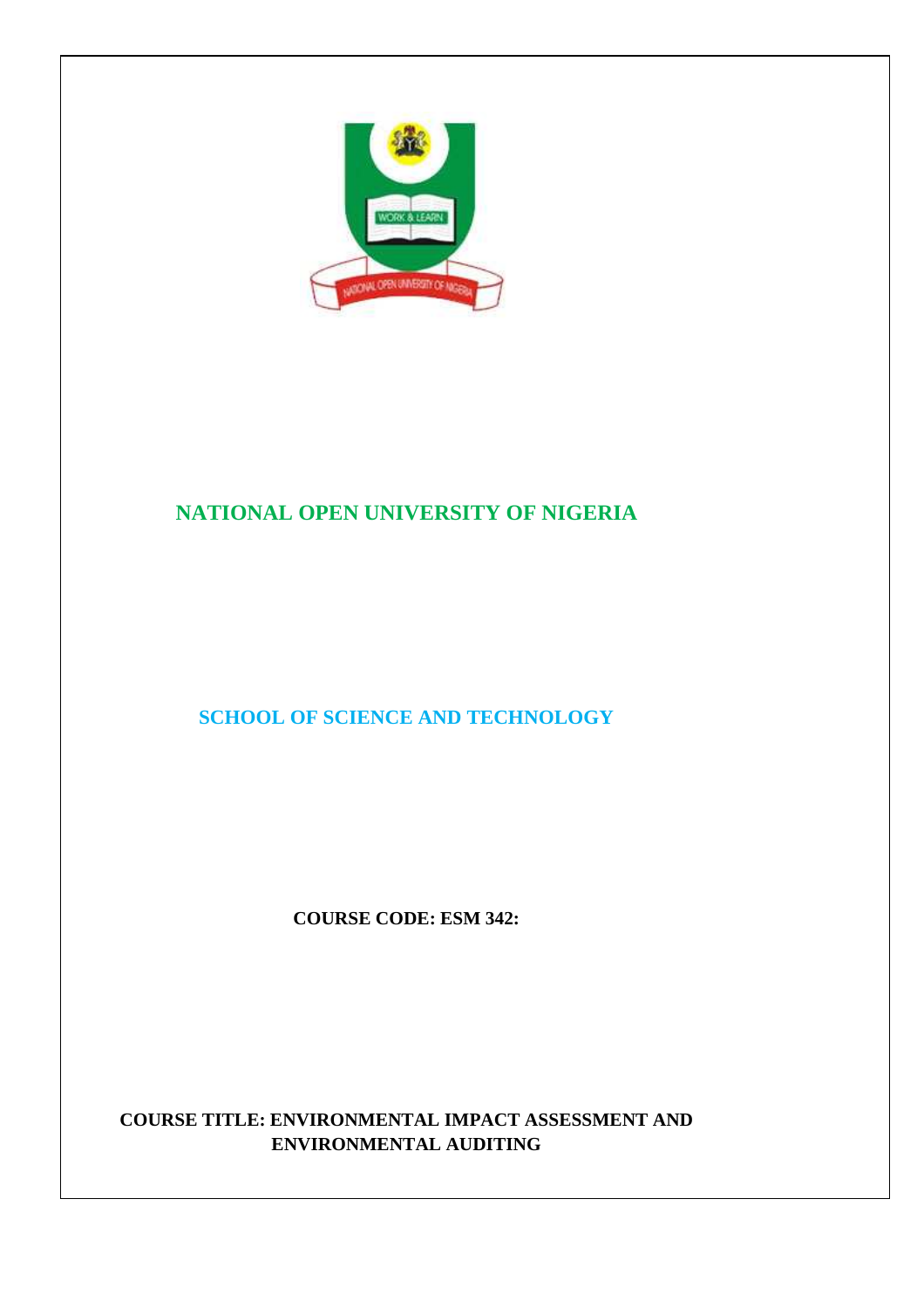ESM342 COURSE GUIDE

### **YELLOW---SORTED**  .START FROM NON-YELLOW

Course Code: ESM 342

# Course Title: **Environmental Impact Assessment and Auditing**

| Course Developer/Writer : | Cecilia Medupin                                                                                                            |  |
|---------------------------|----------------------------------------------------------------------------------------------------------------------------|--|
|                           | National Open University of Nigeria,<br>Lagos State                                                                        |  |
| Course Editor:            |                                                                                                                            |  |
| Programme Leader:         | Prof. Kehinde T. Obidairo<br>Dean, School of Science and Technology<br>National Open University of Nigeria,<br>Lagos State |  |
| Course Coordinator:       | Cecilia Medupin<br>National Open University of Nigeria,<br><b>Lagos State</b>                                              |  |

# NATIONAL OPEN UNIVERSITY OF NIGERIA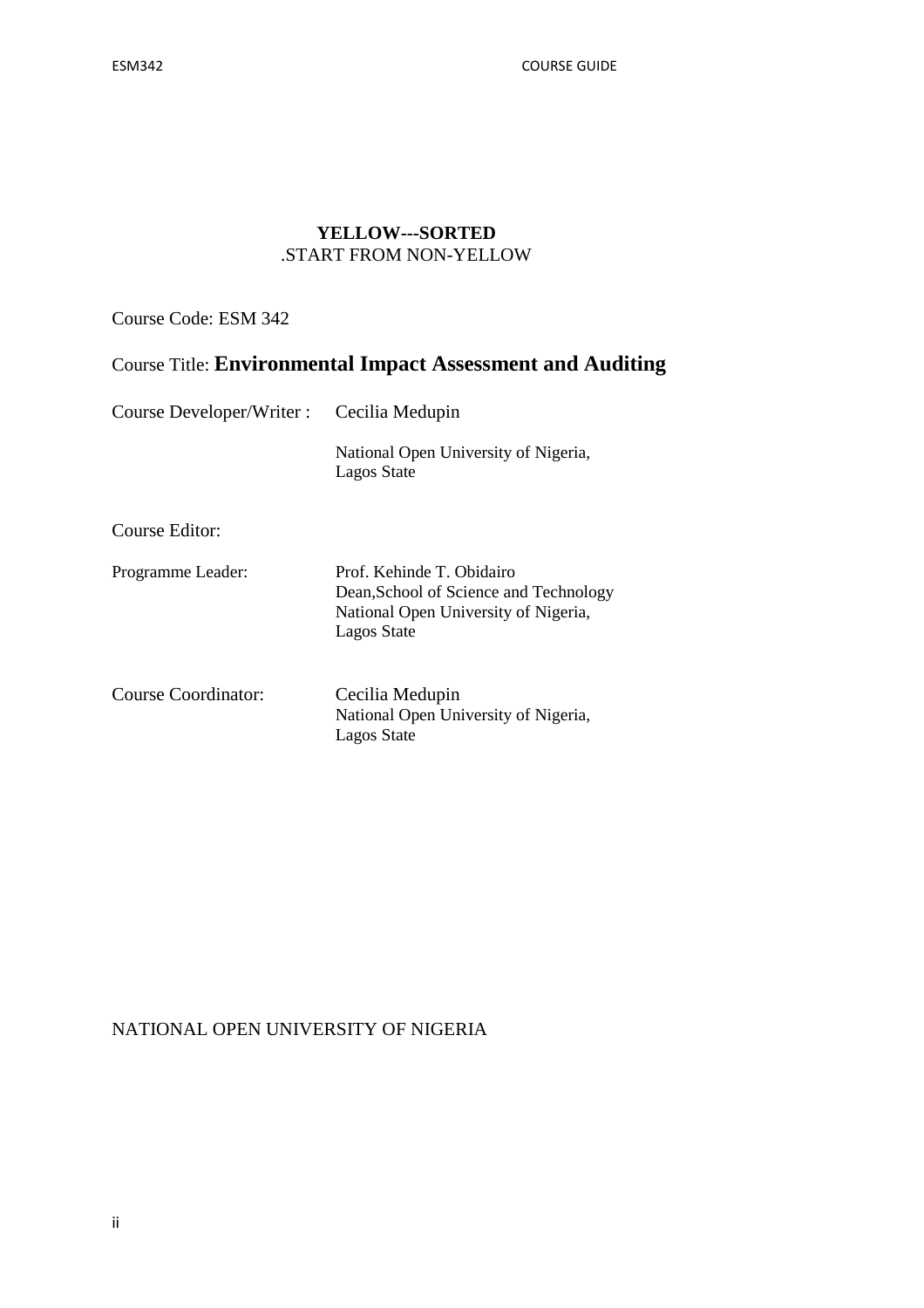National Open University of Nigeria

Headquarters

14/16 Ahmadu Bello Way

Victoria Island

Lagos

Abuja Annex

245 Samuel Adesujo Ademulegun Street

Central Business District

Opposite Arewa Suites

Abuja

e-mail: centralinfo@nou.edu.ng

URL: www.nou.edu.ng

National Open University of Nigeria 2011

First Printed --------

ISBN:

All Rights Reserved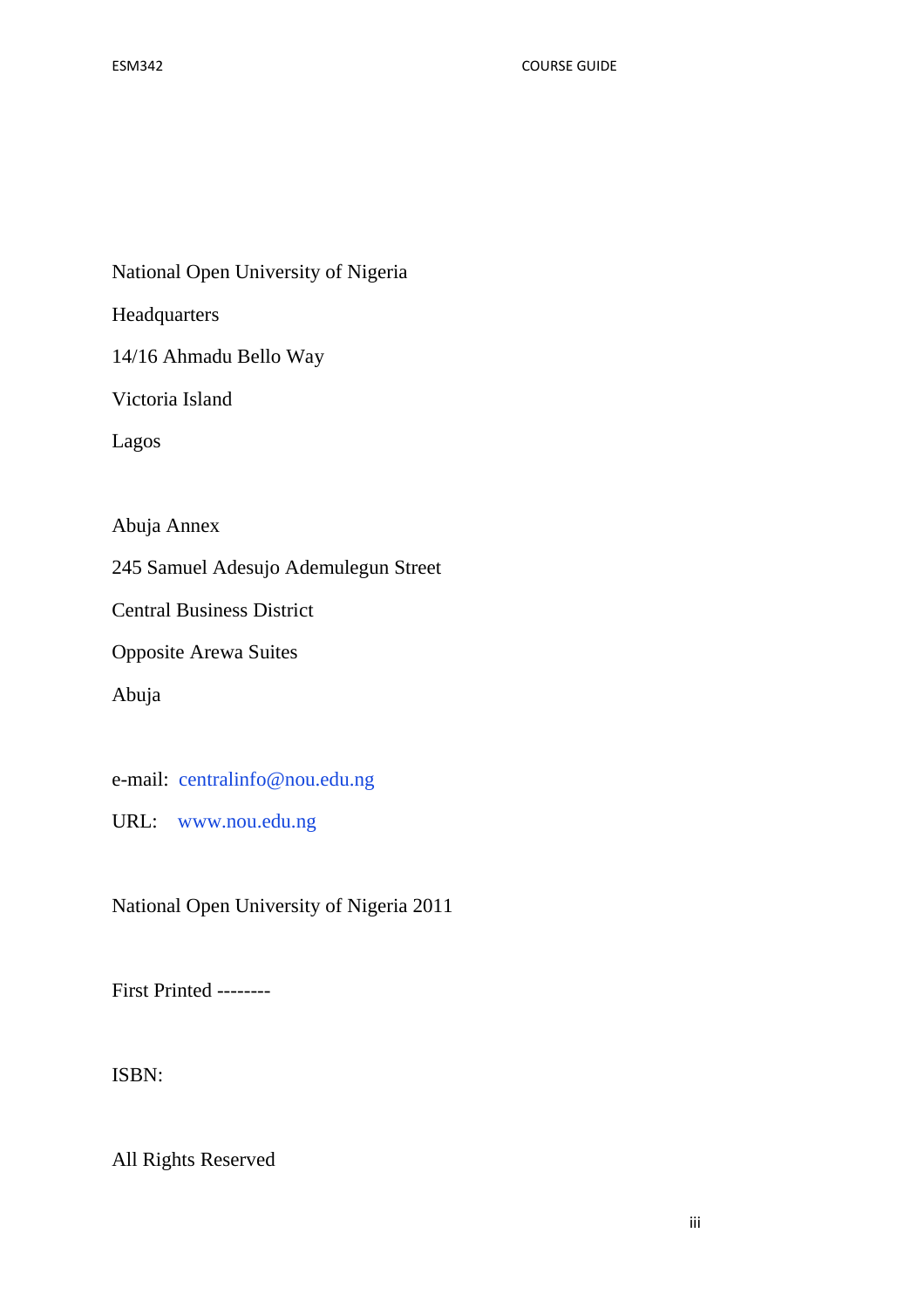# Printed by ……………..

For

National Open University of Nigeria

# **TABLE OF CONTENTS PAGE**

| 1                           |
|-----------------------------|
| 1                           |
| 1                           |
| $1 - 2$                     |
| $\overline{2}$              |
| 2                           |
| $2 - 3$                     |
| $3 - 4$                     |
| 4                           |
| $\boldsymbol{\vartriangle}$ |
| 4                           |
| $4 - 5$                     |
| 5                           |
| 5                           |
| $5 - 6$                     |
| $6 - 8$                     |
| 8                           |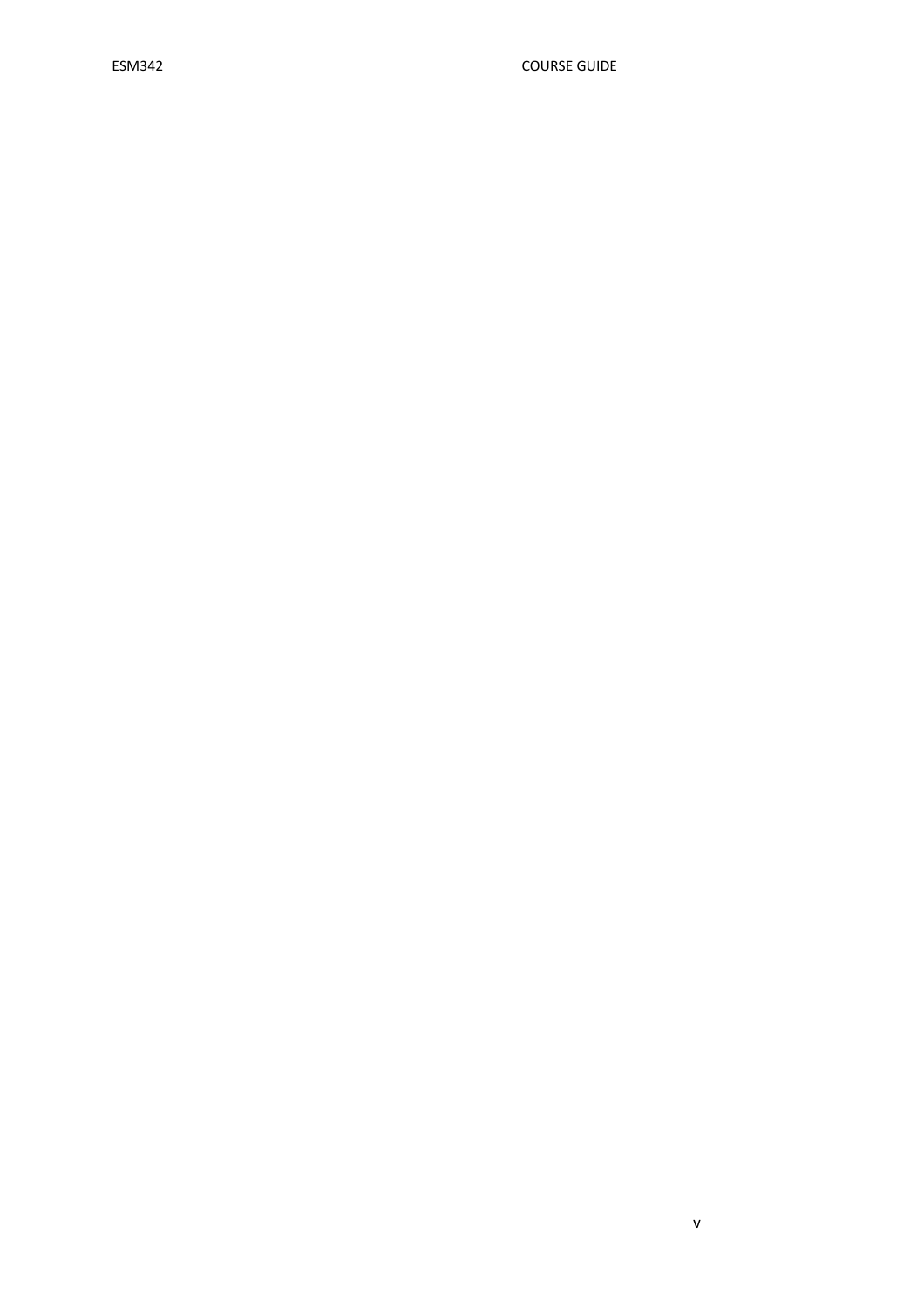# **Introduction**

# **ESM 342: Environmental Impact Assessment and Auditing** is a 2 credit course for ENVIRONMENTAL SCIENCE AND RESOURCE MANAGEMENT.

The course is broken into **2** modules and **7** study units. At the end of this course, a student is expected to be conversant with the following terms: environmental impact assessment, definition; environmental auditing; types of environmental audit, audit report, and the legislation. This course further provides insight on the audit processes and terms like the pre-audit preparation, main audit and post audit activities. In environmental impact assessment, students will learn the processes involved in carrying out an EIA, the stakeholders involved and the challenges of EIA faced by various nations. Through this course, students will be equipped to identify key requirements when either an audit is to be carried out or an environmental impact assessment. It is noteworthy that an Environmental audit cannot replace an EIA or vice-versa. EIA is carried out before a project is developed while an environmental audit is carried out on a developed project so as to monitor its progress and to maintain good activities.

The course guide, therefore, tells you briefly what the course: ESM342 is all about, the types of course materials to be used, what you are expected to know in each unit, and how to work through the course material. It suggests the general guidelines and also emphasises the need for self assessment and tutor marked assignment. There are also tutorial classes that are linked to this course and students are advised to attend.

# **What you will learn in this Course**

The overall aim of this course, **ESM 342**, is to introduce students to the introduction of environmental impact assessment and environmental auditing and the variables associated with them. During this course, you will be equipped with definitions of environmental auditing, environmental impact assessment- terminologies such as screening, scoping, mitigation as well as different levels of operation in the environmental systems. The role of the environmental auditing is important to monitor projects that have been developed and to seek ways of maintaining such systems through compliance with legislative requirements and national or international standards. In this course the importance of legislation concerning the various tools are emphasized. For environmental impact assessment, it is important to realise that there are mandatory projects that require an EIA and those that do not require an EIA. There are various steps in the EIA which ensures that the project has little or no environmental impact on the land, water, air, soil, human beings, biodiversity etc. Finally, the course provides a brief presentation on qualities of a good environmental audit report and provides case study samples from various countries and companies.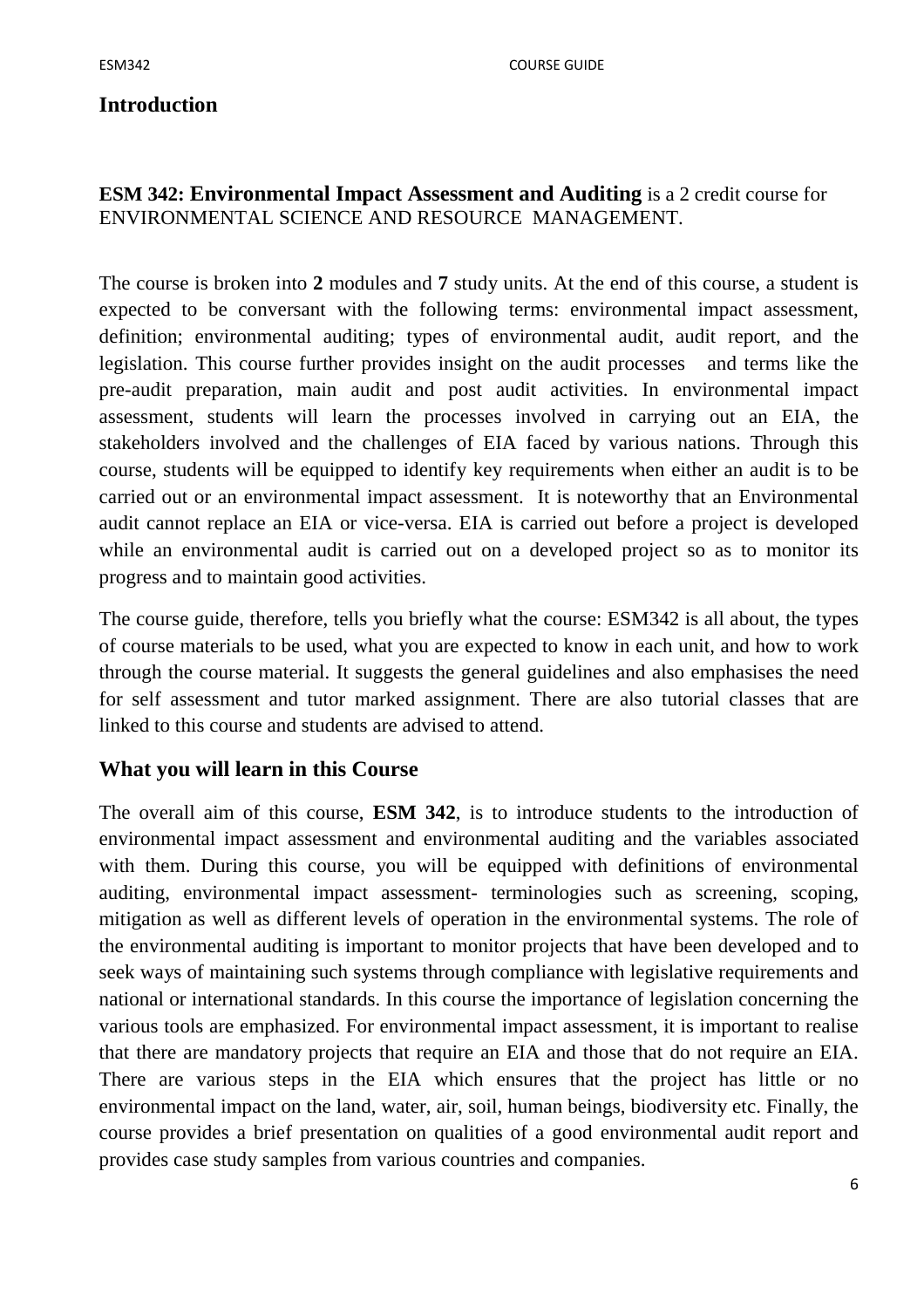# **Course Aim**

This course aims to give students an in-depth understanding of environmental auditing and environmental impact assessment. It is hoped that the knowledge would equip students with the conceptual issues of environmental impact assessment and auditing and also provide practical examples through the case studies of environmental impact assessment from other countries.

# **Course Objectives**

Note that each unit has specific objectives. Students should read them carefully before going through the unit. You may want to refer to them during your study of the unit to check on your progress. You should always look at the unit objectives after completing a unit. In this way, you can be sure that you have done what is required of you by the unit.

However, below are overall objectives of this course. On successful completion of this course, you should be able to:

- Define auditing and environmental auditing
- Differentiate between the various types of auditing
- Describe the stages of the audit process
- List the characteristics of a good audit report
- List the keys to a successful audit
- Explain the challenges of carrying out environmental audit in Nigeria
- Give an account of the laws concerning environmental audit and environmental impact assessment in Nigeria
- Describe the functions of FEPA in relation to environmental audit
- List the functions of FEPA in relation to environmental auditing
- Enumerate the role of NESREA as an environmental regulator
- Explain functions of the International Standard Organisation in environmental auditing
- Identify the shortcoming of environmental auditing in Nigeria
- Identify the shortcoming of EIA in Nigeria
- Compare the application of EIA in Nigeria with other developing nations

# **Working through this Course**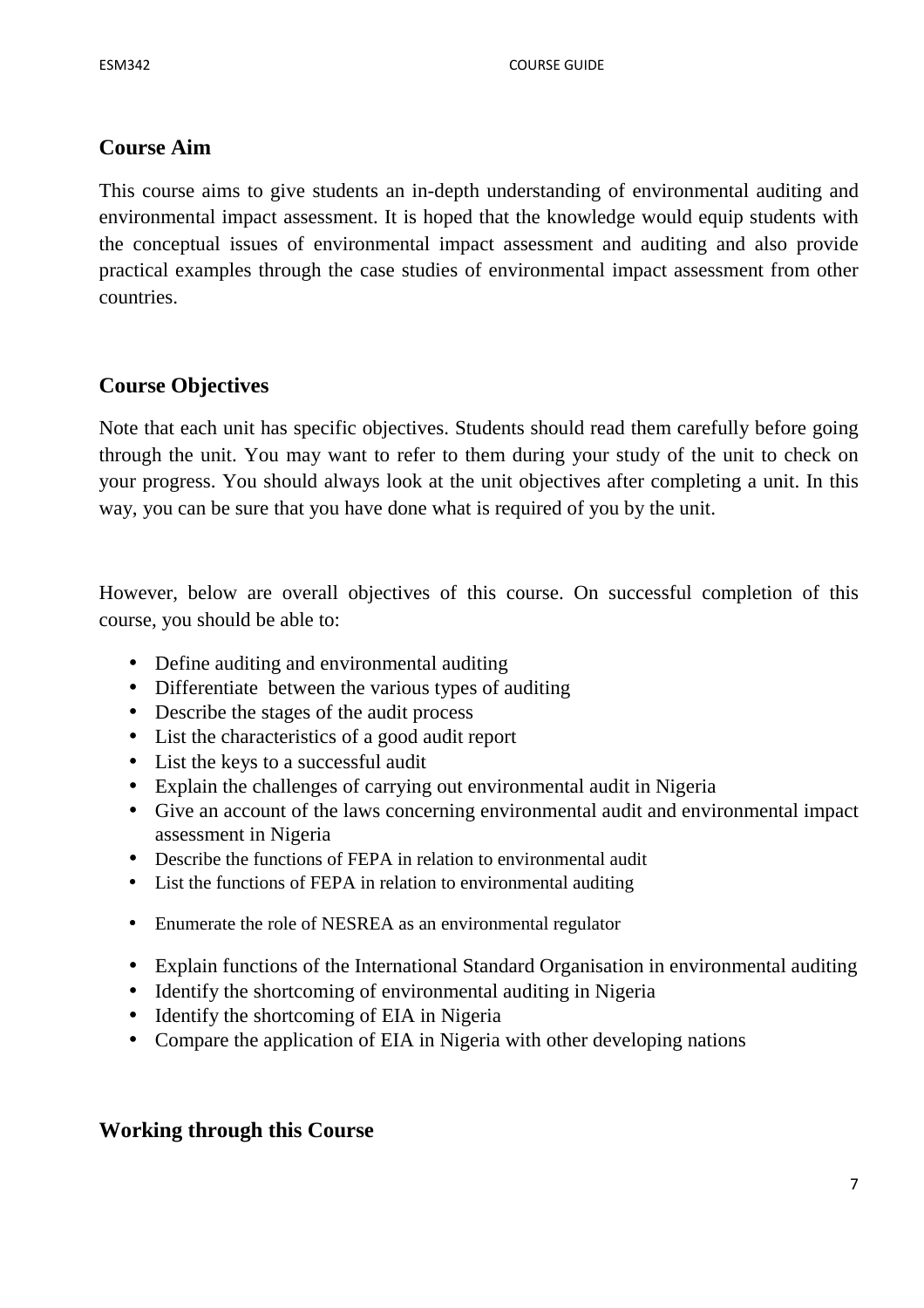#### ESM342 COURSE GUIDE

To complete this course, you are required to read the units, the recommended text books, and other relevant materials. Each unit contains some self assessment exercises and tutor marked assignments, and at some point in this course, you are required to submit the tutor marked assignments. There is also a final examination at the end of this course. Stated below are the components of this course and what you have to do.

# **Course Materials**

The major components of the course are:

- 1. Course Guide
- 2. Study Units
- 3. Text Books
- 4. Assignment File
- 5. Presentation Schedule

# **Study Units**

There are 7 study units and 2 modules in this course. They are:

# MODULE 1 **ENVIRONMENTAL AUDIT**

- Unit 1 Environmental Audit
- Unit 2 Environmental Audit Process
- Unit 3 Legal Aspects

# MODULE 2 **ENVIRONMENTAL IMPACT ASSESSMENT**

- Unit 1 Environmental Impact Assessment
- Unit 2 EIA Processes
- Unit 3 Origin of EIA Practice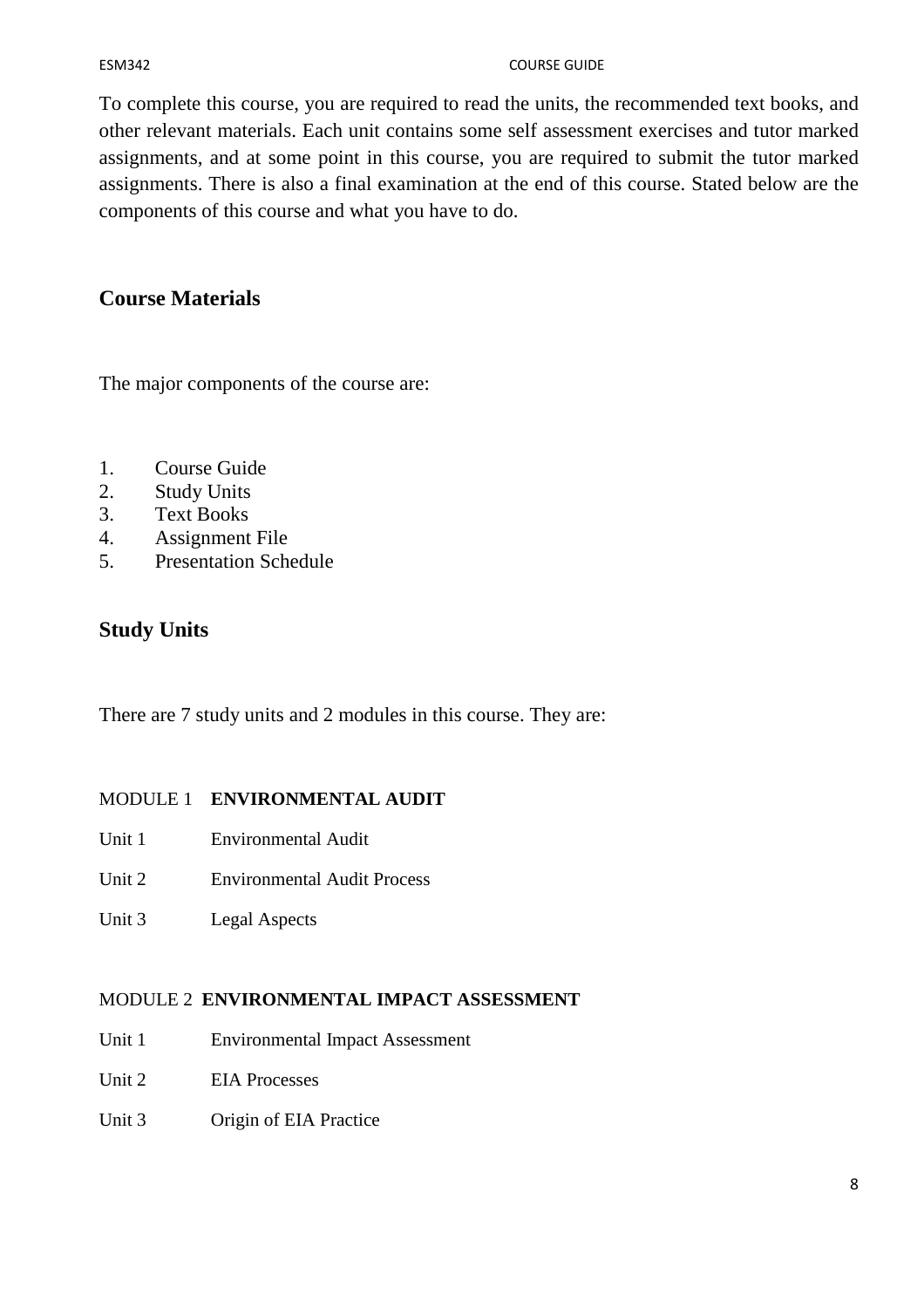ESM342 COURSE GUIDE

Unit 4 Case studies of EIA

# **Recommended Texts**

These texts will be of immense benefit to this course:

The Presidency Federal Environmental Protection Agency National Guidelines for Environmental Audit *Decree 59,1992 as amended Decree No.14 of 1999.* 

European Industrial Gases Association (2005)*Environmental Auditing Guide IGC Document 135/05/e, Revision of part of TN 515/95*http://www.eiga.org

1990 Constitution of the Federal Republic of Nigeria

Federal Environmental Protection Act of 1988

Environmental Impact Assessment Act of 1992

National Policy on the Environment of 1998

Standards Organisation of Nigeria Act of 1971

LASEPA Edict of 1996

Agenda 21

ISO 14001 Environmental Management Systems

Effluent Limitations Regulations of 1991

Pollution Abatement in Industries and Facilities Generating Wastes Regulations of 1991

National Guidelines for Environmental Audit of 1999

National Guidelines on Environmental Management Systems of 1999

Environmental Guidelines and Standards for Petroleum Industry in Nigeria

# **Assignment File**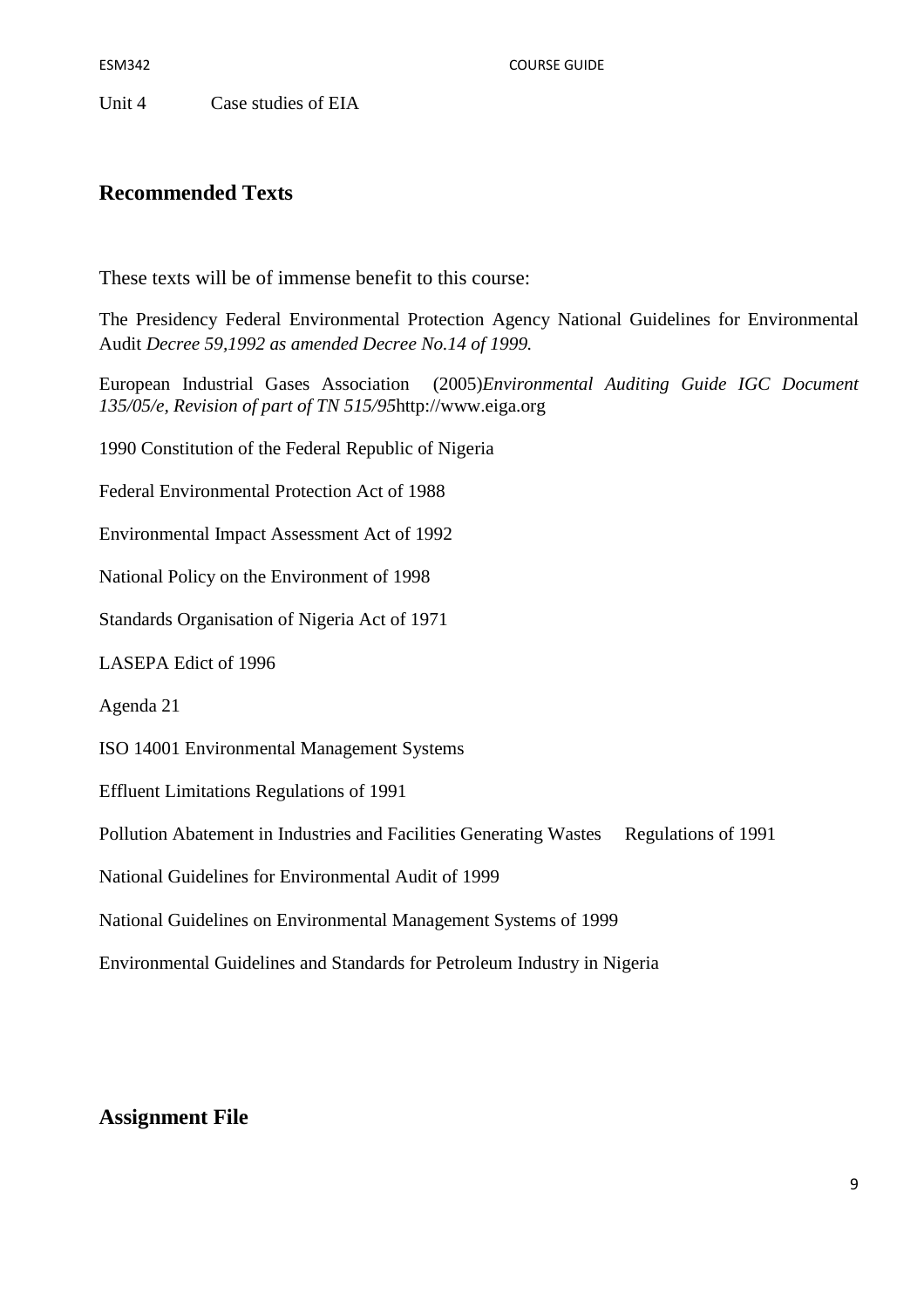The assignment file will be given to you in due course. In this file, you will find all the details of the work you must submit to your tutor for marking. The marks you obtain for these assignments will count towards the final mark for the course. Altogether, there are 23 tutor marked assignments for this course.

# **Presentation Schedule**

The presentation schedule included in this course guide provides you with important dates for completion of each tutor marked assignment. You should therefore try to meet the deadlines.

# **Assessment**

 There are two aspects to the assessment of this course. First, there are tutor marked assignments; and second, the written examination.

You are thus expected to apply knowledge, comprehension, information and problem solving gathered during the course. The tutor marked assignments must be submitted to your tutor for formal assessment, in accordance to the deadline given. The work submitted will count for 40% of your total course mark.

At the end of the course, you will need to sit for a final written examination. This examination will account for 60% of your total score.

# **Tutor Marked Assignments (TMAs)**

You need to submit all the TMAs as provided in the ILMS in your portal. When you have completed each assignment,subimit online and you can access your grades immediately before the deadline. If for any reason you cannot complete your assignment on time, contact your tutor before the assignment is due to discuss the possibility of extension. Extension will not be granted after the deadline, unless on exceptional cases.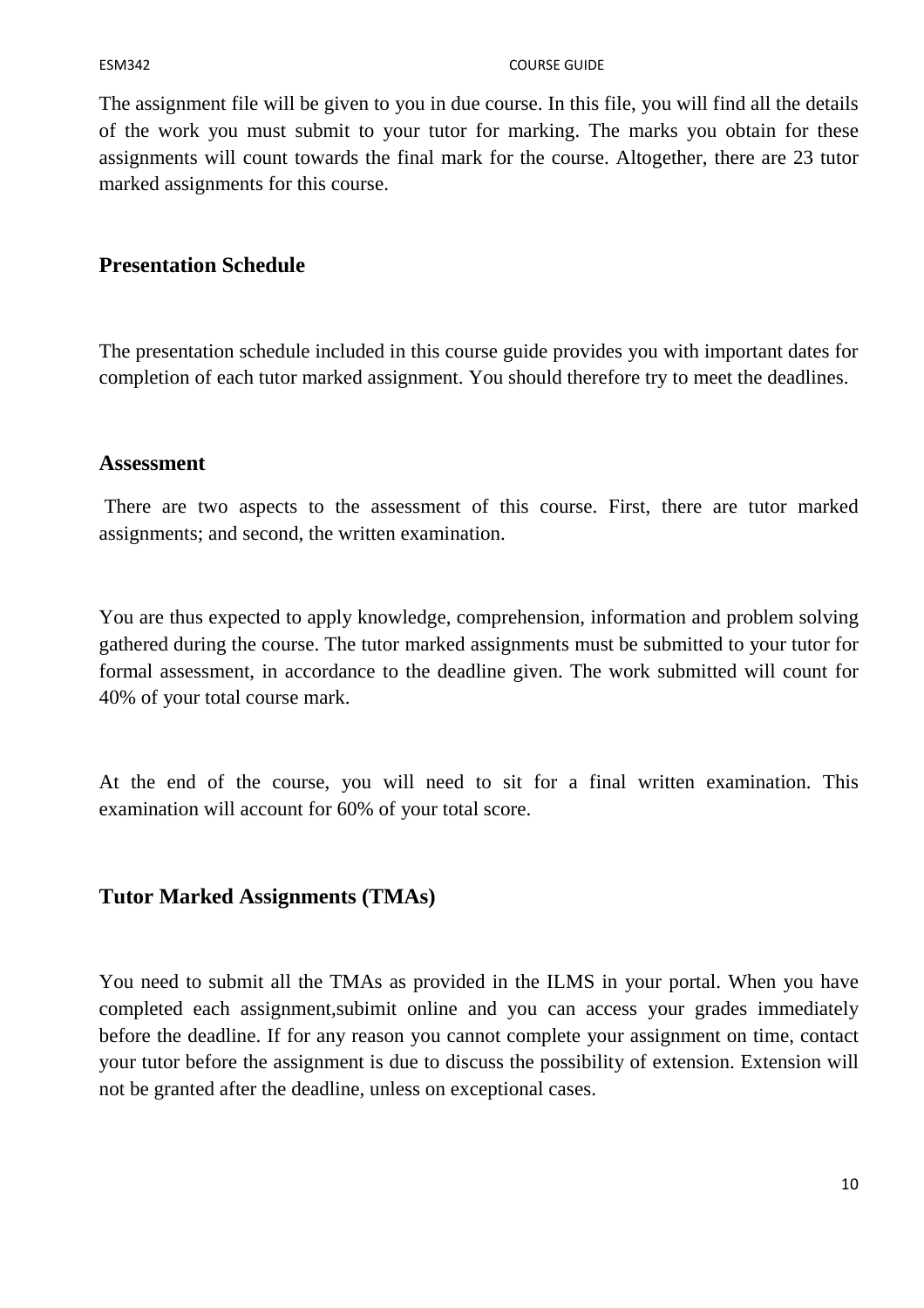# **Final Examination and Grading**

The final examination for ESM 342 will be of 2 hours duration and have a value of 60% of the total course grade. The examination will consist of questions which reflect the self assessment exercise and tutor marked assignments that you have previously encountered. Furthermore, all areas of the course will be examined. It is also better to use the time between finishing the last unit and sitting for the examination, to revise the entire course. You might find it useful to review your TMAs and comment on them before the examination. The final examination covers information from all parts of the course.

# **Course marking Scheme**

The following table includes the course marking scheme

# **Table 1 Course Marking Scheme**

| Assessment                                                                          | <b>Marks</b>                |
|-------------------------------------------------------------------------------------|-----------------------------|
| Assignments each TMA<br>(comprising)<br>of $20$<br>questions)<br>carries<br>10marks | Total = $10\%$ X 4 = 40%    |
| <b>Final Examination</b>                                                            | 60% of overall course marks |
| Total                                                                               | 100% of Course Marks        |

# **Course Overview**

This table indicates the units, the number of weeks required to complete them and the assignments.

# **How to get the most out of this course**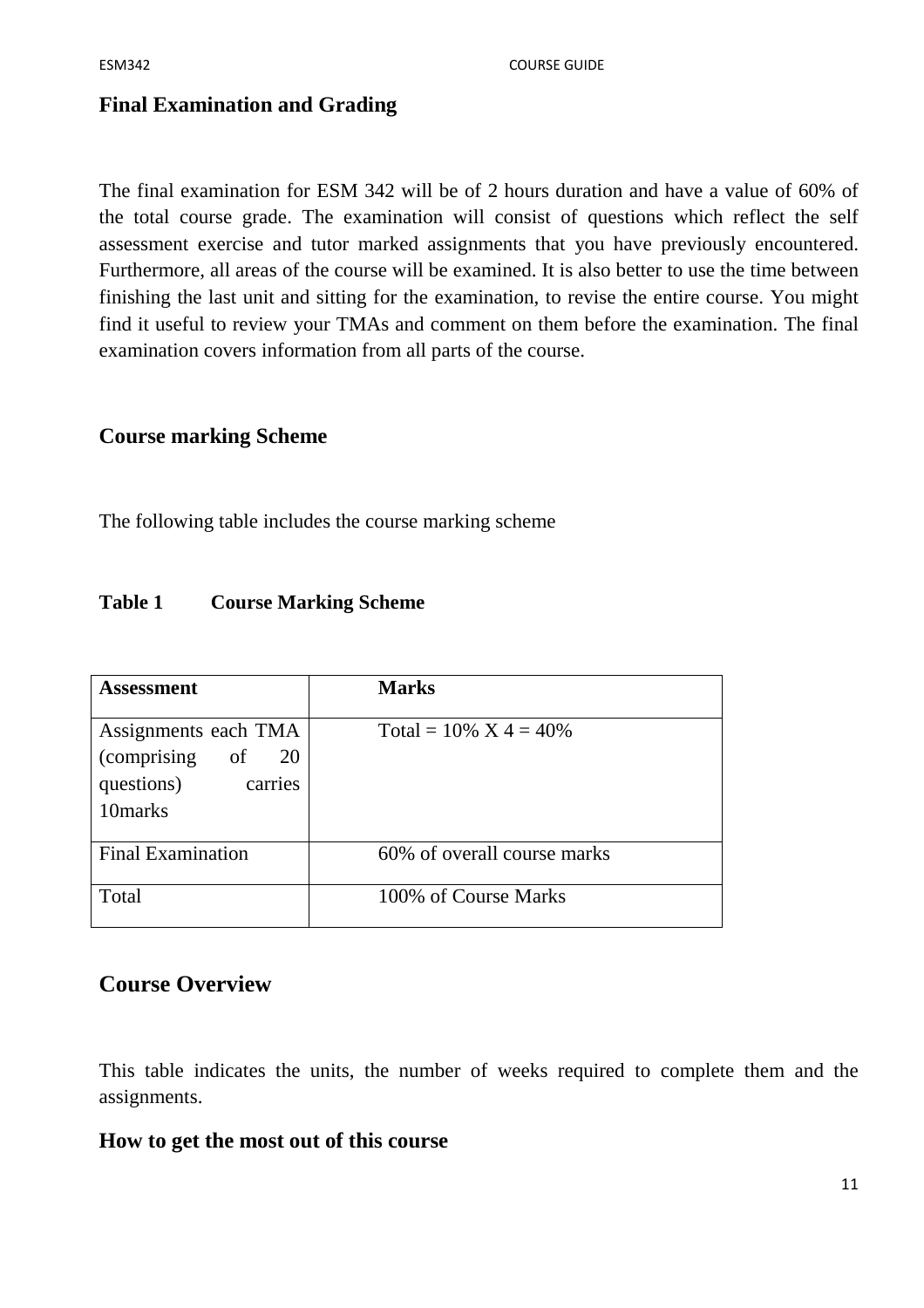In distance learning, the study units replace the university lecturer. This is one of the huge advantages of distance learning mode; you can read and work through specially designed study materials at your own pace and at a time and place that suit you best. Think of it as reading from the teacher, the study guide tells you what to read, when to read and the relevant texts to consult. You are provided exercises at appropriate points, just as a lecturer might give you an in-class exercise.

Each of the study units follows a common format. The first item is an introduction to the subject matter of the unit and how a particular unit is integrated with the other units and the course as a whole. Next to this is a set of learning objectives. These learning objectives are meant to guide your studies. The moment a unit is finished, you must go back and check whether you have achieved the objectives. If this is made a habit, then you will significantly improve your chances of passing the course. The main body of the units also guides you through the required readings from other sources. This will usually be either from a set book or from other sources.

Self assessment exercises are provided throughout the unit, to aid personal studies and answers are provided at the end of the unit. Working through these self tests will help you to achieve the objectives of the unit and also prepare you for tutor marked assignments and examinations. You should attempt each self test as you encounter them in the units.

# **The following are practical strategies for working through this course**

- 1. Read the course guide thoroughly
- 2. Organize a study schedule. Refer to the course overview for more details. Note the time you are expected to spend on each unit and how the assignment relates to the units. Important details, e.g. details of your tutorials and the date of the first day of the semester are available. You need to gather together all these information in one place such as a diary, a wall chart calendar or an organizer. Whatever method you choose, you should decide on and write in your own dates for working on each unit.
- 3. Once you have created your own study schedule, do everything you can to stick to it. The major reason that students fail is that they get behind with their course works. If you get into difficulties with your schedule, please let your tutor know before it is too late for help.
- 4. Turn to Unit 1 and read the introduction and the objectives for the unit.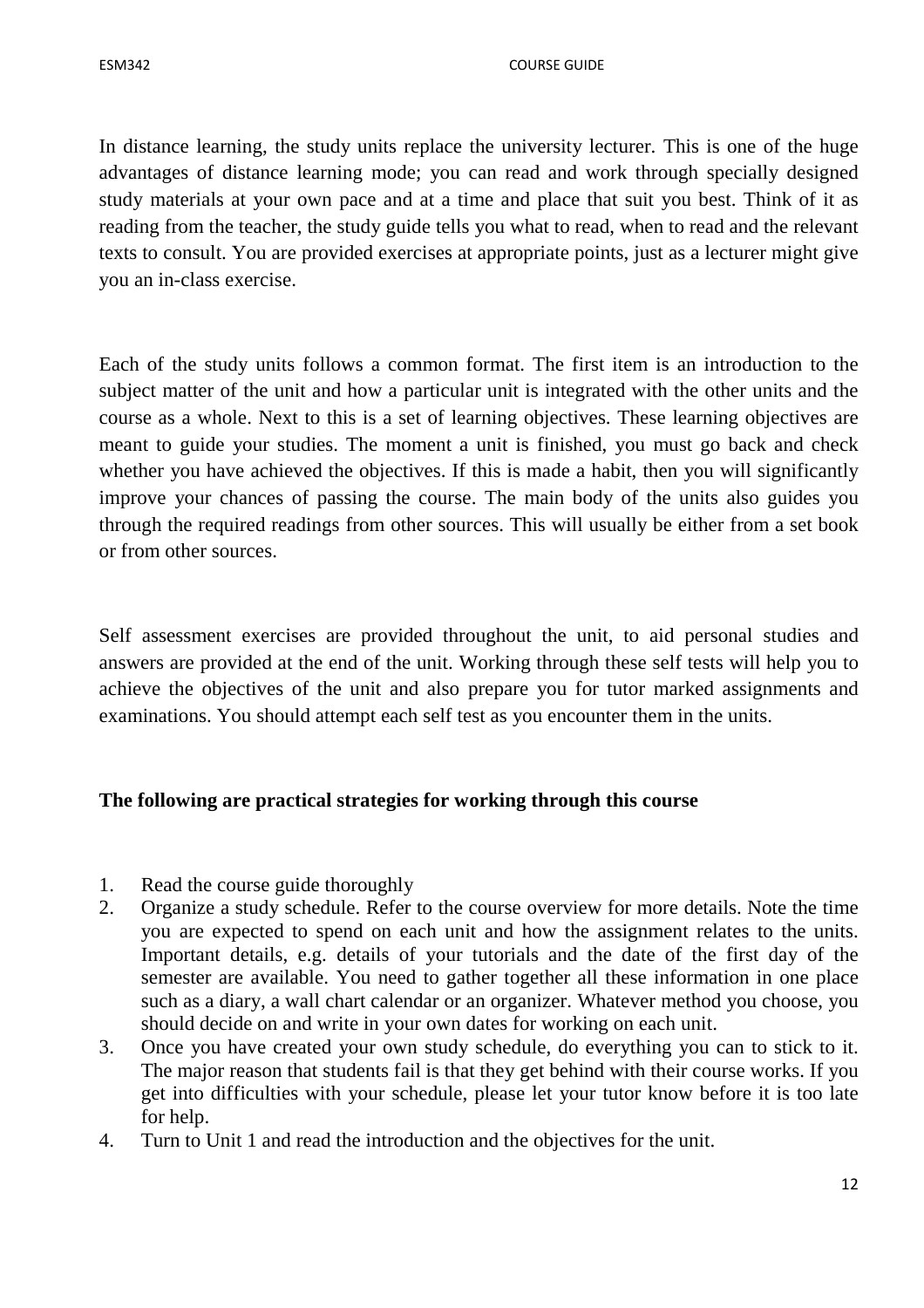- 5. Assemble the study materials. Information about what you need for a unit is given in the table of content at the beginning of each unit. You will almost always need both the study unit you are working on and one of the materials recommended for further readings, on your desk at the same time.
- 6. Work through the unit, the content of the unit itself has been arranged to provide a sequence for you to follow. As you work through the unit, you will be encouraged to read from your set books.
- 7. Keep in mind that you will learn a lot by doing all your assignments carefully. They have been designed to help you meet the objectives of the course and will help you pass the examination.
- 8. Review the objectives of each study unit to confirm that you have achieved them. If you are not certain about any of the objectives, review the study material and consult your tutor.
- 9. When you are confident that you have achieved a unit's objectives, you can start on the next unit. Proceed unit by unit through the course and try to pace your study so that you can keep yourself on schedule.
- 10. When you have submitted an assignment to your tutor for marking, do not wait for its return before starting on the next unit. Keep to your schedule. When the assignment is returned, pay particular attention to your tutor's comments, both on the tutor marked assignment form and also written on the assignment. Consult you tutor as soon as possible if you have any questions or problems.
- 11. After completing the last unit, review the course and prepare yourself for the final examination. Check that you have achieved the unit objectives (listed at the beginning of each unit) and the course objectives (listed in this course guide).

# **Tutors and Tutorials**

There are 8 hours of tutorial provided in support of this course. You will be notified of the dates, time and location together with the name and phone number of your tutor as soon as you are allocated a tutorial group.

Your tutor will mark and comment on your assignments, keep a close watch on your progress and on any difficulties you might encounter and provide assistance to you during the course. You must mail your tutor marked assignment to your tutor well before the due date. At least two working days are required for this purpose. They will be marked by your tutor and returned to you as soon as possible.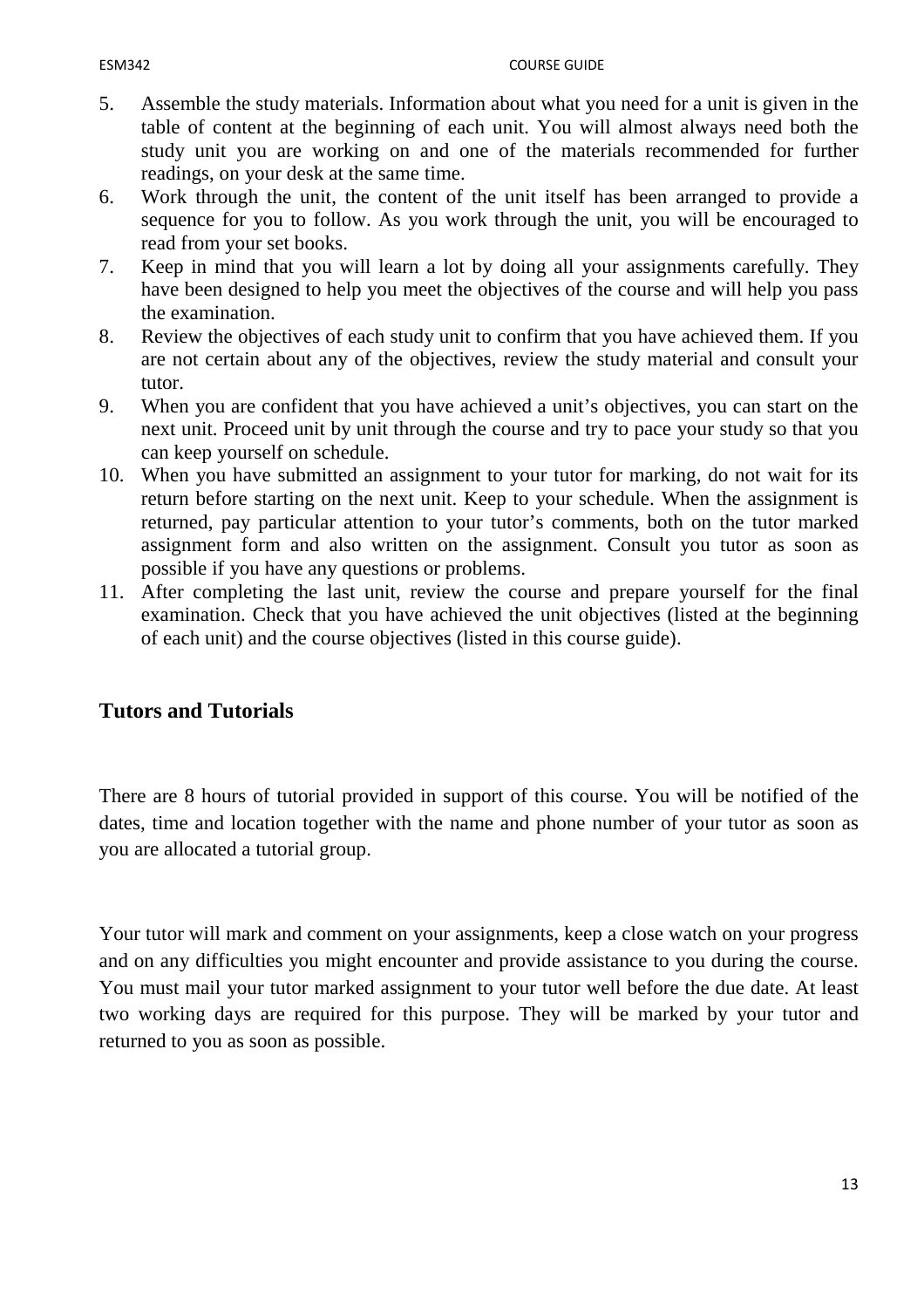Do not hesitate to contact your tutor by telephone, e-mail or discussion board if you need help. The following might be circumstances in which you would find help necessary: contact your tutor if:

- You do not understand any part of the study units or the assigned readings.
- You have difficulty with the self test or exercise.
- You have questions or problems with an assignment, with your tutor's comments on an assignment or with the grading of an assignment.

You should try your best to attend the tutorials. This is the only chance to have face to face contact with your tutor and ask questions which are answered instantly. You can raise any problem encountered in the course of your study. To gain the maximum benefit from the course tutorials, prepare a question list before attending them. You will learn a lot from participating in discussion actively. GOODLUCK!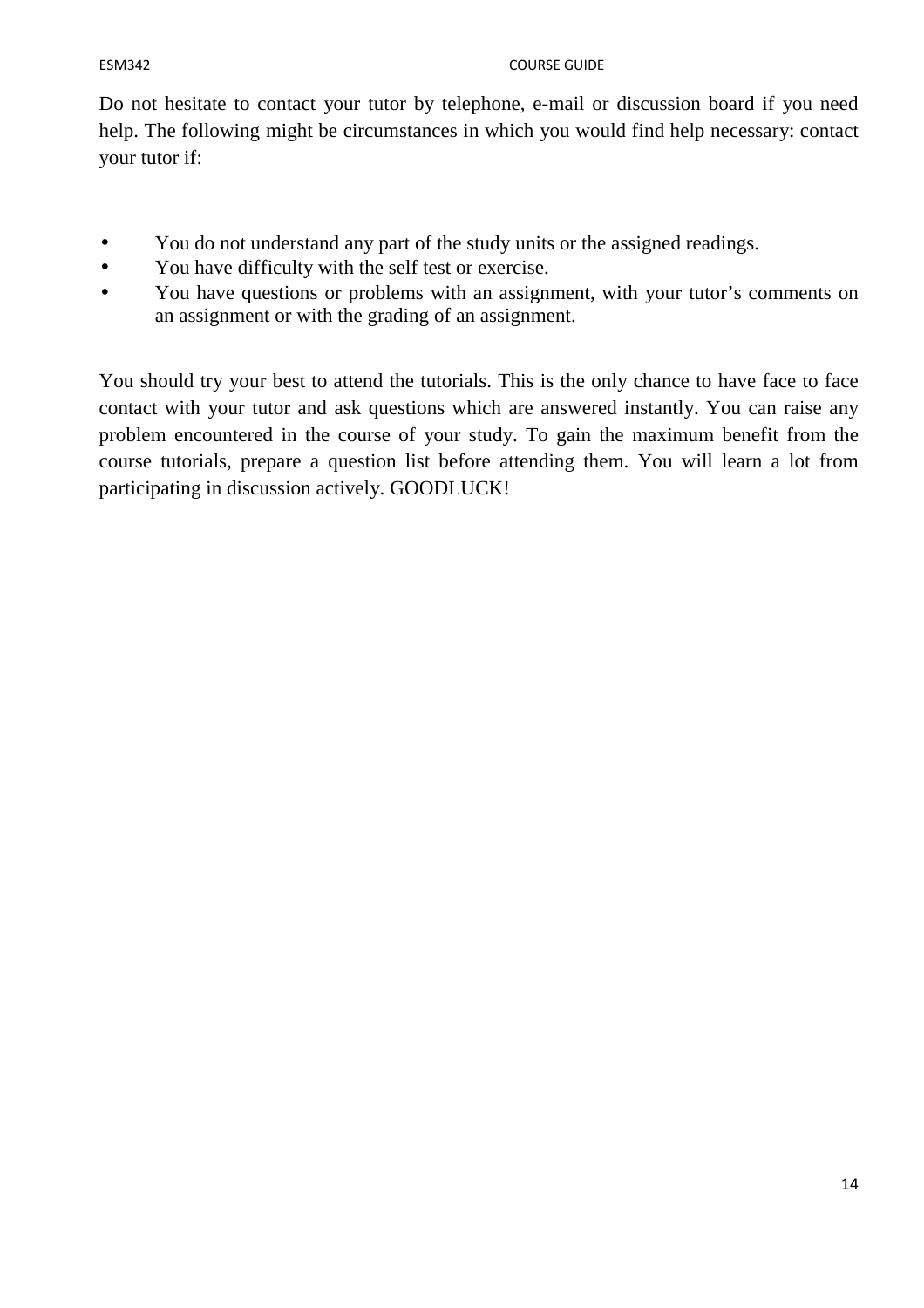# **ESM 342: ENVIRONMENTAL IMPACT ASSESSMENT AND ENVIRONMENTAL AUDITING**

# **MEDUPIN, CECILIA**

School of Science and Technology National Open University of Nigeria Victoria Island, Lagos

# **NATIONAL OPEN UNIVERSITY OF NIGERIA**

**(NOUN)**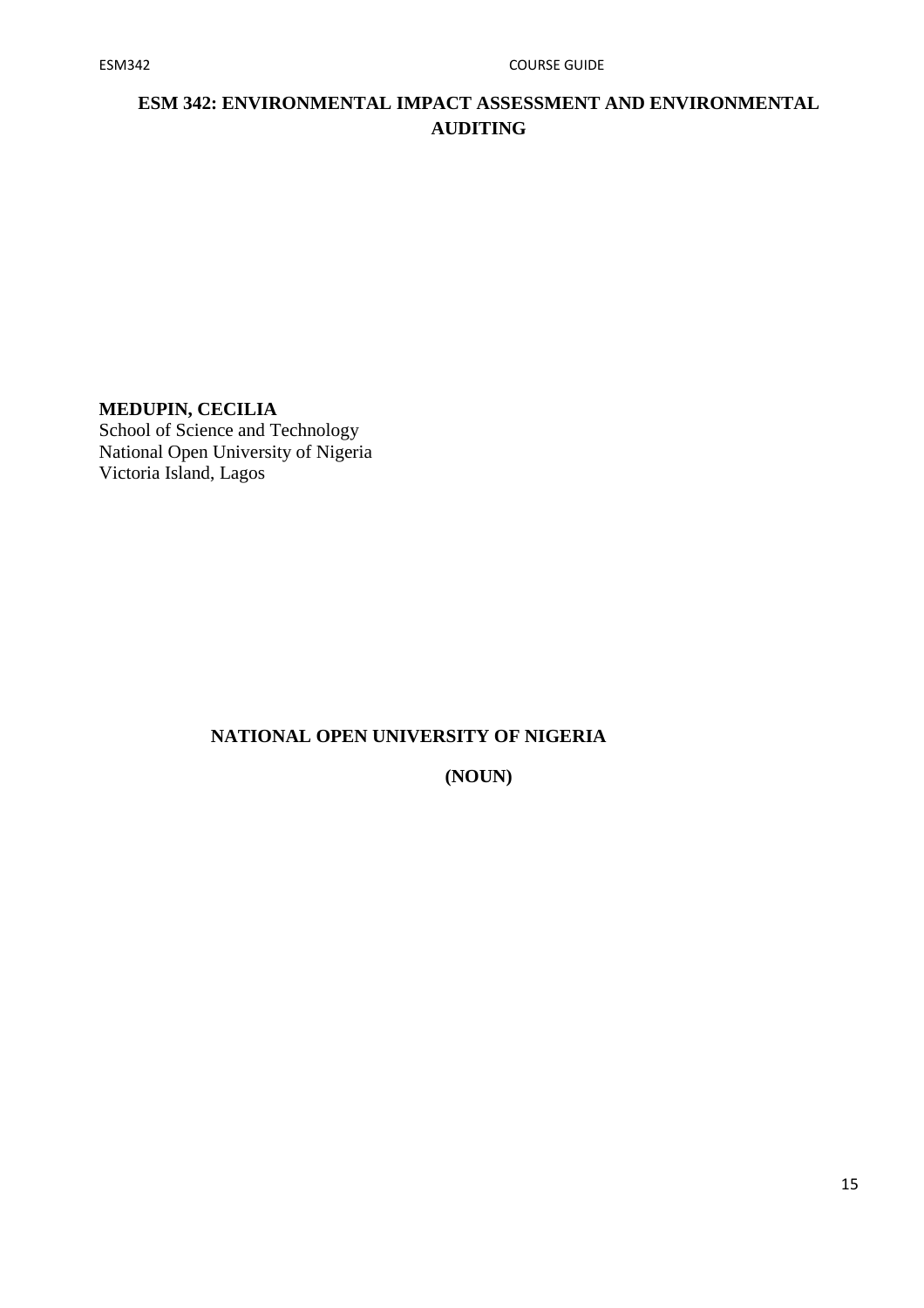# **COURSE CONTENTS**

|        |                                    | <b>PAGE</b> |    |
|--------|------------------------------------|-------------|----|
|        | MODULE 1 ENVIRONMENTAL AUDIT       |             |    |
| Unit 1 | <b>Environmental Audit</b>         |             | 4  |
| Unit 2 | <b>Environmental Audit Process</b> |             | 9  |
| Unit 3 | Legal Aspects                      |             | 19 |

# MODULE 2 **ENVIRONMENTAL IMPACT ASSESSMENT**

| Unit 1 | <b>Environmental Impact Assessment</b> | 28 |
|--------|----------------------------------------|----|
| Unit 2 | <b>EIA</b> Processes                   | 35 |
| Unit 3 | Origin of EIA Practice                 | 42 |
| Unit 4 | Case studies of EIA                    | 50 |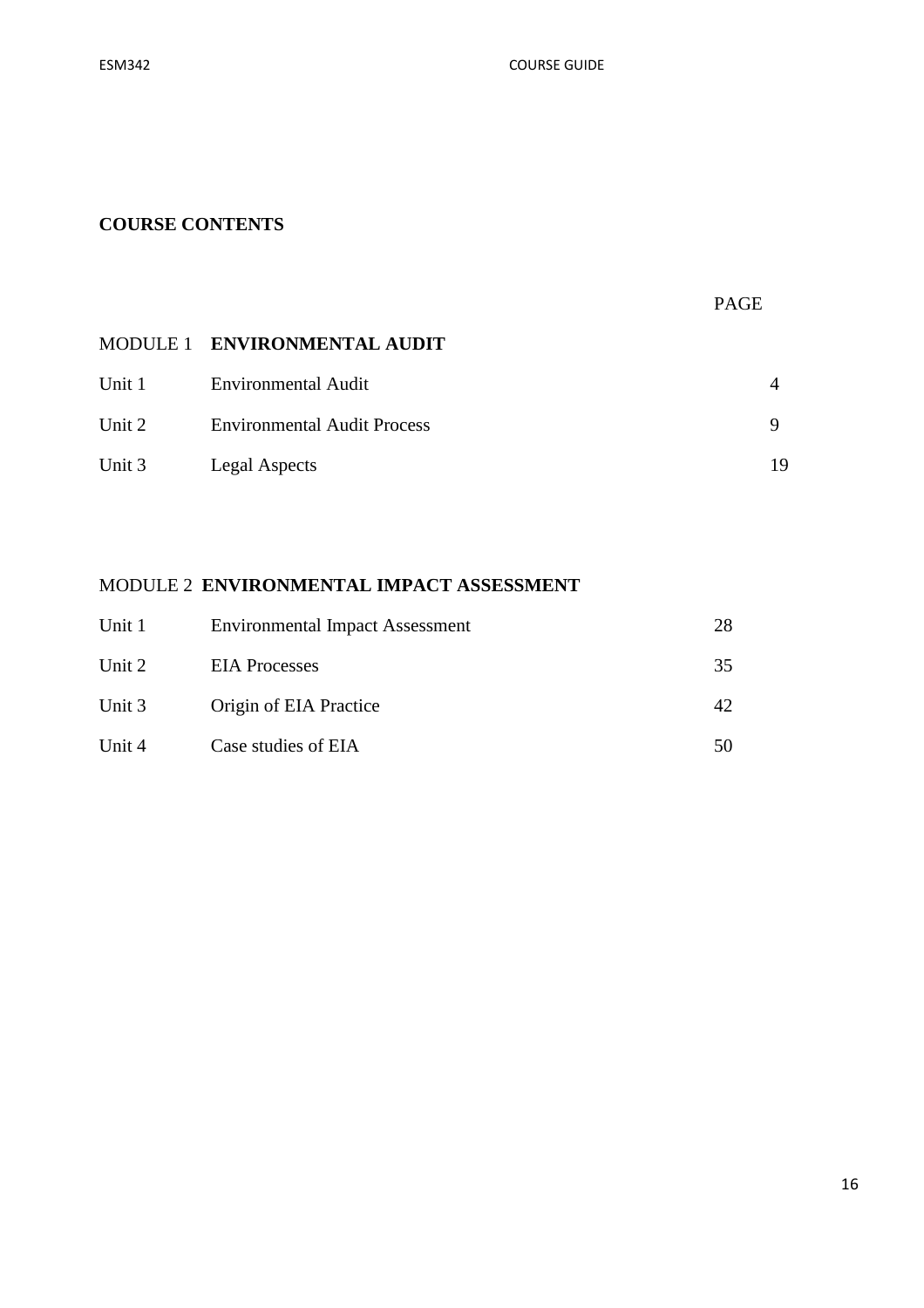# MODULE 1

- Unit 1 Environmental Audit
- Unit 2 Environmental Audit Process
- Unit 3 Legal Aspects and Practice of Environmental Audit under Nigerian Law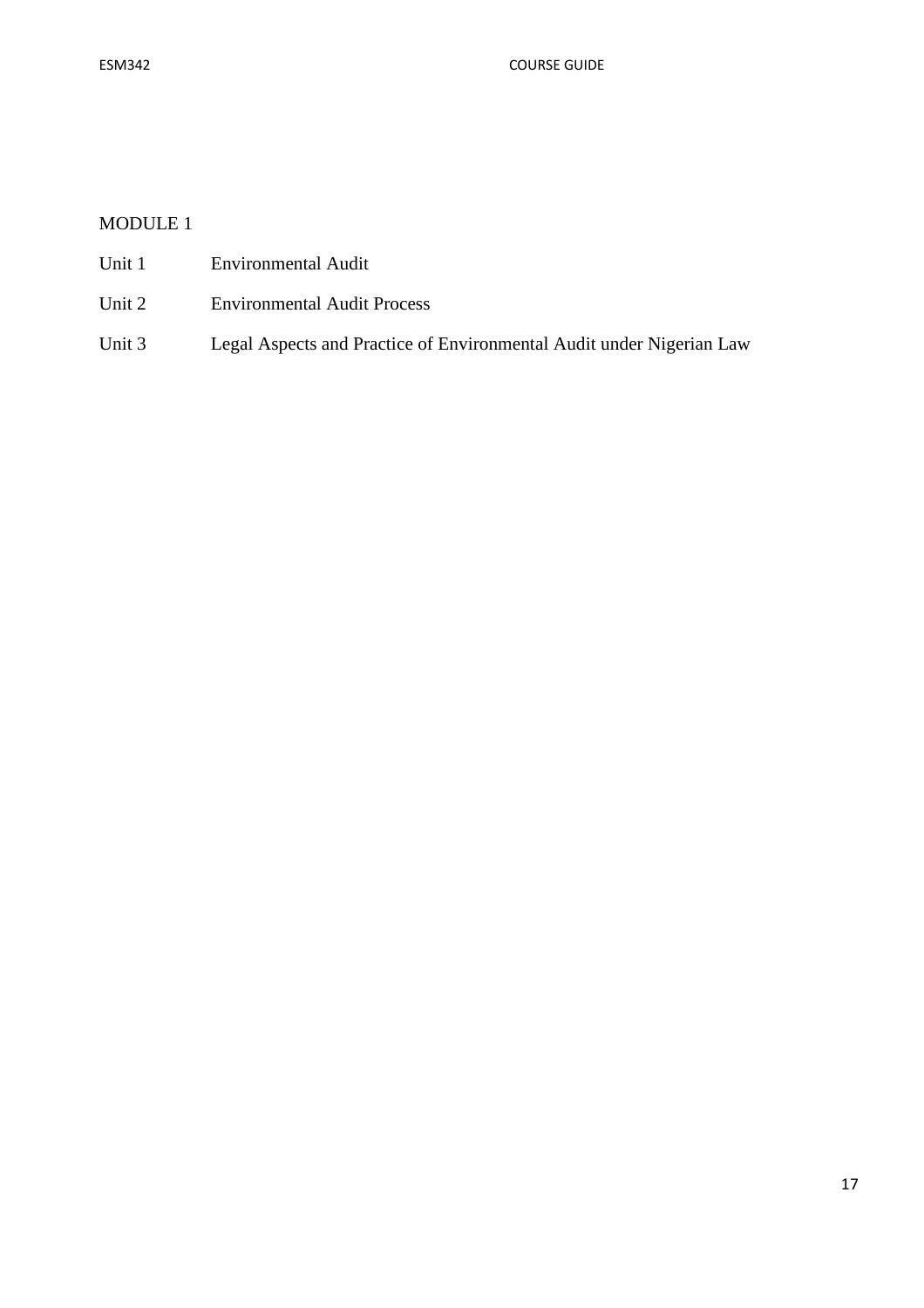### **MODULE 1**

#### Unit 1 **ENVIRONMENTAL AUDIT**

#### CONTENTS

- 1.0 Introduction
- 2.0 Objectives
- 3.0 Main Content
	- 3.1 Definition of Environmental Audit
	- 3.2 Objectives of Environmental Audit
	- 3.3 Types of Environmental Audit
		- 3.3.1 Regulatory Compliance Audit
		- 3.3.2 Process Safety Audit
		- 3.3.3 Occupational Health Audit
		- 3.3.4 Liability Audit
		- 3.3.5 Management Audit
- 4.0 Conclusion
- 5.0 Summary
- 6.0 Tutor Marked Assignment
- 7.0 Reference/Further Readings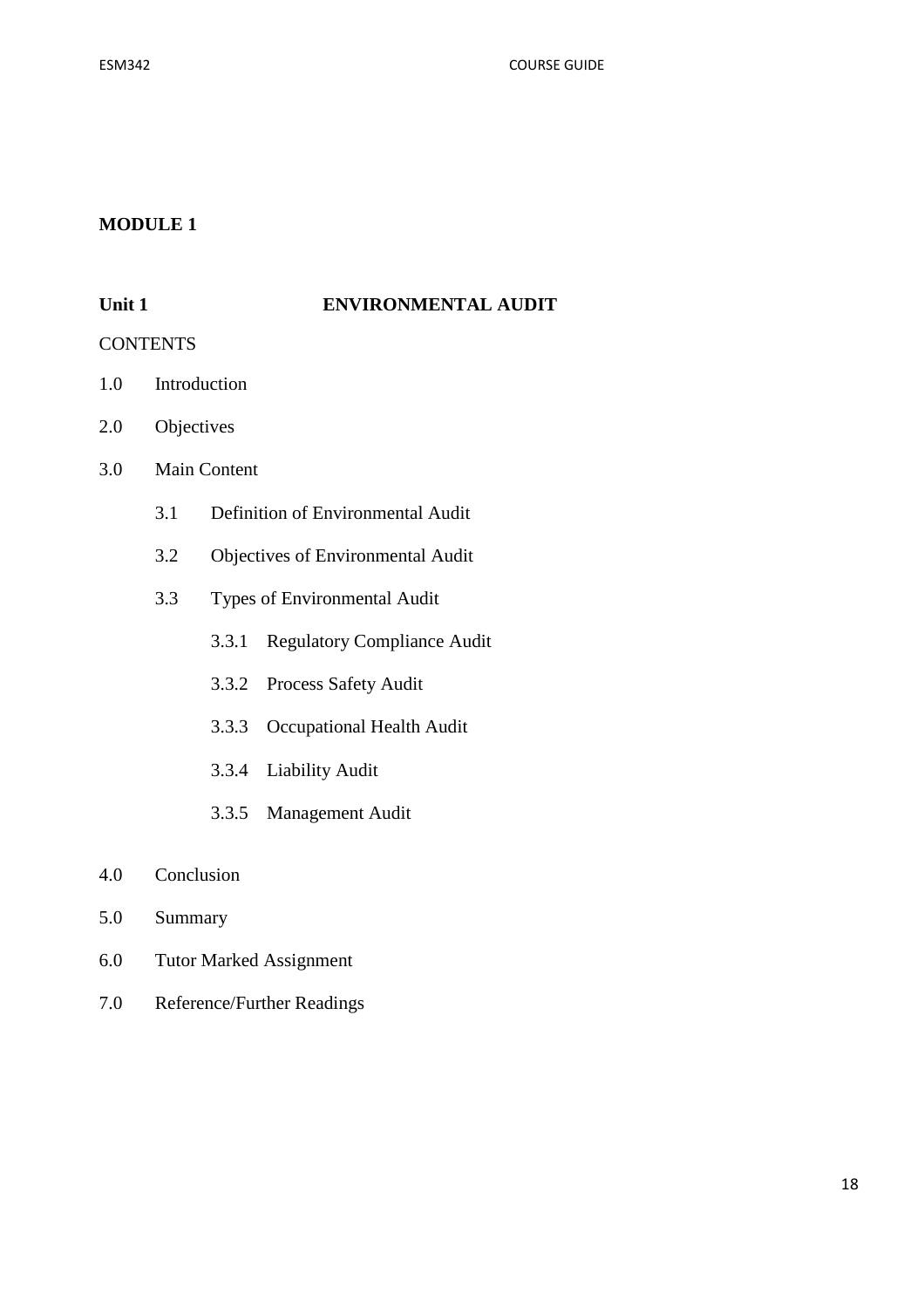# **1.0 INTRODUCTION**

Globally, environmental protection has continued to be a central topic of discussion and a necessity for sustainable development. This calls for environmental audit to be carried out in existing industries and environmental impact assessment to be carried out on new, major projects as stipulated in the Federal Environmental Protection Agency Regulations. Following this growing need, there is an increasing need for existing industries to demonstrate good environmental management practice. In this unit, you will learn what environmental audit is, why it is necessary for enhancing environmental protection, types of environmental audit and their uses.

### **2.0 OBJECTIVES**

At the end of this unit, you should be able to:

- define environmental audit
- list the objectives of environmental audit
- identify the types of environmental audit
- state the differences between the types of audit

# **3.0 MAIN CONTENT**

#### **3.1 Definition of Environmental Audit**

An audit is the process of reviewing activities and records against defined standards or procedures to establish what is being done and how far the process is complying with requirements.

FEPA National Guidelines for Environmental Audit in Nigeria defines environmental audit as "*a management tool consisting of a systematic, documented, periodic and objective evaluation of environmental performance, management systems and equipment with the aim of firstly, facilitating management control of environmental practices and secondly, assessing compliance with an operations or activity's environmental policies, including meeting regulatory requirements".*

It can also be defined as "*the process of reviewing activities and records against defined standards or procedures to establish what is being done and how far the process is complying with requirements".* 

# **3.2 OBJECTIVES OF ENVIRONMENTAL AUDIT**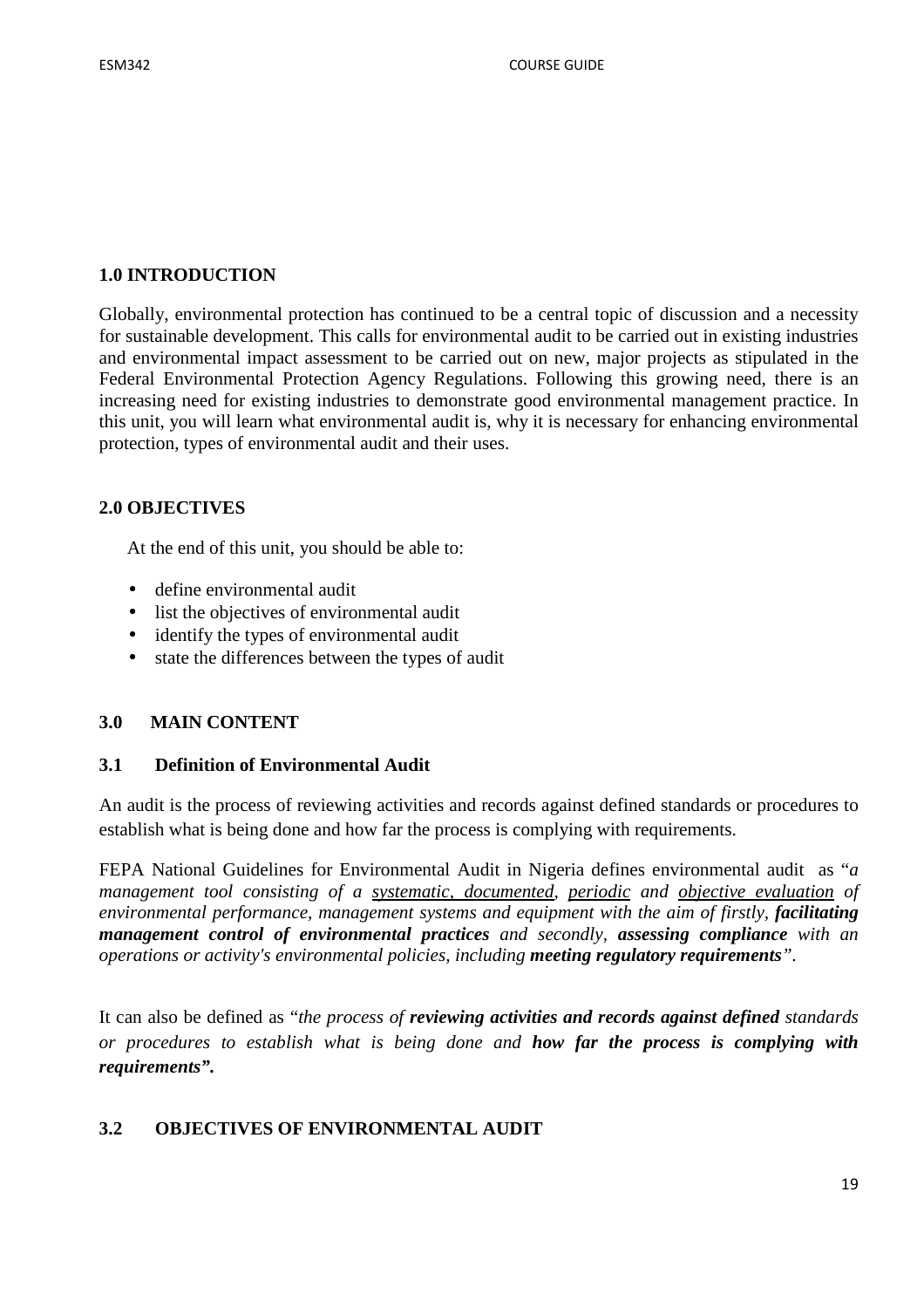The objectives of Environmental Audit include:

- a. gather information (either verbally or written) on the facilities' process, potential risks and management procedures
- b. better management of resources and improved environmental performance
- c. ensure compliance with regulatory requirements
- d. encourage organisations to regulate their environmental practices

# **3.3 TYPES OF ENVIRONMENTAL AUDIT**

There are various ways by which environmental audit can be grouped. This could be broadly classified based on **how** audits are to be carried out as follows: self-audit, internal audit and external audit.

- **Self audit:** This involves the audit carried out by selected members of a team from the unit by which an audit is to be carried out. This could be by the senior operatives in the unit being audited.
- **Internal audit**: This involves the audit carried out by selected members of staff from various units of an organisation to audit a particular unit, but not the unit being audited. The aim is to identify and report problems without bias.
- **External audit**: This involves the audit carried out by selected team from outside the establishment and may be assisted by employees of the organisation being audited. External auditors could be Consultants or Regulators. It is important especially where 3rd party benchmarking and neutrality is required.

However, environmental audits can be classified based on **what** is to be audited in an organisation. This could include: Regulatory Compliance Audit, Process Safety Audit, Occupational Health Audit, Liability Audit and Management Audit.

# **3.3.1 Regulatory Compliance Audit**

The Regulatory Compliance Audit is used to measure a company's/facility's compliance status in relation to the current environmental regulations, laws and requirements. This is important for all companies in Nigeria (National Guidelines for Environmental Audit in Nigeria). It identifies areas of non-compliance and seeks ways to ensure future compliance. The frequency of this type of audit varies. It could be quarterly for in-house auditors, biannually for external auditors or as when required.

# **3.3.2 Process Safety Audit**

This type of audit identifies with the health and safety issues in the company's processes. It identifies the hazards and quantifies the risks arising from the process. The process safety audit looks into the management procedures for accidents and emergencies. This audit is carried out in compliance to laws regarding health and safety best practice.

# **3.3.3 Occupational Health Audit**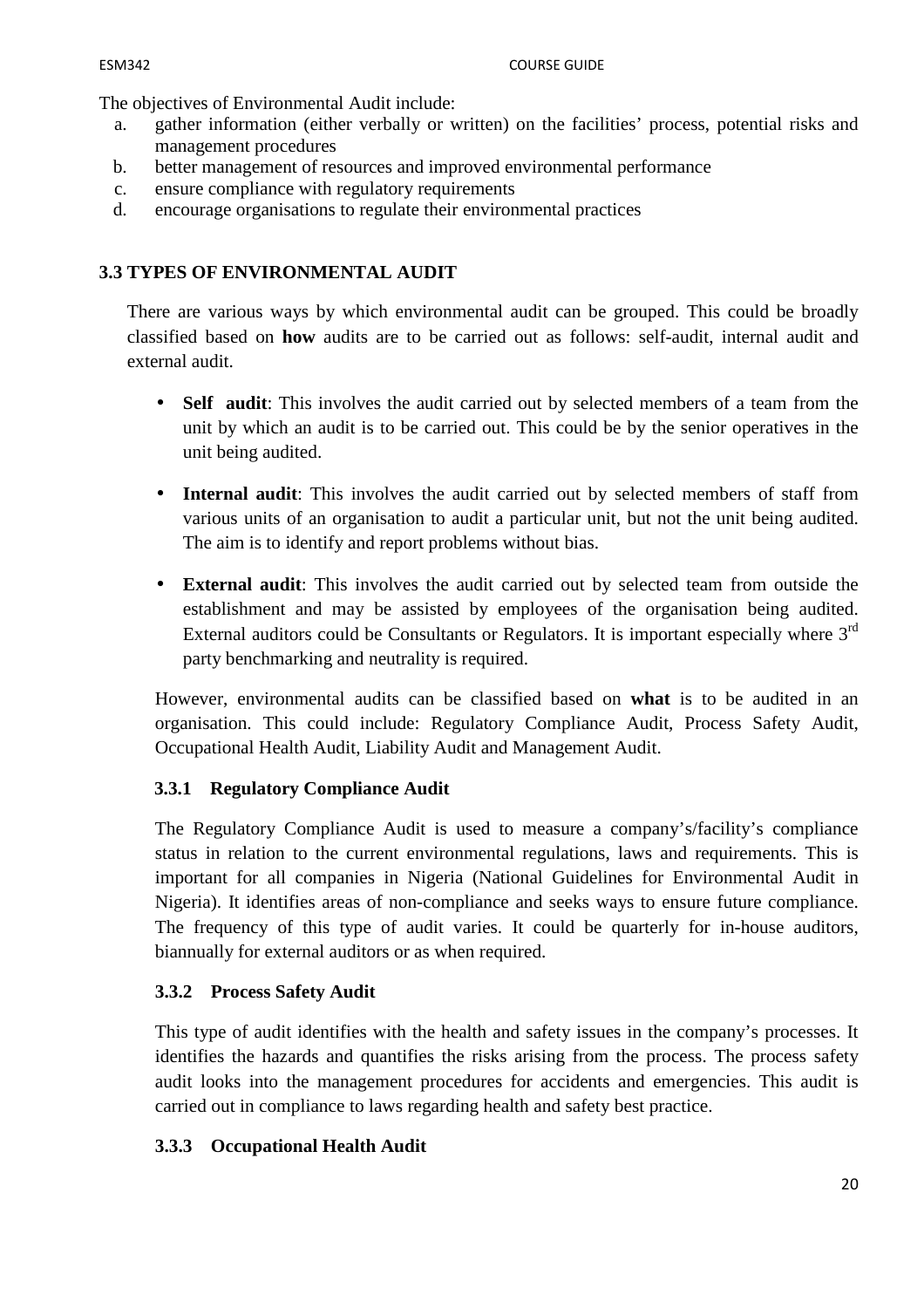This type of audit investigates issues that concern the occupational exposure of workers to pollution (e.g. noise, air) and physical disabilities. It audits the company staff for protective equipment/clothing, assesses occupational exposure of the process operations and recommends the training of staff on basic protective requirements of staff. The company's medical personnel is included as part of the audit who will provide relevant information concerning pollution levels and long-term medical conditions.

## **3.3.4 Liability Audit**

When a building/facility is to be acquired, it is important that a liability audit is carried out on the property or facility. This is to ascertain the environmental problems that could be on the facility and determines the short-term or the long term problems of the facility and makes suggestions for remediation. The frequency of liability is about three months.

#### **3.3.5 Management Audit**

The management audit is important as it looks at the environmental management issues of a facility, assesses the company's hierarchy, policies and the goals of the environment in that facility. This type of audit is more inclined to documentation of procedures and audits the company's environmental performance measured against standards. Corrections following this audit bring about an improved environmental performance and implementation. The frequency of management audit is about four years as recommended by the Department of Petroleum Resources in the "Environmental Guidelines and Standards for the Petroleum Industry in Nigeria".

#### **4.0 CONCLUSION**

Environmental audit is a tool which is used in carrying out environmental responsibilities by evaluating and monitoring financial and production performance. The various types of audits available enable management to be specific in areas that needs to be audited. It enables information to be gathered, measured against standards and regulations and enhances compliance with regulatory requirements.

#### **5.0 SUMMARY**

In this unit you have learnt that environmental audit is a management tool which involves documentation and evaluation of environmental performance. It aims at gathering information on facilities and people in order to protect them and identifies the types of audit. Compliance to legal requirements is key in environmental audit and encourages support from senior management for a successful implementation.

#### **6.0 TUTOR-MARKED ASSIGNMENT**

**1.** In your own words, define an environmental audit.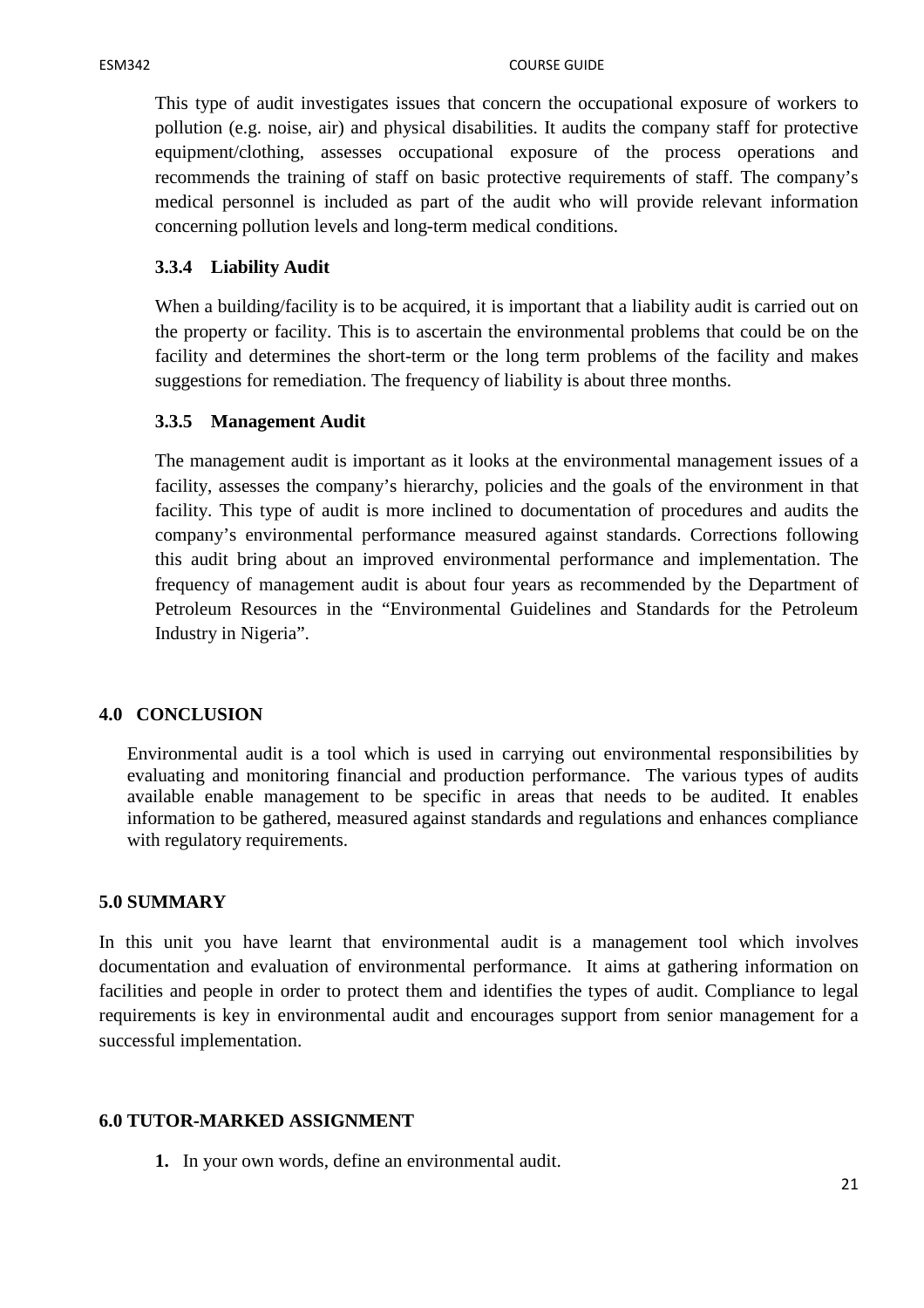#### ESM342 COURSE GUIDE

- **2.** The Regulatory Compliance Audit is an important tool which is included in all other types of environmental audit. Discuss the reasons for this.
- **3.** What are the differences between an external audit and an internal audit?
- **4.** Briefly describe each of the following:
	- a. Liability audit
	- b. Management audit
	- c. Occupational Health Audit
	- d. Process Safety Audit

## **7.0 REFERENCE/FURTHER READINGS**

The Presidency Federal Environmental Protection Agency National Guidelines for Environmental Audit *Decree 59,1992 as amended Decree No.14 of 1999.* 

European Industrial Gases Association (2005)*Environmental Auditing Guide IGC Document 135/05/e, Revision of part of TN 515/95*http://www.eiga.org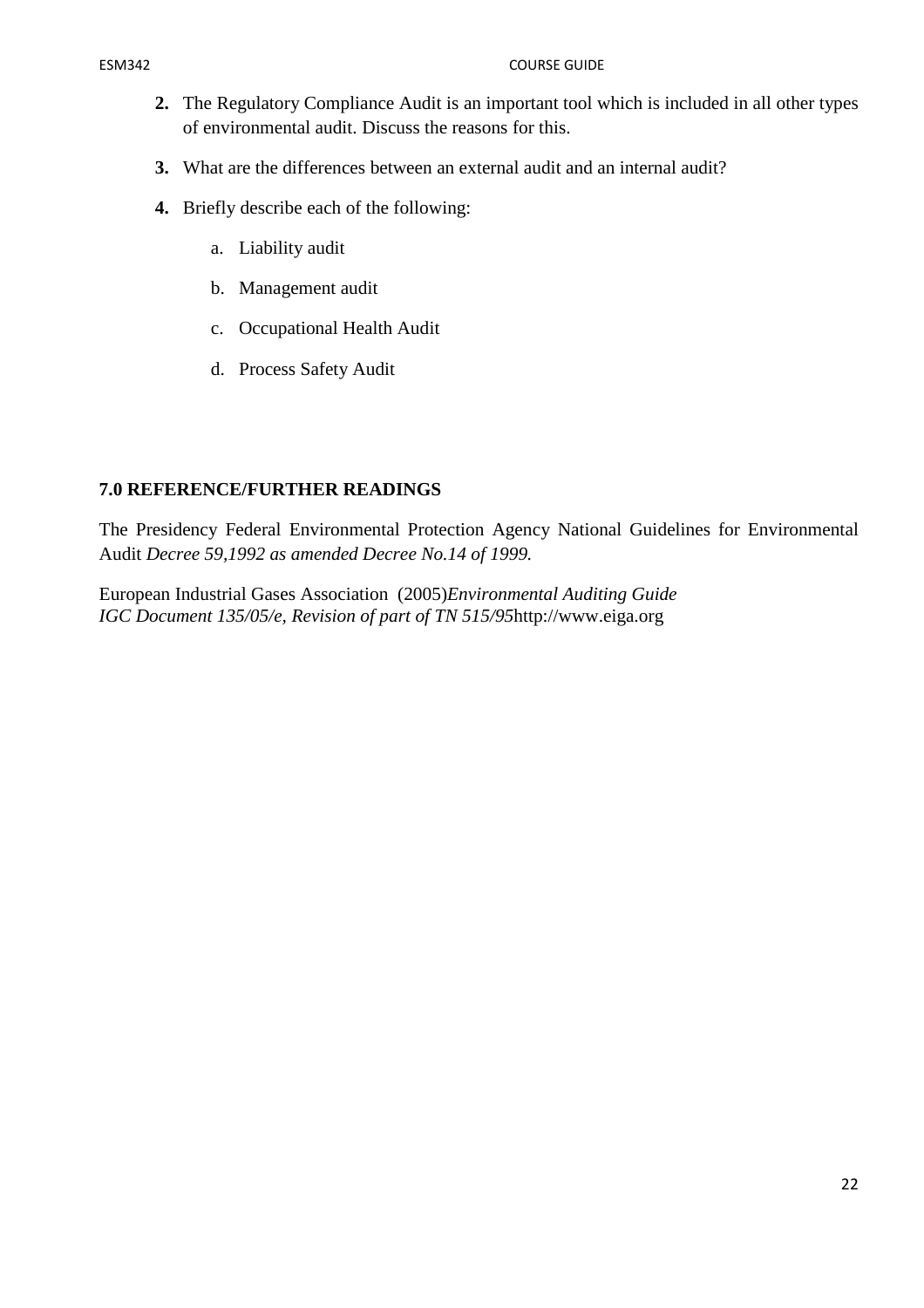### **MODULE 1**

### **UNIT 2 ENVIRONMENTAL AUDIT PROCESS**

- **CONTENTS**
- 1.0 Introduction
- 2.0 Objectives

## 3.0 Main Content

- 3.1 Scope of Audit
- 3.2 Objectives of Audit
- 3.3 Pre- Audit process
	- 3.3.1 Audit Team Selection
	- 3.3.2 Audit Area Selection
	- 3.3.3 Pre-audit information
- 3.4 Conducting an environmental audit
	- 3.4.1 Preliminary meeting
	- 3.4.2 Site inspection
	- 3.4.3 Review audit exercise
	- 3.4.4 Closing meeting
- 3.5 Post Audit Activities
	- 3.5.1 Preparing an audit Report
		- 3.5.1.1 Characteristics of a good report
		- 3.5.1.2 Contents of an audit report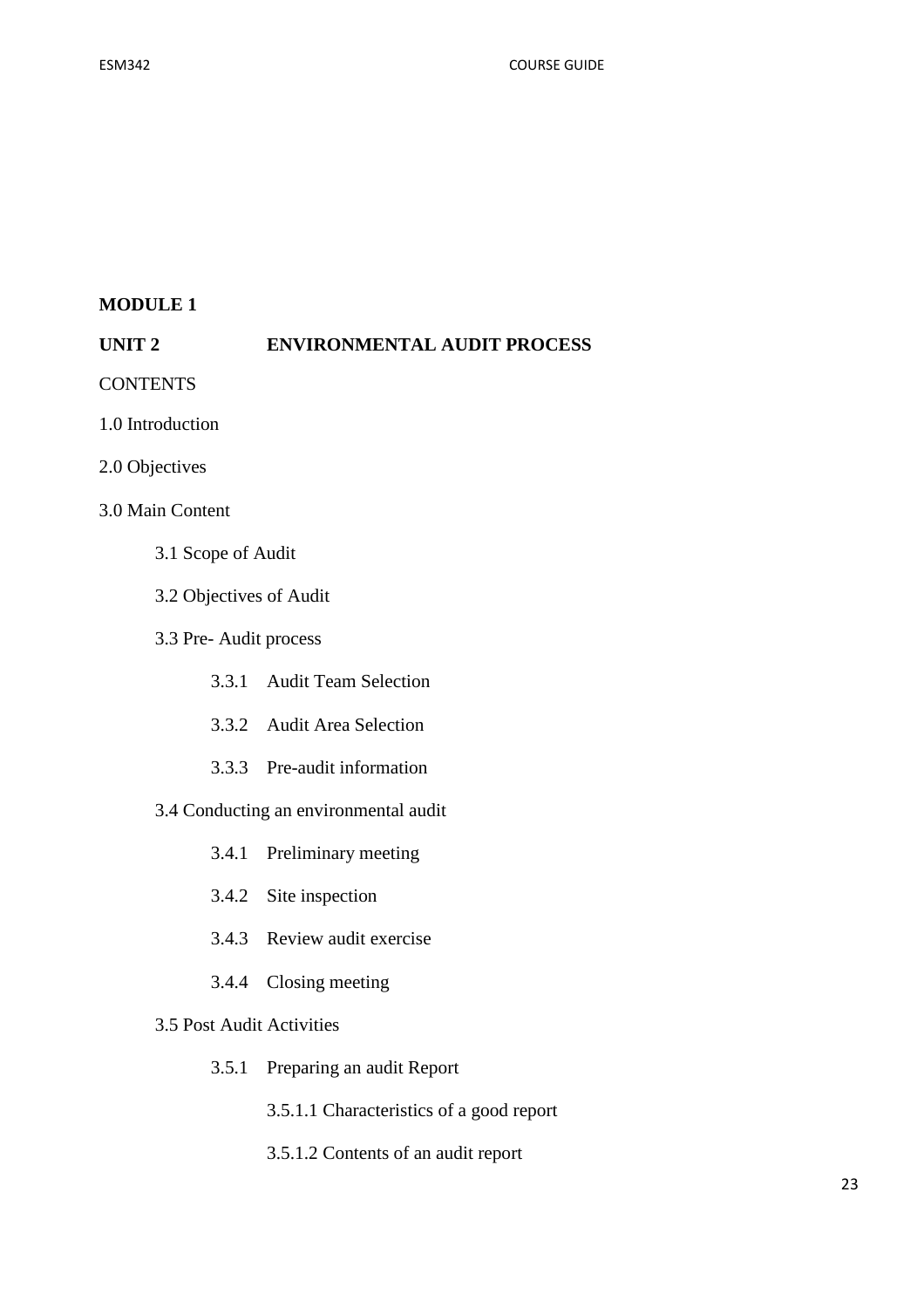- 3.5.1.3 Characteristics of a good auditor/audit team
- 3.5.2 Action plan
- 3.6 Keys to a successful audit
- 3.7 Benefits of carrying out an environmental audit
- 3.8 Challenges of carrying out environmental audit in Nigeria
- 4.0 Conclusion
- 5.0 Summary
- 6.0 Tutor Marked Assignment
- 7.0 Reference/Further Readings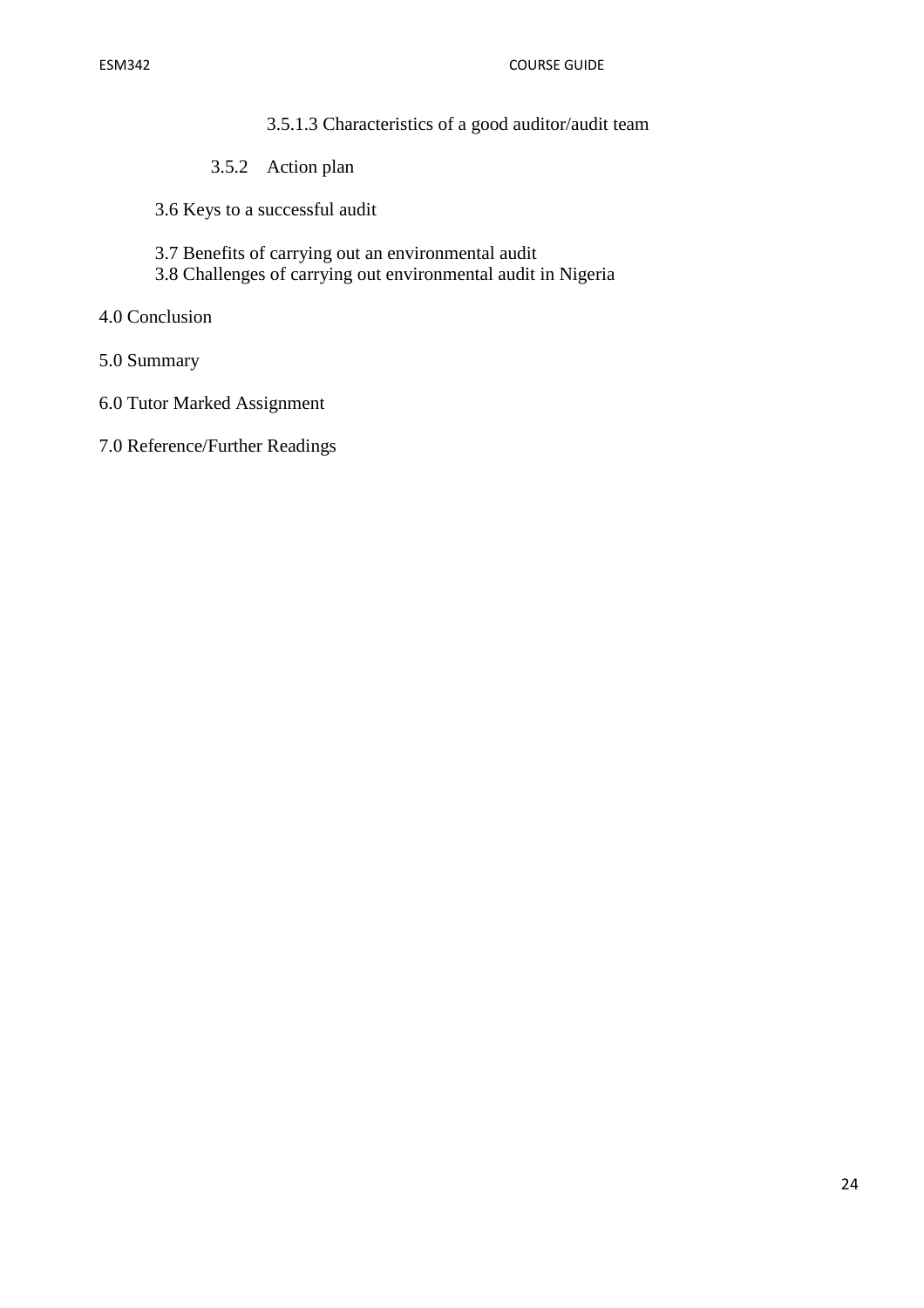# **1.0 INTRODUCTION**

The Audit Process is the main aspect in environmental auditing. The process is a series of *systematic and documented* steps in a function or activity. It is at this stage that all preparations, actual auditing and post audit activities take place. It involves the identification of what needs to be audited, the definition of the scope, identification of roles and responsibilities, carrying out the audit and the production of a report thereafter occurs. It follows the steps: **PLAN- DO- CHECK-ACT.** The **planning** aspect of auditing looks into the scope and commitment requirement prior to carrying out an audit; **doing** involves carrying out the audit which includes the pre-audit, site audit and post audit activities; **checking** is the process of verifying improved performance and assessing the cost and benefits of implementing the revised process and **acting** takes place when the improvements are installed, standardised, introduce the improvement into other areas of the organisation. An environmental audit is important as it helps to provide valuable information which helps the company to meet the agreed standards, to meet the agreed standards of performance as defined by company policy and to stay ahead of legislative requirements.

# **2.0 OBJECTIVES**

At the end of this unit, you should be able to:

- explain the major steps in an environmental audit
- Describe the requirement for a preparing an audit
- Identify areas that can be audited in a given site
- Give reasons why the management needs to be involved in the audit process
- Describe how a good environmental report should look like

# **3.0 MAIN CONTENT**

#### **3.1 Scope**

The scope of an audit determines the extent at which an audit is to be carried out in a facility. It involves clarifying audit site/boundary, objectives and identifies areas to be audited. This implies that the management needs to be involved in the scope definition. The success or failure of the audit is determined by the commitment of management to the audit process including the implementation of the outcomes/recommendation from the audit report.

#### **3.2 Objectives of Audit**

The objectives of an audit could be to: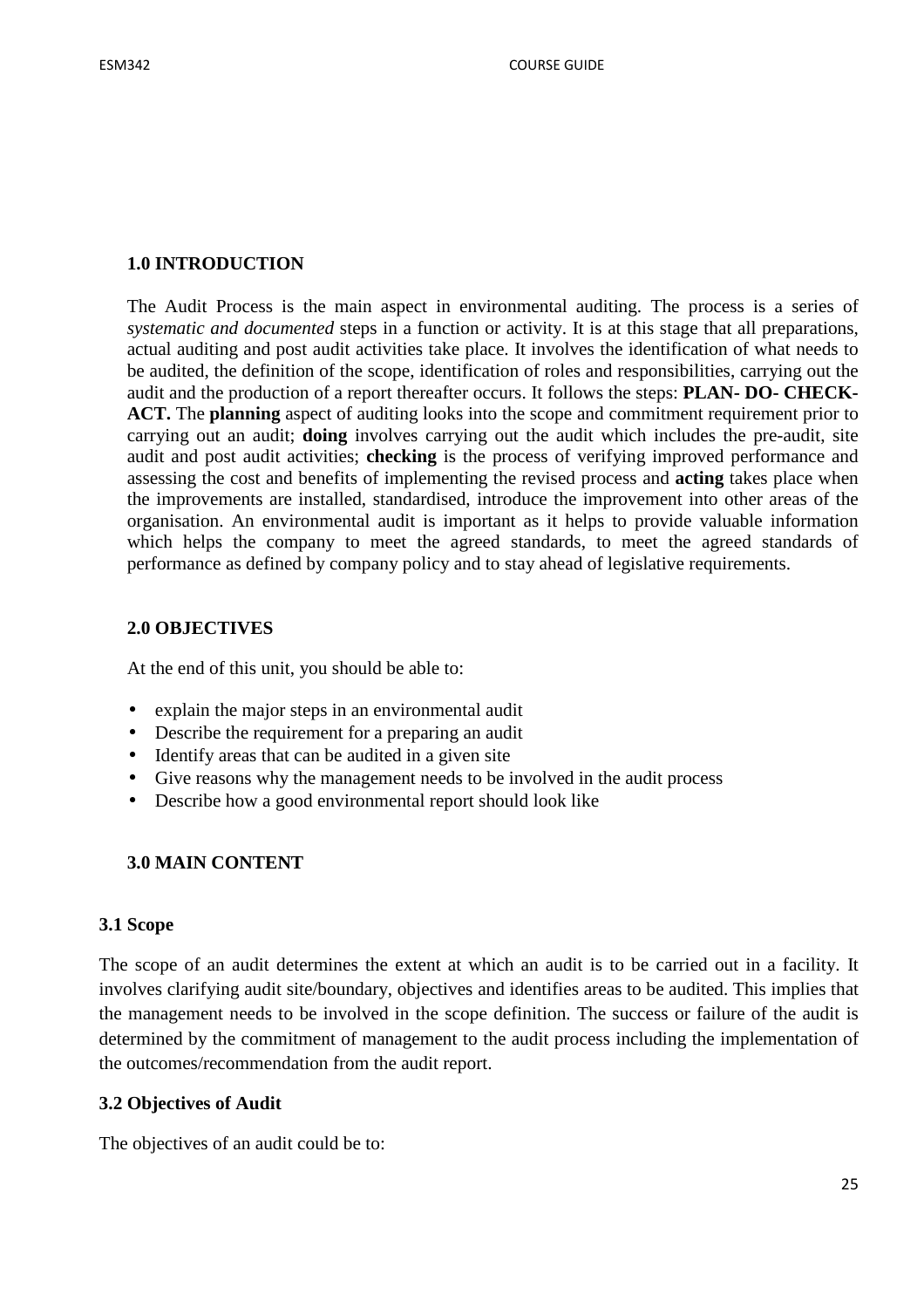- investigate information such as the history of the facility including previous environmental damage
- Examine current company practices e.g. review
	- o management of resources like raw materials
	- o pollution control (air, water, and land)
	- o handling, storage and disposal of chemical and other hazardous substances
	- o housekeeping (water, energy, paper consumption, training)
- Verify compliance to legislation and company policy, permits, in-house policies, etc
- Assess internal policy and company conformance
- Identify areas for improvement opportunities

# **3.3 Pre- Audit process**

This is the most important stage in the whole audit process. Critical planning at this stage will determine the success of the initial and subsequent audits. At the pre-audit stage, the audit team is selected, there is the need for management commitment, information regarding site activities are queried, documentation concerning compliance to legislation and company policies. Pre-audit process involves

- determine the scope of the audit
- selection of team
- obtain information
- management commitment

# 3.3.1 Audit Team Selection

This involves selecting audit team members which includes a members from the facility being audited, the external auditor who is certified, other team members could be selected from other areas not been audited and must have skills that are relevant to the audit process such as research, interview, data collection and report writing. It is at this selection that responsibilities are shared and each member must understand their roles. The team members of an environmental audit could include the following people: the client, audit team leader (selects the team and briefs them on the purpose of the audit and the areas to be audited. He could be an environmental regulator or a certified auditor) the auditor (this person is responsible for a particular area allocated for the audit exercise), the auditee (this is the organisation or facility being audited) and observer (this could be trainee auditors or company's consultants)

# 3.3.2 Audit Area Selection

This involves the selecting the areas to be audited such any of the following: Air quality, Water, Electricity, Material use, Waste management practices, Noise impacts, Accidents and Emergency records and systems in place for management, Public response and complaints, Pollution control facilities in the company, staff training on environmental awareness.

#### 3.3.3 Pre-audit Information.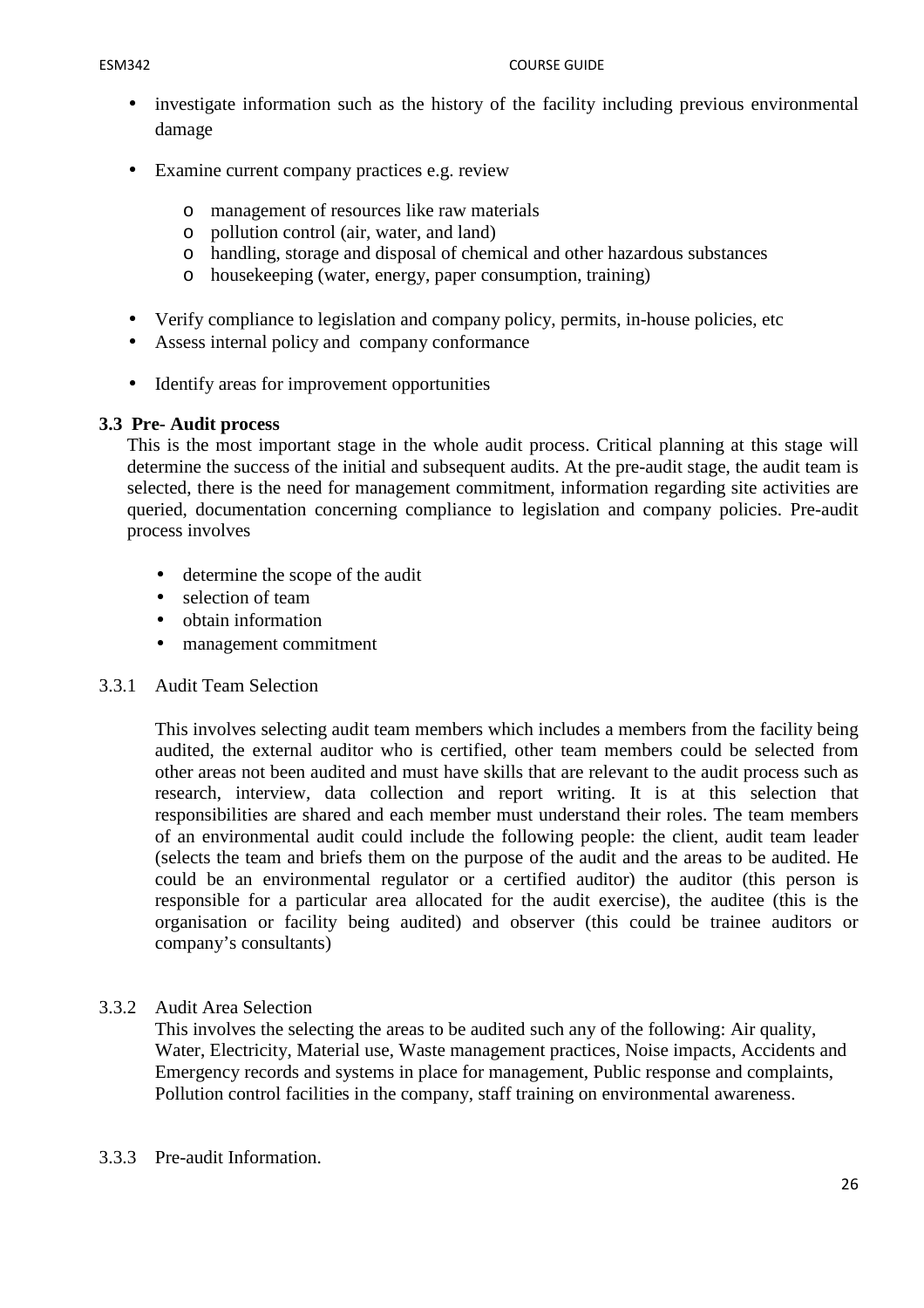At this stage, questions are asked either orally or in the form of questionnaires so that preinformation is gathered in order to determine the level of investigation that would be required at the main audit. Some of this information could in the form of document or involved preaudit site visit. The information gathered could include the site history/geology, personnel, operational procedures, storage which are sent about 2- 3 weeks in advance of the audit exercise so as to determine the level at which the audit is to be carried out. Selections of topics to be focussed upon in the course of the audit exercise which are related to subject areas in the facility are collated in a **checklist**.

3.3.4 Management Commitment

It is important that the management is involved in the audit exercise. This is because of the scope of the audit, potential interruptions of certain activities and personnel during the course of the exercise and potentially, interviews could be requested from staff. Following the audit exercise too, the management will have the responsibility of implementing the new changes from the audit outcome. Cooperation is required from members of staff in terms of agreement and approval of the audit in order to achieve success. Depending on the size of the company, there should be a written agreement for conducting an audit.

# **3.4 Conducting an Environmental Audit**

# 3.4.1 Preliminary Meeting

This is the on-site meeting which comprise of the management and the audit team members. In this meeting, team members are introduced to each other, the scope and objective of the audit are itemized and the areas or processes that require attention are discussed. In this meeting, the approach and methodology are discussed, questions asked by staff personnel are answered and it is also in this meeting that staff support and cooperation are sought after, information requested in the form of questionnaires is reviewed and questions are asked by the auditors where necessary. In addition, the duration of the audit exercise is determined at this stage.

# • Document review:

The following document could be reviewed and compared to information provided from questionnaires and checklist such as the company's Management policy and documentation, Permits and licenses and conditions attached to them, Operational procedures, Records (utility, inventory, monitoring, calibration, transportation, training etc.), Previous audit reports or EHS team meeting minutes.

# 3.4.2 Site inspection

At the inspection of sites, the auditor finds out issues about non-compliance and may identify matters which are relevant to the audit but were not identified in the planning stage. During on-site audit activities, it is important to work with a procedure which consists of steps which must be followed by the auditor to ensure that there is consistency in the implementation of the audit and the reporting of results.

Considerations for on-site audits

- Reconcile onsite activities with records kept.
- Interview relevant members of staff regarding current practices (this could be senior management or support personnel)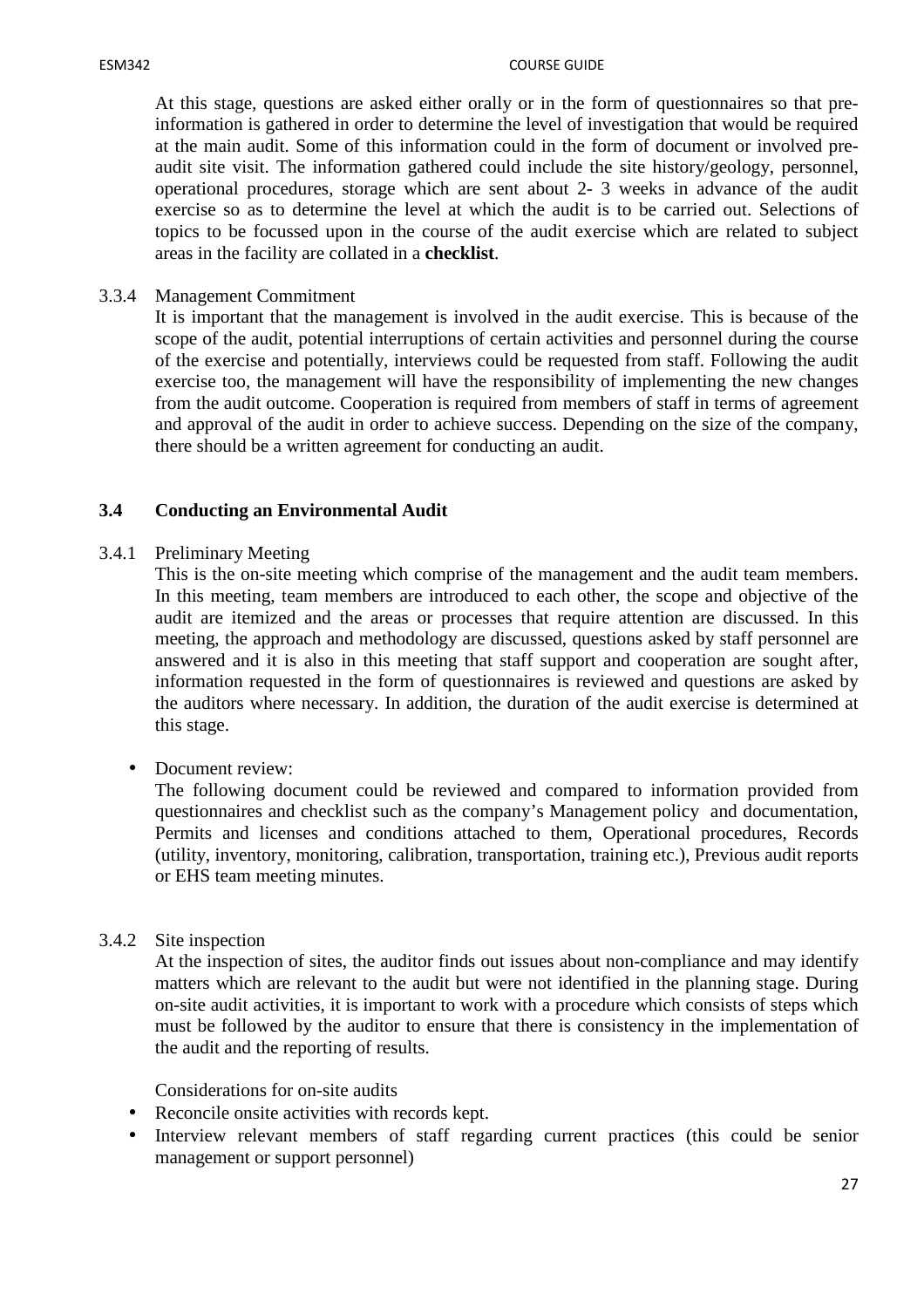#### ESM342 COURSE GUIDE

- Assess compliance with statutory and departmental requirements.
- Be flexible when applying audit procedures as different situations demand diverse judgement.
- During on-site audit, it is important to address all areas within the scope of the time allocated for the exercise.
- Pictures, diagrams, maps etc. are very useful to support findings and to highlight good practices. While this is very good practice, it is important to obtain permission from the management and respect safety requirements.

#### 3.4.3 Review audit exercise

At this stage, the audit team reviews data that had been audited on site, verifies them and evaluates the findings.

- In **data collection**, information collected through interviews or by documentation which are provided by the auditees, auditors' notes and observation, pictures, maps, diagrams and other related items are collated and organised in such a way that they can be retrieved easily. These data have the purpose of supporting audit findings and provide bases for verification.
- The **verification** of audit data is important so as to guarantee that the documents produced are all genuine and valid and this must be carried out under the direct supervision of the audit team.
- After verification, the findings need to be **evaluated** against the objectives established for the audit i.e. using regulatory requirements, standards or company requirements. This stage ensures that all issues and problems have been covered and those which require immediate attention are identified. Those which require mitigation approaches for management are also discussed. Questions could be asked by the organisation's representative, feedback provided as to the conduct of the audit and the audit team can inform the organisation when the report will be ready. Following these activities, a debriefing material is produced for the closing up meeting.

# 3.4.4 Closing meeting

At the closing meeting, the audit team and auditees and all who had participated in the preliminary meeting come together again and review all that had been carried out during the audit and to discuss the observation. It is at this meeting that matters are resolved. The audit team shall provide an overview if the finding and indicate when the final report will be completed. All documents that had been collected prior to the audit or during the audit are at this time returned back to the organisation. The closing meeting is very critical to the implementation of findings on site; hence the manner of communication has to be cordial, yet firm. This implies acknowledging the co-operation of site personnel, highlighting the positive aspects first before discussing the shortcomings, no matter how minor it is.

#### 3.5 Post Audit Activities

These are the activities that take place "out-of-site" after the site audit had been completed. It involves:

3.5.1 Preparing a report-A draft report contains the audit findings, recommendations and provides action plans for the implementation or improvement of default areas. This draft is issued to the company thereby providing an important opportunity for the management of the unit being audited to see and comment upon a draft of the audit report before it is revised with the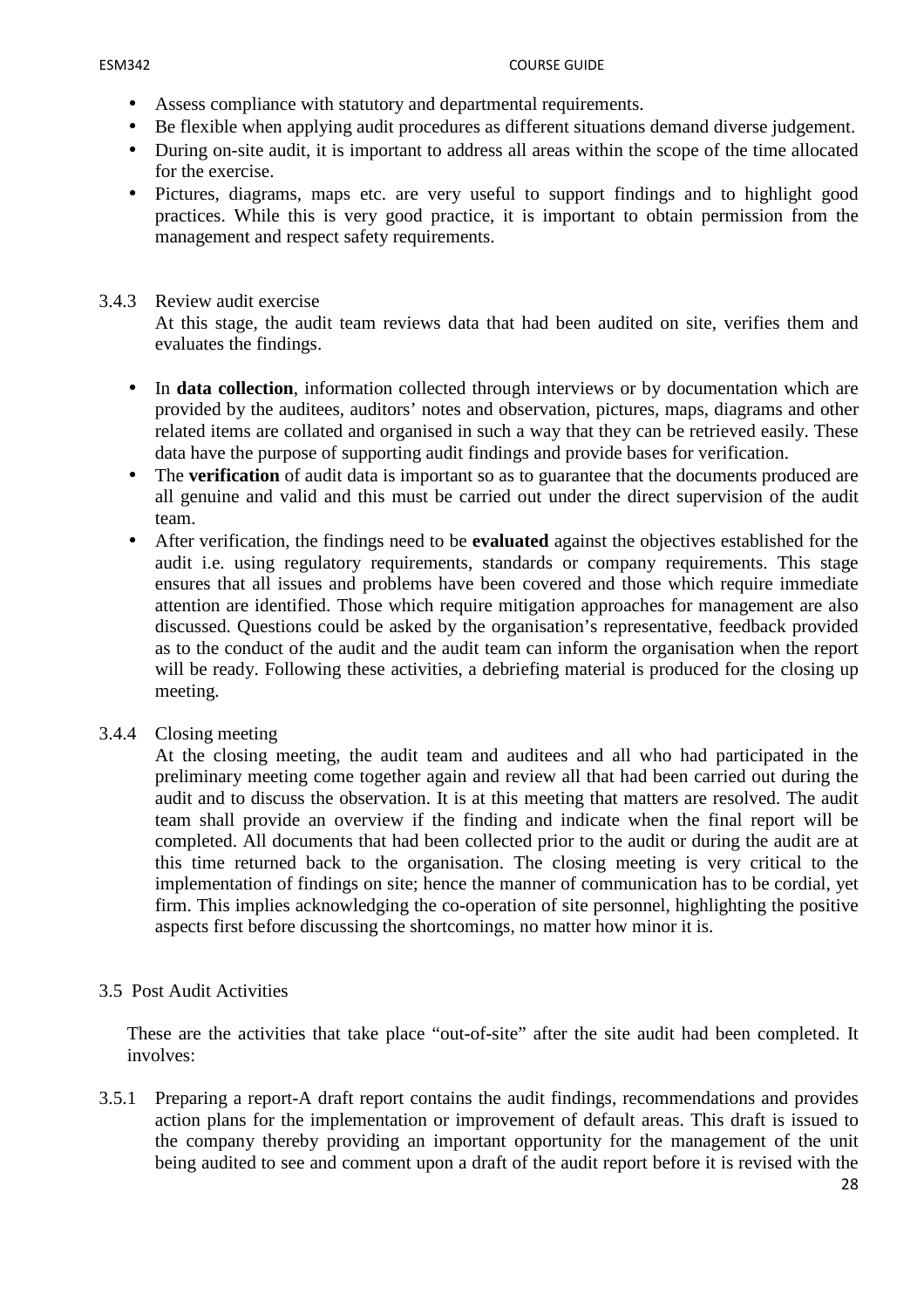points clarified where possible and inaccuracies corrected. The draft report is then revised and a final report is issued and a follow up meeting is conducted if necessary.

- 3.5.1.1 Characteristics of a good report
	- a. It should state the factual findings including compliance to standard, policy and legal requirements
	- b. It should include recommendations for remedial or improvement actions.
	- c. It should be accurate i.e. the findings must be free from errors
	- d. It should be clear
	- e. The language used should be simple and easy to understand
	- f. It should be succinct i.e. straight to the point
	- g. The draft report should be prepared on time and delivered at least a week after the audit had been carried out. The final report should be ready within 4-5 weeks of the closing meeting.

#### 3.5.1.2 Contents of an audit report

Ideally, an audit report should not be lengthy, but should be about 25 to 30 pages depending on the number of areas audited. It should contain the following information:

- a. Contents list
- b. Executive summary
- c. Introduction
- d. Purpose and Scope of the audit
- e. Methodology
- f. Discussion and analysis of the findings
- g. Reference to items for corrective action
- h. Actions and recommendations
- i. Conclusion
- j. The distribution list
- k. Records of the audit programme
- l. List of participants

3.5.1.3 Characteristics of a good auditor/audit team

- The facts should be presented in the report and not personal opinions
- They must ensure accuracy, consistency and objectivity in the performance of audits
- Professionalism should be demonstrated in the face of auditee's open hostility or diversionary tactics.
- The environmental auditor should have suitable education and professional experience to carry out their duties including: communication skills, work scheduling and planning, data analysis and finding, and audit report writing.
- 3.5.2 Action plan- This involves identifying the corrective actions indicated in the audit report and doing something about them. It goes on to identifying the scale of the problem, take preventive action or assess the effectiveness of a remedial action. Some of the corrections that have been indicated could be carried out easily within the facility within a given time/period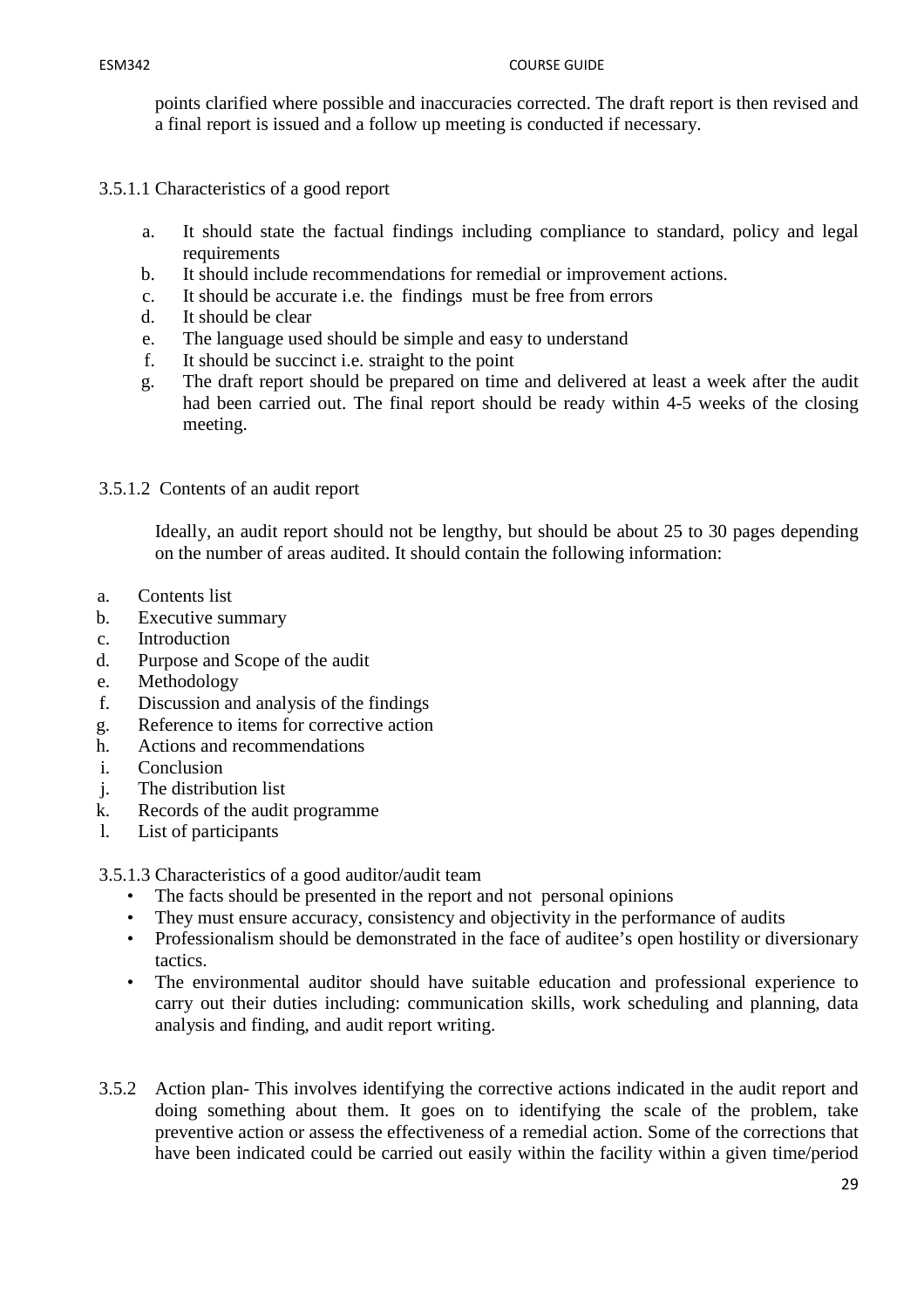#### ESM342 COURSE GUIDE

and with limited resources while some could demand more resources in terms of man-power or have serious financial implications. It is at this stage that management commitment is vital to implementing improvement actions and monitoring progress on the facility. At this stage, the facility can structure out a plan for the implementing the recommendation and decide a way forward for compliance.

3.6 Keys to a successful audit

An audit is said to be successful if it works in line with the following:

- 3.6.1 Support from management
- 3.6.2 Participation by all parties
- 3.6.3 Auditor independence and objectivity
- 3.6.4 Agreement on procedures and scope
- 3.6.5 Implementation of action plans and remediation
- 3.7 Benefits of carrying out an environmental audit
- 3.7.1 Management
	- $\checkmark$  Demonstrates a visible commitment to improving an organisation's environmental performance
	- $\checkmark$  A foundation for the development of environmental management policies or efforts to improve existing plans;
	- $\checkmark$  Identifies environmental risks, impacts and opportunities
	- $\checkmark$  Reviews management controls and systems and associated liabilities and risks from past and present activities of the site or surroundings and implementation of recommendations
	- $\checkmark$  Reviews processes and plant operating procedures or an activity's current environmental standards of operation and company environmental management procedures, including emergency response planning, monitoring and reporting system and planning for future changes in Processes or Regulations;
	- Increases actions to be undertaken by an organization or activity to meet environmental goals such as sustainable development, recycling and efficient use of resources
- 3.7.2 Financial
	- $\checkmark$  Prevention of financial losses through remediation
	- $\checkmark$  Prevents the closure of an organization or activity as result of government restrictions or negative publicity caused by bad management or monitoring of the environment;
	- $\checkmark$  Assesses of financial implications of environmental issues, liabilities and impact of new regulation
	- $\checkmark$  Identify areas where costs can be saved (e.g. through energy conservation, minimisation, improved use of raw materials, process changes, waste reduction, reuse and recycling etc)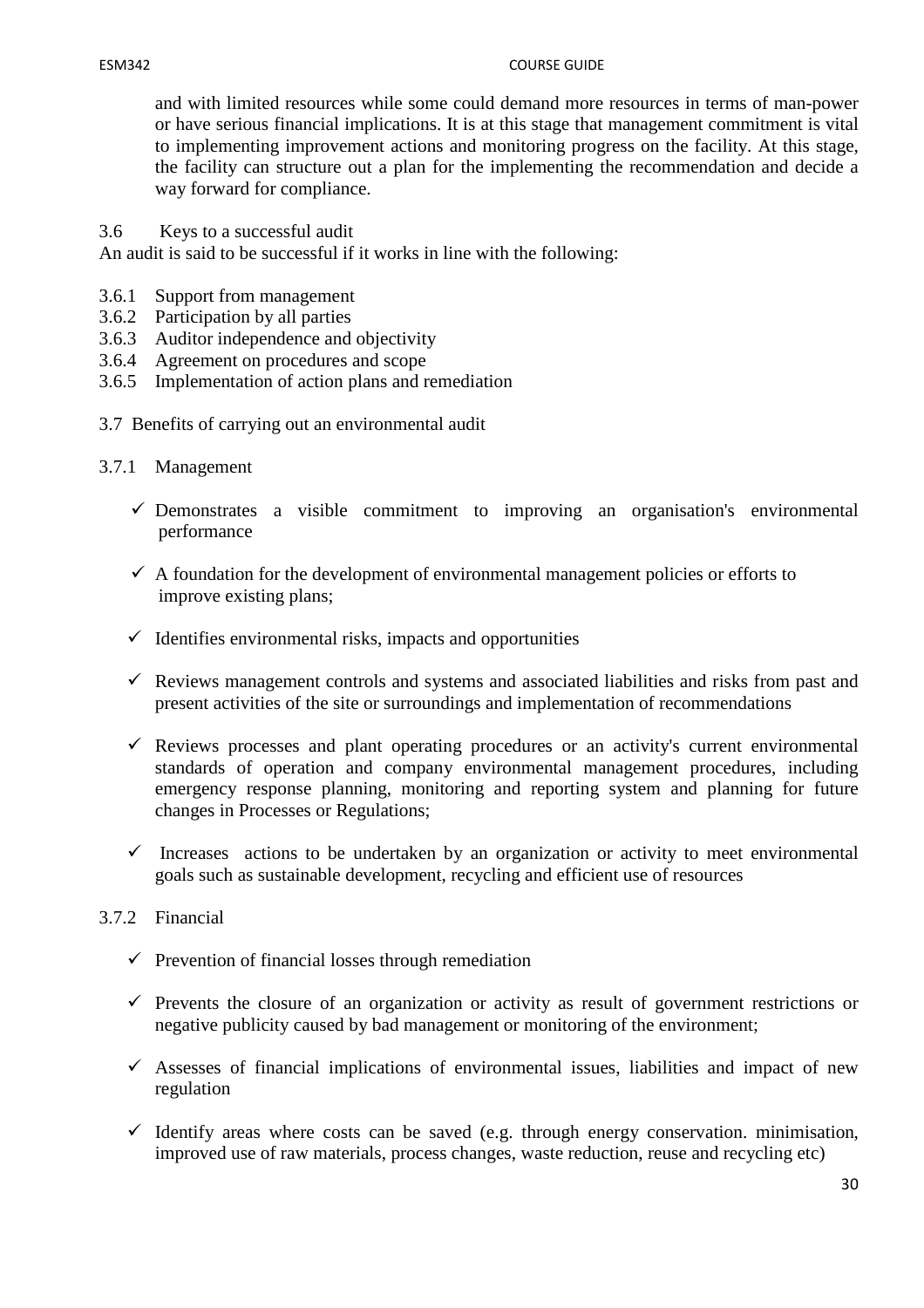# 3.7.2 Legal

- $\checkmark$  To measure and improve an organization or activity's compliance with environmental Legislation and regulations such as operating permits, air emission standards, effluent Standards, waste management standards thus avoiding legal sanctions against an organization or activity or its management under prevailing laws and regulations;
- $\checkmark$  Provides evidence of the implementation of environmental management in court if requested.

# 3.7.4 Training

- $\checkmark$  To facilitate the sharing of best environmental practices
- $\checkmark$  To increase in the awareness of the management and staff of an organization regarding environmental policies and responsibilities
- $\checkmark$  Assessment of training, knowledge and awareness of employees

# 3.7.5 Reporting

- $\checkmark$  Provision of an environmental audit report for use by an organization, or activity in dealings with environmental groups, government and the mass media;
- $\checkmark$  Provision of information required by insurance companies, financial institutions, shareholders and other stakeholders
- 3.8 Challenges of Environmental Audit in Nigeria
	- $\checkmark$  Poor compliance by business organisation
	- $\checkmark$  Pollution of the environment by industry remains a major problem
	- $\checkmark$  Weak enforcement by regulatory agencies
	- $\checkmark$  Low environmental awareness within the business community
	- $\checkmark$  Environment issues given sufficient little or no attention by senior management of business organizations
	- $\checkmark$  Fire brigade approach
	- $\checkmark$  Revenue generation drive of State Environmental Protection Agencies
	- $\checkmark$  Lack of manpower and poor technical competence within business organisation and regulatory bodies
	- $\checkmark$  Multiple regulators at the Federal, States and Local Government Levels
	- $\checkmark$  Low quality reports by consultants
	- $\checkmark$  Ethical issues

# **4.0 CONCLUSION**

The audit process is a critical aspect of environmental auditing. It involves adequate planning and execution. In order for the process to succeed, there is a need to involve key human resources that will carry out their roles effectively. It is important to reconcile documented information with actual information observed and collected during the audit exercise.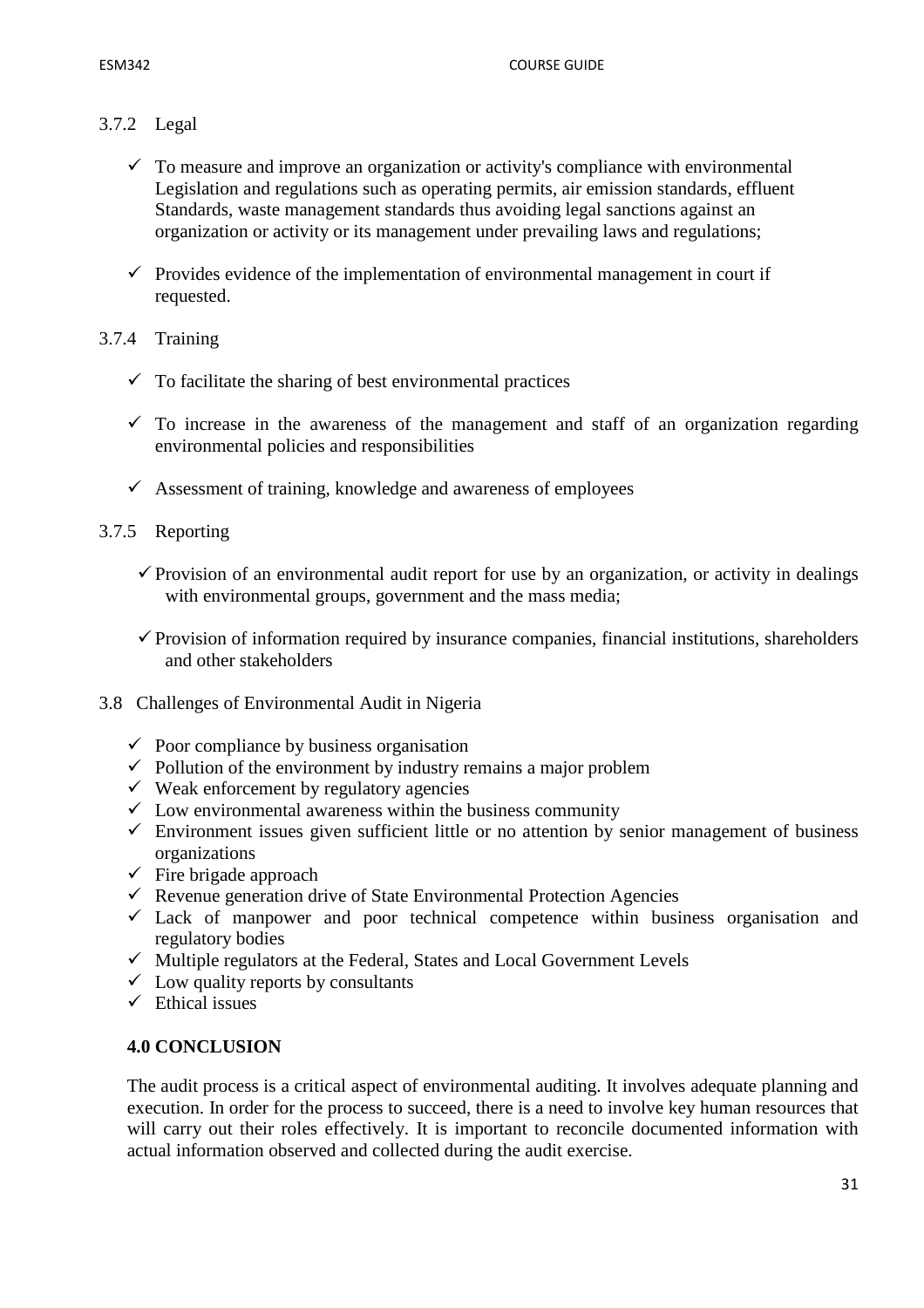#### **5.0 SUMMARY**

In this unit you have learnt the major steps necessary to be taken when carrying out an environmental audit- the pre-audit preparations, main audit activity and the post-audit requirements, and the keys to a successful audit. Some of the benefits in carrying out an environmental audit include: compliance to legislative requirements, financial, staff commitment and minimisation of environmental risks. Environmental audit also helps the company to stay ahead of the requirements placed on them by law.

#### **6.0 TUTOR-MARKED ASSIGNMENT**

- 1. What are the main objectives of carrying out an environmental audit?
- 2. Make a list of the participants in the selection of an audit team.
- 3. A management's consent prior to an audit is required. Give reasons for this.
- 4. An audit data needs to be verified and evaluated. Discuss.
- 5. What are the attributes of a good environmental audit report?
- 6. Limited environmental awareness is one of the challenges of environmental protection in Nigeria. Do you agree/disagree? Discuss.

#### **7.0 REFERENCE/FURTHER READINGS**

The Presidency Federal Environmental Protection Agency National Guidelines for Environmental Audit *Decree 59, 1992 as amended Decree No.14 of 1999.* 

European Industrial Gases Association (2005) *Environmental Auditing Guide IGC Document 135/05/e, Revision of part of TN 515/95*http://www.eiga.org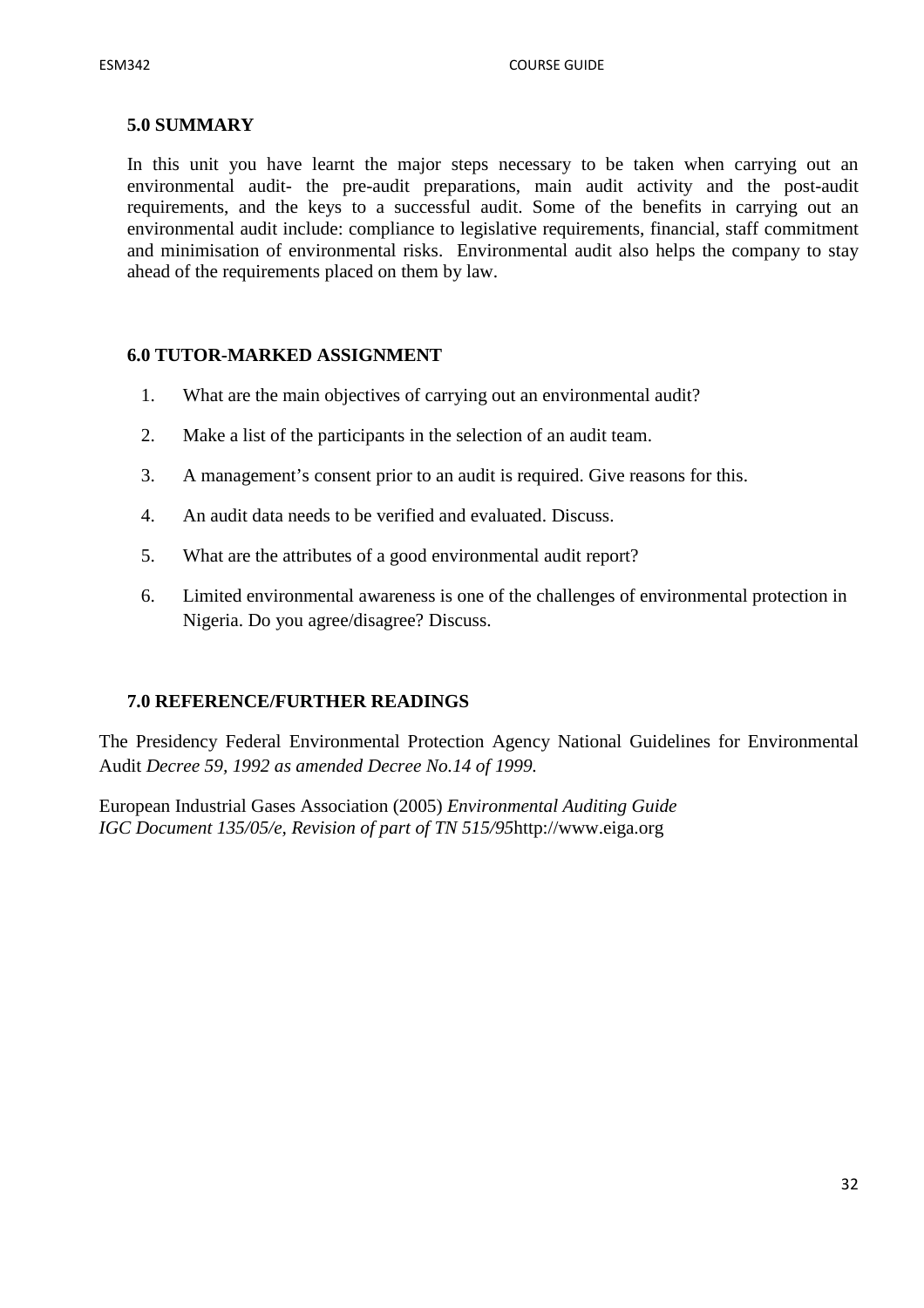### **MODULE 1**

# **UNIT 3 LEGAL ASPECTS AND PRACTICE OF ENVIRONMENTAL AUDIT UNDER NIGERIAN LAW**

#### **CONTENTS**

1.0 Introduction

2.0 Objectives

3.0 Main Content

- 3.1 1990 Constitution of the Federal Republic of Nigeria
- 3.2 FEPA Act (Environmental Audit under the EIA Decree 86 of 1992)
- 3.3 Environmental Audit under the EIA Decree 86 of 1992
- 3.4 National Environmental Standards and Regulations Enforcement Agency (NESREA)
- 3.5 FEPA subsidiary instruments
	- 3.5.1 Pollution Abatement in Industries and Facilities Generating Wastes Regulations 1991
	- 3.5.2 The Management of Solid and Hazardous Wastes Regulations of 1991
	- 3.5.3 The Hazardous Waste Criminal Provisions Decree 42 of 1988
	- 3.5.4 The National Effluents Limitations Regulations S.1. of 1991
	- 3.5.5 National Guidelines for Environmental Audit in Nigeria of1999
	- 3.5.6 National Guidelines on Environmental Management Systems of1999
	- 3.5.7 Nigeria's Agenda 21
	- 3.5.8 National Policy on Environment
	- 3.5.9 Standards Organisation of Nigeria Decree No. 56 of 1971
	- 3.5.10 ISO 14000 Standards and Environmental Audit
- 4.0 Conclusion

#### 5.0 Summary

6.0 Tutor Marked Assignment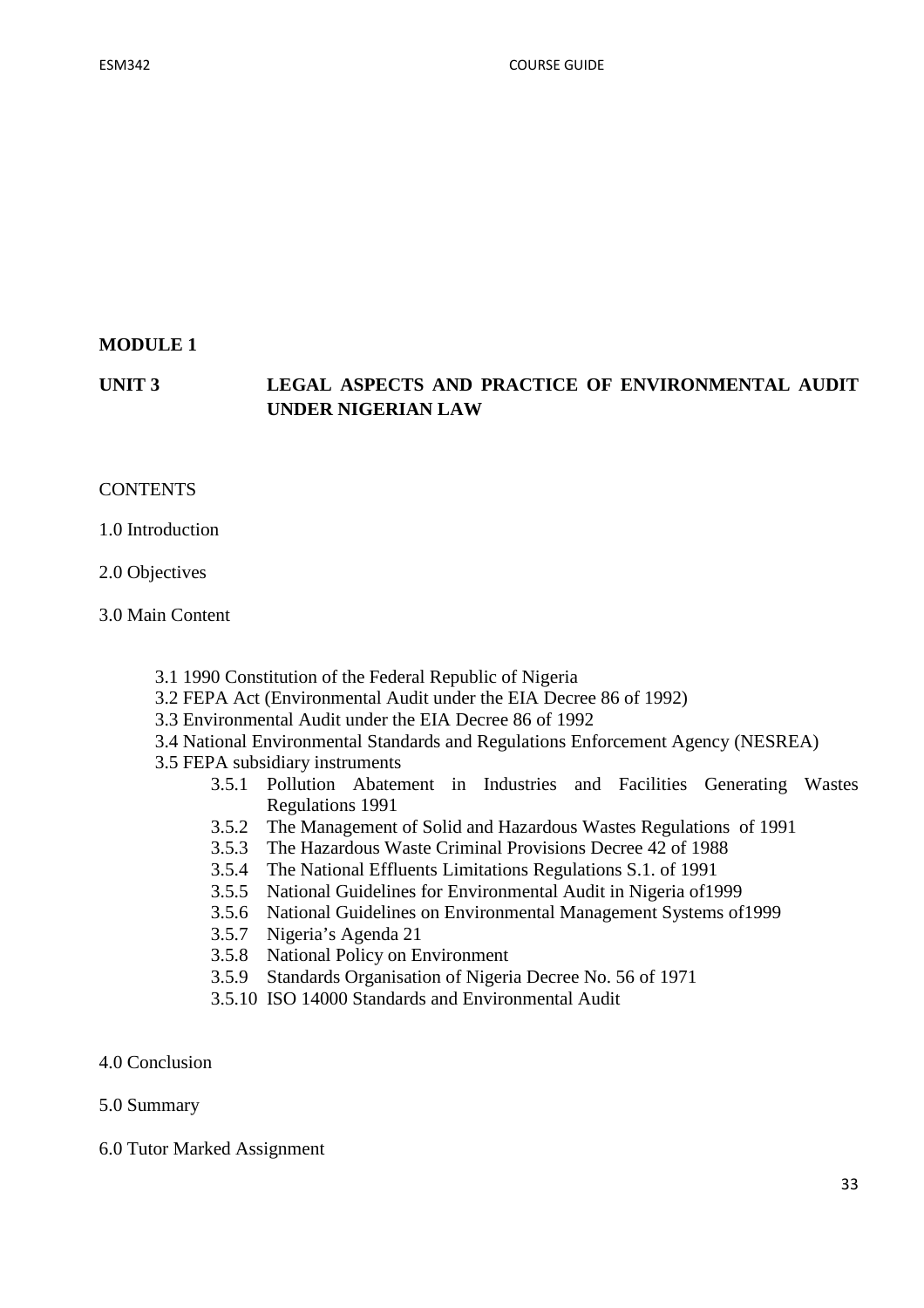#### **1. INTRODUCTION**

Environmental law gears human actions on the basis of the principle of prevention, the polluter-pays' principle and the principle of co-operation. The establishment of regulatory bodies and governmental agencies have to be in place for the effective enforcement of policies, laws and regulation and are been enforced by the regulators. Prior to 1988, there were no laws in force to regulate industrial pollution or hazardous wastes. Although the existing environmental legislation only focussed on the protection and conservation of economically important natural resources (E.g. Oil Pipeline Act 1956, Forestry Act 1958, Sea Fisheries Act 1990, Endangered Species Act 1990, Mineral Oil (Safety) Regulations 1963, Oil in Navigable Waters Act 1968). Following the illegal dumping of toxic wastes in Koko, in the former Bendel State, in 1987, the Nigerian Government promulgated the Harmful Wastes Decree which provides the legal framework for the effective control of the disposal of toxic and hazardous waste into any environment within the confines of Nigeria. This was immediately followed by the creation of a regulatory body, the Federal Environmental Protection Agency (FEPA) in 1988.

#### 2. **OBJECTIVES**

At the end of this unit, you should be able to:

- describe the functions of FEPA in relation to environmental audit
- list the functions of FEPA in relation to environmental auditing
- enumerate the role of NESREA as an environmental regulator

# **3.0 MAIN CONTENT**

#### 3.1 **1990 Constitution of the Federal Republic of Nigeria**

S. 20 of the Constitution provides that: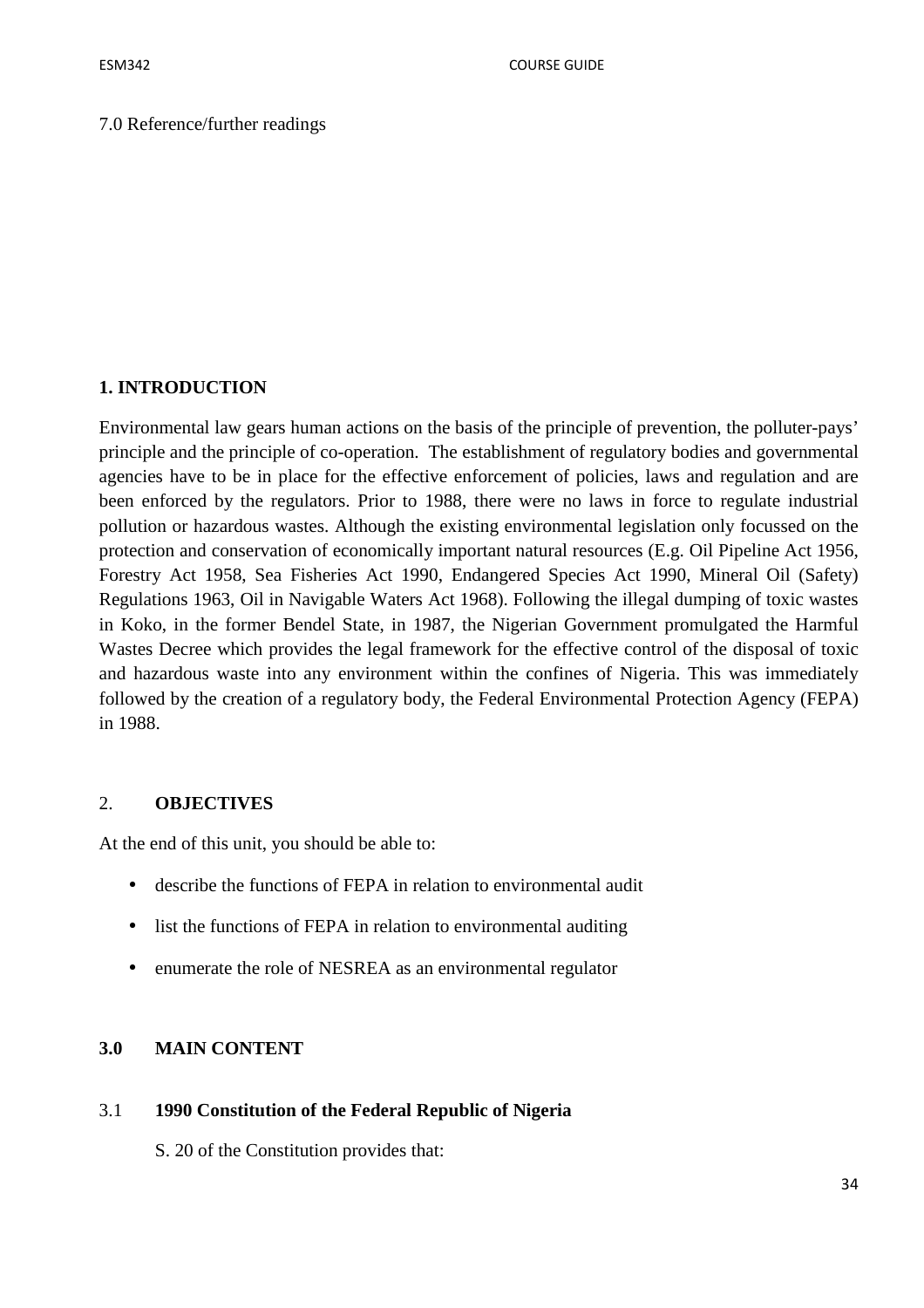*"The state is empowered to protect and improve the environment and safeguard the water, air and land, forest and wildlife of Nigeria"* 

S.17 (3) (c) provides that:

*"The State shall direct its policy towards ensuring that the health, safety and welfare of all persons in employment are safeguarded and not endangered or abused"* 

# 3.2 **Federal Environment Protection Agency (FEPA) Decree 58 of 1988**

FEPA was created by Decree 58 of 1988 as the overall body charged with the responsibility of protecting the environment in Nigeria in cooperation with Federal and State Ministries, Local Governments, statutory bodies. To put this into action a National Policy on the Environment was developed. This is the main working document for the preservation and protection of the Nigerian environment. States and Local Government Councils were also encouraged to establish their own environmental regulatory bodies for the purpose of maintaining good environmental quality as it applies to their particular terrain.

The functions of FEPA include establishing and prescribing national guidelines, criteria and standards for:

- i. water quality
- ii. air quality and atmospheric protection
- iii. noise levels
- iv. gaseous emissions and effluent limits
- v. ozone protection
- The agency was also empowered to monitor and control hazardous substances, supervise and enforce compliance.
- FEPA scrapped in 1999 and its functions taken over by a newly created FME who now administer and enforce environmental laws in Nigeria

# **3.3 Environmental Audit under the EIA Decree 86 of 1992**

S.16 of the EIA Act empowers the Agency to design and implement "follow-up programs" in respect of an environmental assessment process of a project. A follow-up program is defined by the Act as a program for:

- a. verifying the accuracy of the environmental assessment of a project
- b. determining the effectiveness of any measures taken to mitigate the adverse environmental effects of the project

The Federal Ministry of Environment requires an environmental audit to be conducted every 2-3 years

# **3.4 National Environmental Standards and Regulations Enforcement Agency (NESREA)**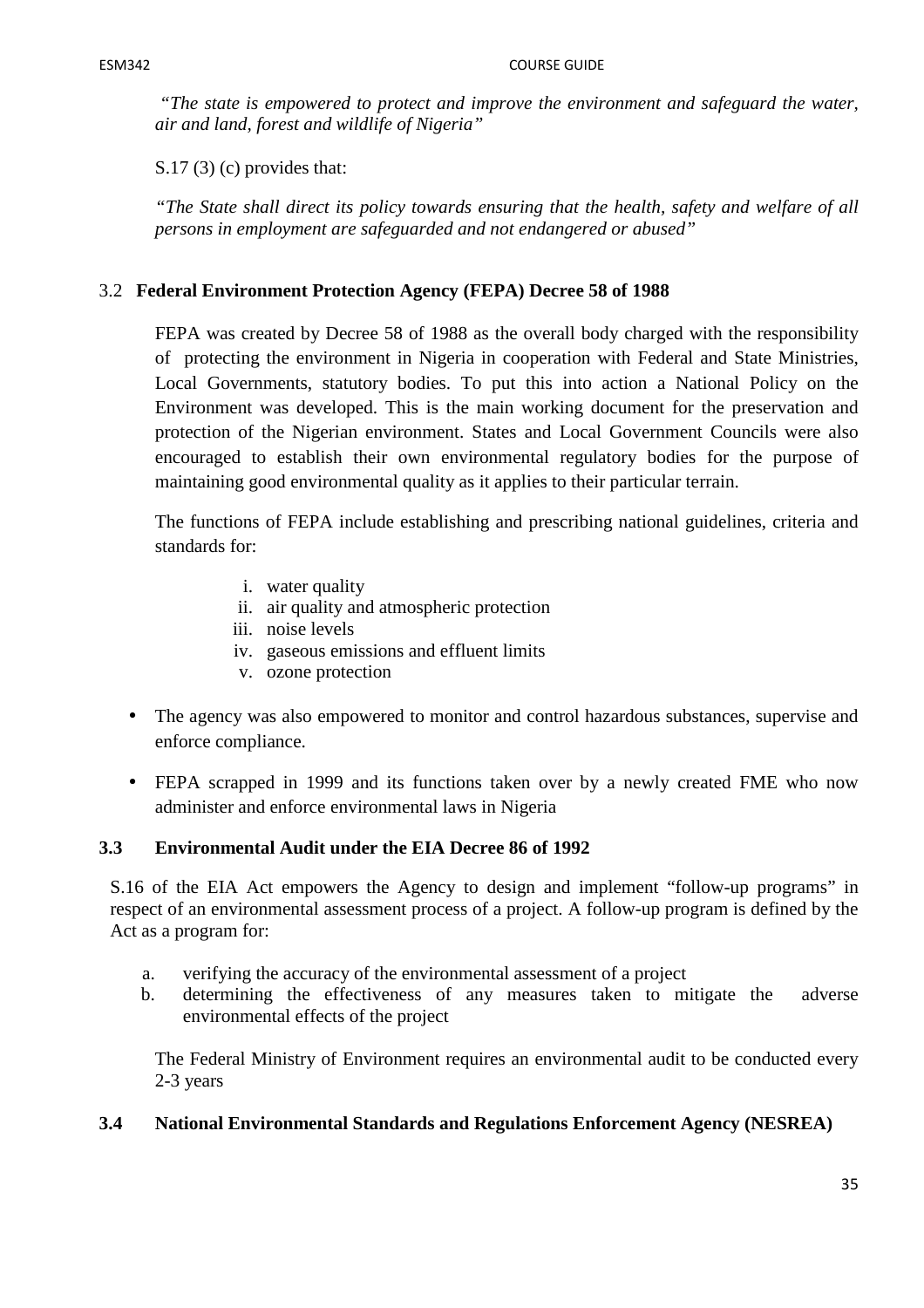The National Environmental Standards and Regulations Enforcement Agency (NESREA) was established by an Act of the National Assembly on 30<sup>th</sup> July 2007

NESREA Act repealed FEPA Act of 1988

- NESREA is an arm of the Ministry of Environment charged with the responsibility of enforcing environmental Laws, regulations and standards and deterring people, industries and organization from polluting and degrading the environment

NESREA's authority includes the following:

- Enforcement of environmental standards, regulations, rules, laws, policies and guidelines
- Protection and development of the environment, biodiversity conservation and sustainable development in Nigeria
- Liaison with relevant stakeholders within and outside Nigeria
- Develop guidelines, regulations and standards on the environment other than in the oil and gas sector
- to establish programmes for setting standards and regulations for the prevention, reduction and elimination of pollution and other forms of environmental degradation
- to collect and make available basic scientific data on environmental standards through publications and other appropriate means.
- to charge fees for their services.
- Coordinate and liaise with stakeholders, within and outside Nigeria, on matters of environmental standards, regulations and enforcement.

The Agency has powers to:

- prohibit processes and use of equipment or technology that undermine environmental quality
- conduct field follow-up of compliance with set standards and take procedures prescribed by law against any violator
- establish mobile courts to expeditiously dispense cases of violation of environmental regulation

# **3.5 FEPA – Subsidiary Instruments**

These are supplementary regulatory instruments which support the main legislation of FEPA. These are described below as follows:

#### **3.5.1 Pollution Abatement in Industries and Facilities Generating Wastes Regulations 1991**

This regulation prescribes how pollution can be controlled in an industry or facility and restricts the release of toxic substances to air, land or water of Nigeria's ecosystems, not to be beyond the limits approved by FEPA. It states that an industry or facility should install pollution monitoring units which should be monitored by a capable person or a body accredited by the Agency. In addition, it demands the adoption of in-plant waste reduction and pollution prevention strategies and provides a requirement for carrying out environmental audits. In the case of accidental discharge, this should be reported to the nearest Agency within 24 hours.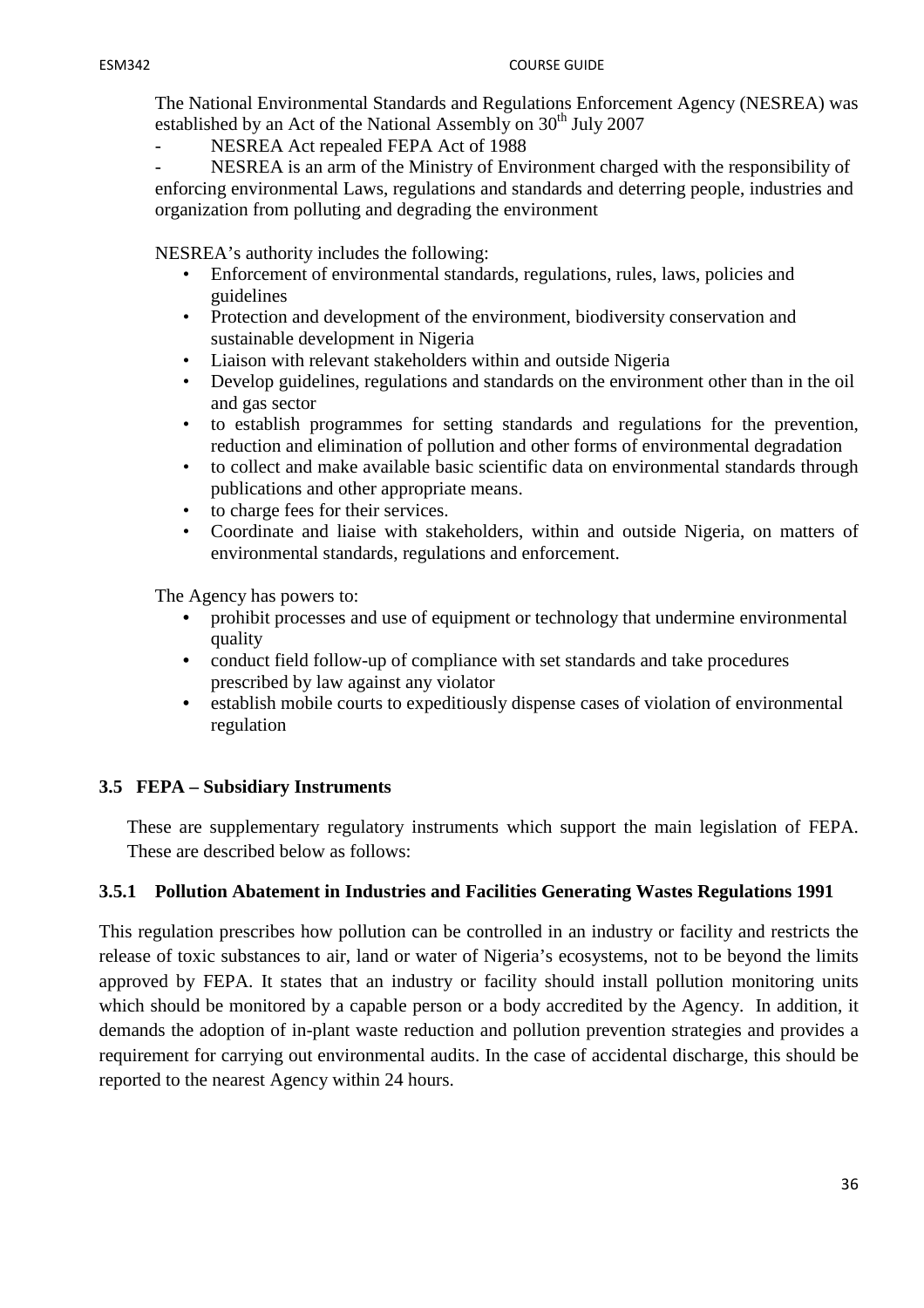#### ESM342 COURSE GUIDE

S.21: *"The Agency shall demand environmental audit from existing industries and environmental impact assessment from new industries and major developmental projects and the industries shall comply within 90 days of the receipt of the demand".*

3.5.2 The Management of Solid and Hazardous Wastes Regulations of 1991

This law gives a comprehensive list of dangerous and hazardous wastes, the contingency plans and emergency procedures, guidelines for groundwater protection, toxic waste tracking programme, record keeping and environmentally-sound technologies for waste disposal.

- 3.5.3 The Hazardous Waste Criminal Provisions Decree 42 of 1988
- 3.5.4 The National Effluents Limitations Regulations 1991

This Regulation describes the activities necessary for implementing the Regulation.

S1 (1) of the regulation states that every industry shall install anti-pollution equipment for the detoxification of effluent and chemical discharges emanating from the industry.

S1 (2) ensures monitoring and compliance to FEPA Regulations

S1 (3) ensures that the operator provides information concerning the treatment of effluent and discharges to the nearest water body.

Failure to comply with the Regulation will result in a penalty as described by the Courts.

The Regulation further describes the waste water guidelines to be used for all categories of industries in Nigeria in order to ensure environmental protection. Selected industries include: Agriculture, chemical plant, mining and metallurgy, Food processing, Dye stuff and dye intermediates, Brewery, Automotive factory, Petroleum exploration, Refinery, Pharmaceuticals, Plastics and Synthetics, Pulp and paper, Sugar Processing, Metal Working Plating and Finishing and Textile Mills

Table1: Some Effluent Limitation Guidelines in Nigeria for all categories of industries

| Parameters             | Limit for discharge into<br>surface water $(mg/l)$ | Limit for land application<br>(mg/l) |
|------------------------|----------------------------------------------------|--------------------------------------|
| Temperature            | Less than $40^{\circ}$ C within 15                 |                                      |
| pH                     | $6-9$                                              | $6-9$                                |
| Total suspended solids | 30                                                 |                                      |
| Total dissolved solids | 2,000                                              | 2,000                                |
| Chloride               | 600                                                | 600                                  |
| Sulphate               | 500                                                | 1,000                                |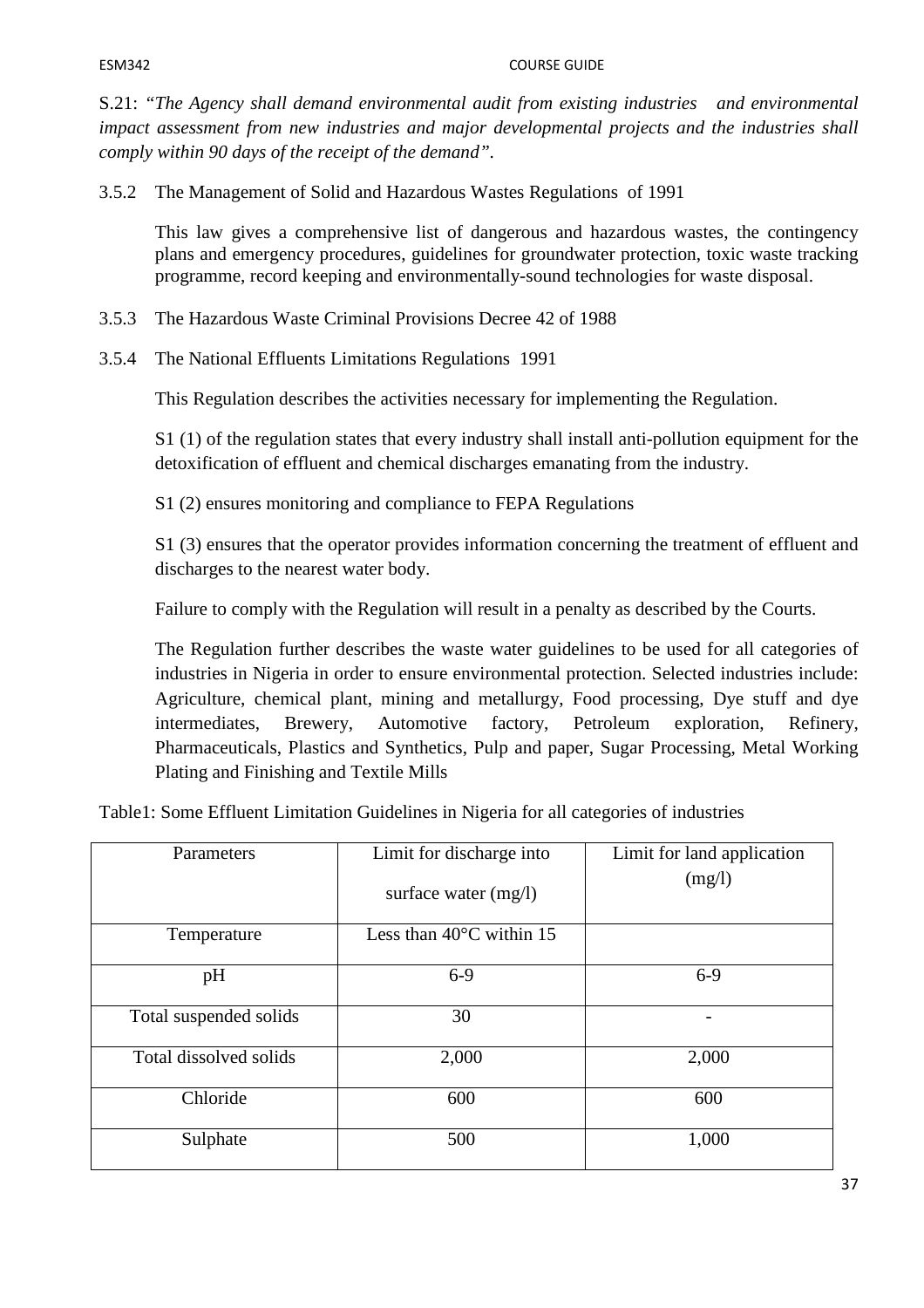- 3.5.5 National Guidelines for Environmental Audit in Nigeria of 1999
- 3.5.6 National Guidelines on Environmental Management Systems of 1999
- 3.5.7 National Policy on the Environment of 1998

The goals of the policy are to:

- a. secure a quality environment which is adequate for good health and well-being
- b. conserve and use environmental resources for the benefit of present and future generation
- c. restore, maintain and enhance the ecosystem
- d. raise public awareness and promote understanding of the environment
- e. collaboration with other countries and international agencies on environmental protection

**Strategies** to achieve sustainable development of industry include:

- a. ensuring that EIA reports are submitted by all proposed industrial enterprises prior to approval of licenses to operate
- b. initiating periodic environmental audits of major industries and compiling inventory of pollutants

## 3.5.8 **Nigeria's Agenda 21**

Nigeria's Agenda 21 Programme seeks to:

- a. integrate environment into development planning at all levels of government and the private sector
- b. commence a transition to sustainable development
- c. address sectoral priorities, plans, policies and strategies for the major sectors of the economy
- d. foster regional and global partnerships

S.21 of the Nigeria's Agenda 21 Programme relates to "managing of chemicals, hazardous, toxic and radioactive wastes"

- $\checkmark$  The **goal** is " to attain full compliance with international regulations, standards and guidelines on the management of chemicals, hazardous toxic and radioactive wastes"
- **Strategies** to achieve the goal include:
	- assisting industries to change to cleaner production methods and adopt waste minimisation technologies
	- carry out environmental audits of existing industries to improve hazardous and toxic waste manage
	- adopting the polluter pays principle

3.5.9 Standards Organization of Nigeria Decree No. 56 of 1971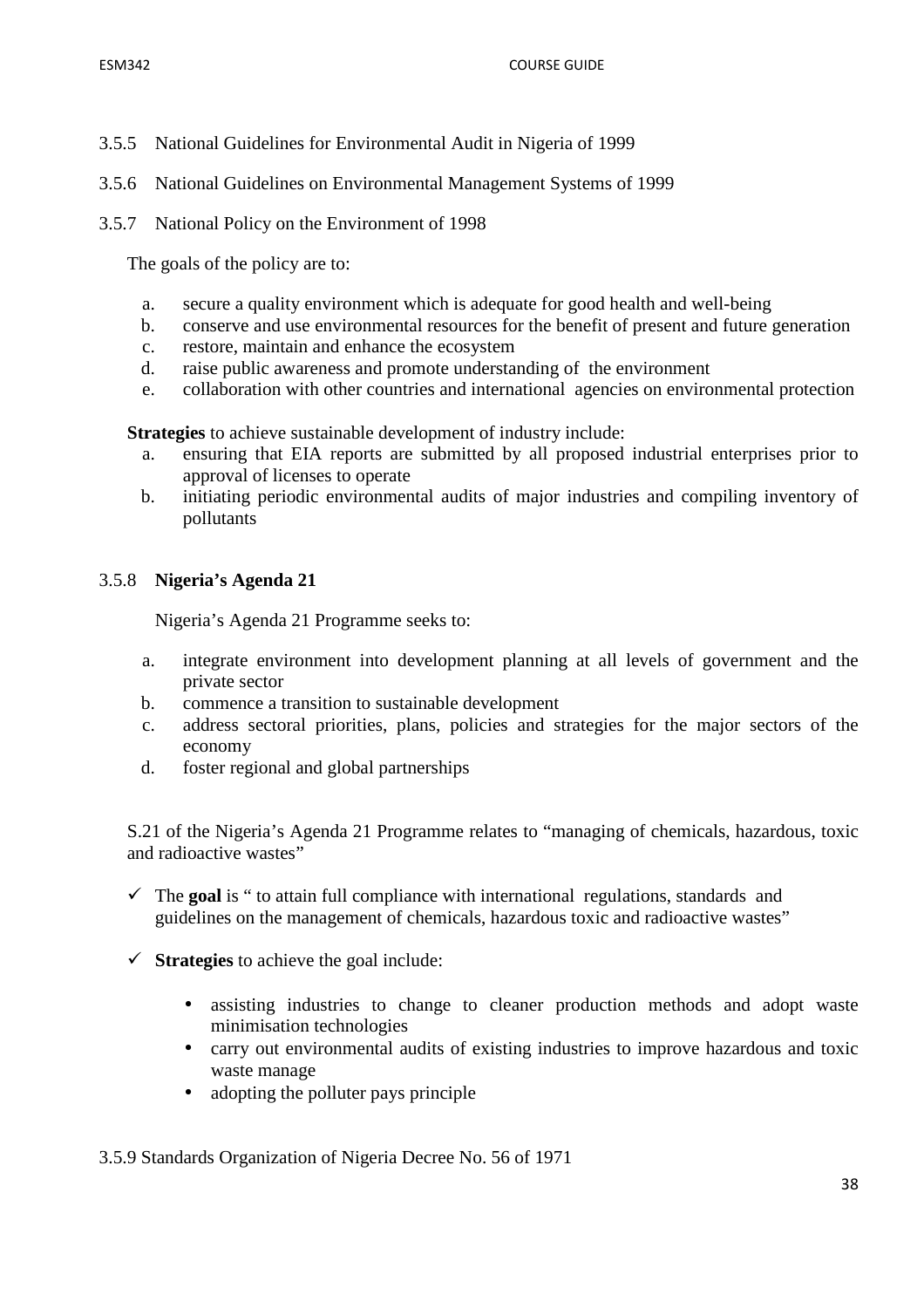SON was established by Decree No. 56 of 1971 and its functions include the following:

- $\checkmark$  organise tests and ensure compliance with approved standards
- $\checkmark$  undertake investigations into the quality of facilities, materials and products
- $\checkmark$  establish a quality assurance system including certification of factories, products and laboratories.
- $\checkmark$  ensure reference standards for calibration, verification of measures and measuring instruments.
- $\checkmark$  compile an inventory of products requiring standardisation.
- $\checkmark$  compile Nigerian standards and specifications,
- $\checkmark$  register and regulate standard marks and specifications
- $\checkmark$  undertake preparation and distribution of standards samples
- $\checkmark$  establish and maintain laboratories
- $\checkmark$  co-ordinate and co-operate with corresponding national or international organisations to achieve uniformity in standards' specifications
- 3.5.10 International Organization for Standards (ISO) and Environmental Audit

## ISO 14000

The ISO 14000 family addresses "Environmental management".

It carries out the following functions:

- Minimizes harmful effects on the environment caused by its activities
- Helps companies to achieve continual improvement of its environmental performance.
- ISO offers a wide-ranging portfolio of standardized sampling, testing and analytical methods to deal with specific environmental challenges
- It has developed more than 350 International Standards for the monitoring of such aspects as the quality of air, water and soil.
- Encourages the inclusion of environmental aspects in product design and development
- Helping to meet the new challenge of climate change with standards such as ISO 14064:2006 and ISO 14065:2007 standards for greenhouse gas verification and accounting

SON implements, audits and certifies ISO 14000 Standards in Nigeria

## **4. CONCLUSION**

The goal of environmental laws and policies is to protect the environment for present and future generations. There are specific regulations for each aspect of the environment including land, air and water, natural resources and, the control and the release of emissions. These laws are enforced mostly by governmental bodies and agencies. Non-compliance could lead to serious penalties which could be financial or could lead to the closure of operations.

## **5. SUMMARY**

In this unit, you have learnt the various laws and policies that pertain to environmental audits and environmental impact assessment. You have also learnt more about the FEPA Decree and the enforcing agency, NESREA and their functions. Other subsidiary instruments strengthen FEPA Decrees.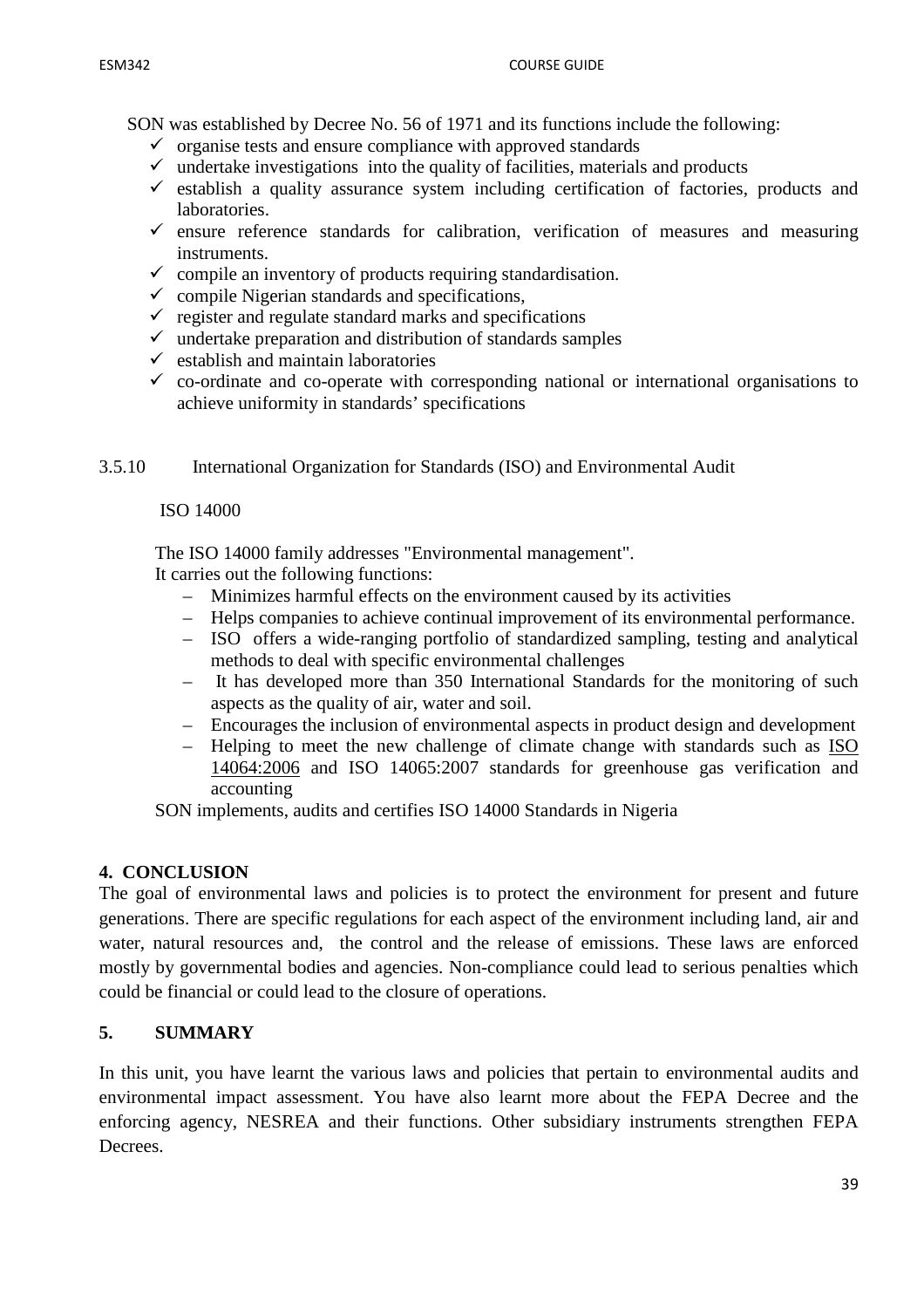## **6. TUTOR MARKED ASSIGNMENTS**

- **1.** Outline the functions of FEPA in relation to environmental auditing
- **2.** Enumerate the duties of NESREA
- **3.** Explain functions of the International Standard Organisation in environmental auditing

## **7. REFERENCES**

- 1990 Constitution of the Federal Republic of Nigeria
- Federal Environmental Protection Act of 1988
- Environmental Impact Assessment Act of 1992
- National Policy on the Environment of 1998
- Standards Organisation of Nigeria Act of 1971
- LASEPA Edict of 1996
- Agenda 21
- ISO 14001 Environmental Management Systems
- Effluent Limitations Regulations of 1991
- Pollution Abatement in Industries and Facilities Generating Wastes Regulations of 1991
- National Guidelines for Environmental Audit of 1999
- National Guidelines on Environmental Management Systems of 1999
- Environmental Guidelines and Standards for Petroleum Industry in Nigeria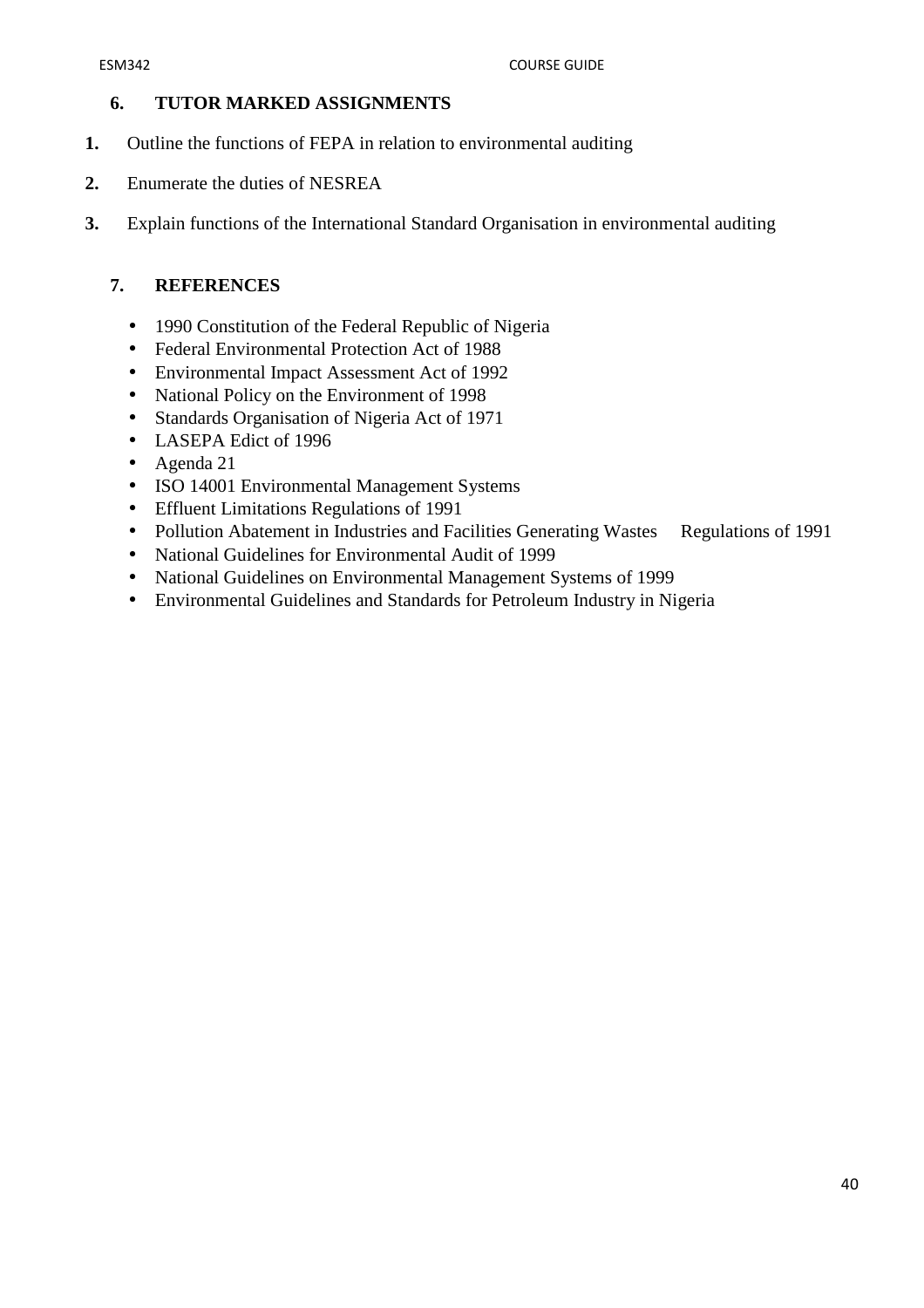# MODULE 2

- Unit 1 Environmental Impact Assessment
- Unit 2 EIA Processes
- Unit 3 Origin of EIA
- Unit 4 Case Studies of EIA Practice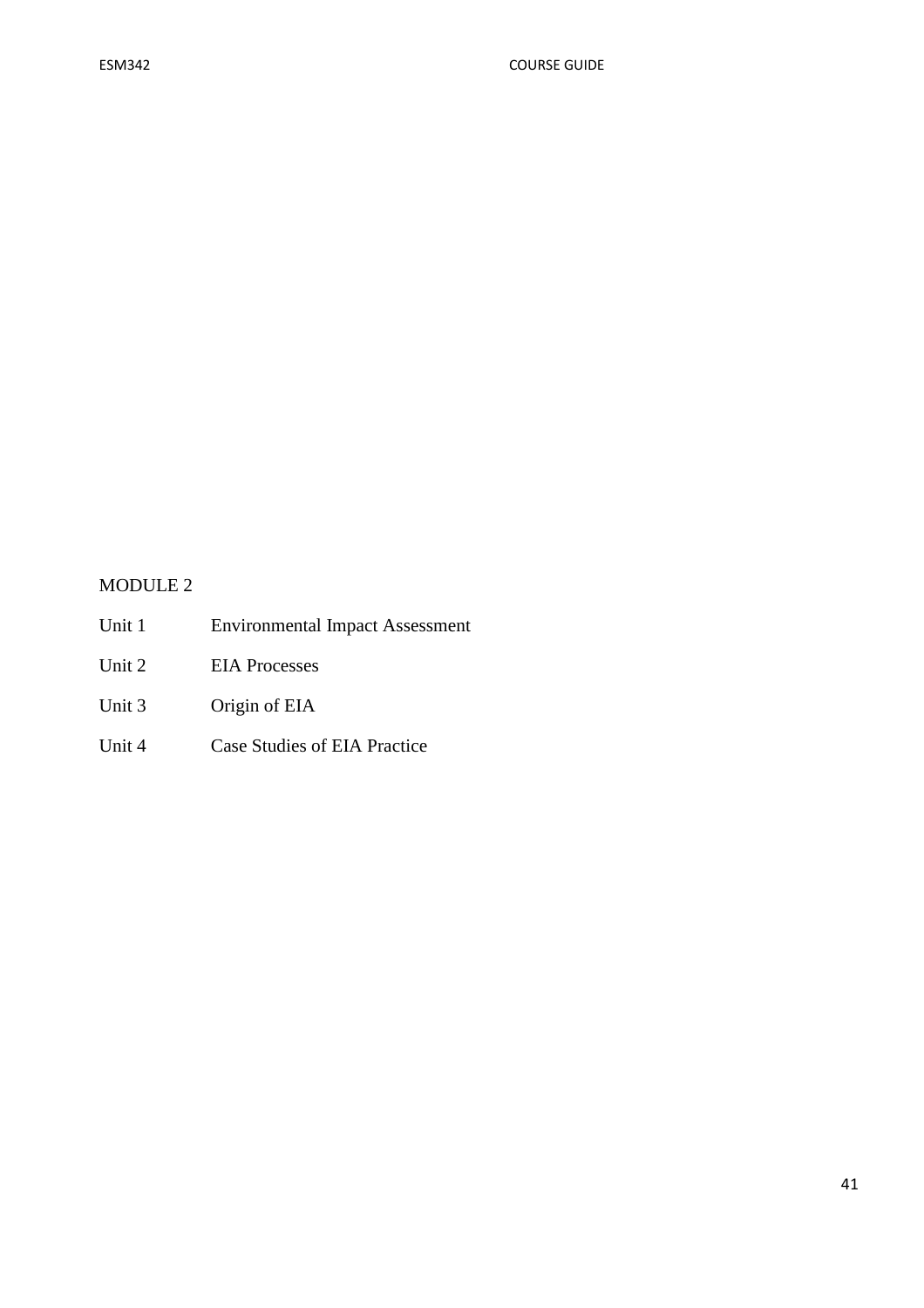## **MODULE 2**

## Unit 1 **ENVIRONMENTAL IMPACT ASSESSMENT**

#### **CONTENTS**

- 1. Introduction
- 2. Objectives
- 3. Main Content
	- 3.1 Definition of Environmental Impact Assessment
	- 3.2 Functions of Environmental Impact Assessment
	- 3.3 EIA Decree 86, 1992
	- 3.4 Objectives of Environmental Impact Assessment
- 4. Conclusion
- 5. Summary
- 6. Tutor Marked Assignment
- 7. Reference/further readings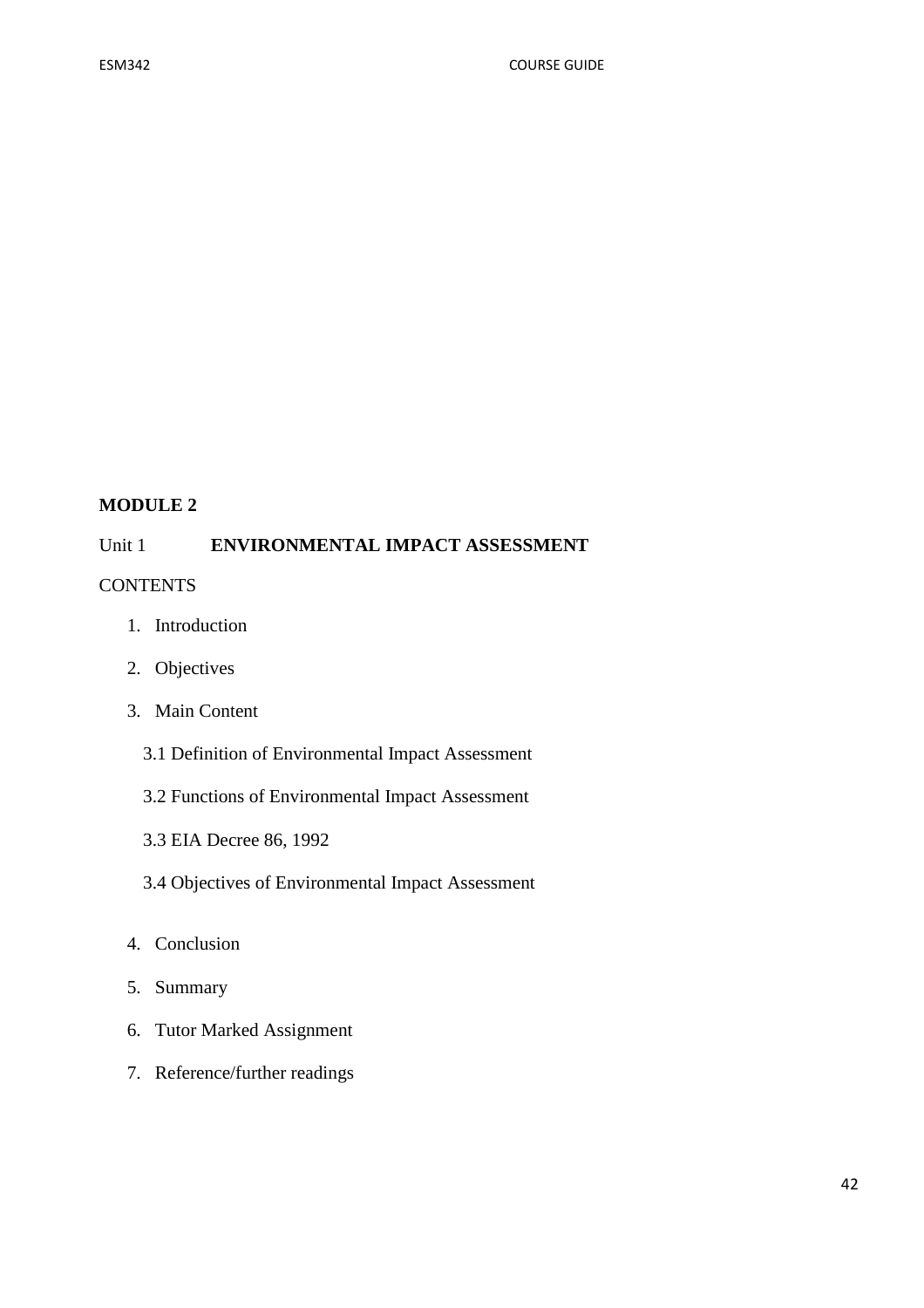## **1. INTRODUCTION**

The main purpose underpinning environmental impact assessment (EIA) is to plan, organise and coordinate the tasks necessary to carry out each phase of the EIA process and to produce a report that will effectively report the issues that will inform decision making. This decision will determine if a project should move forward or not with its development. It requires a lot of specialist and managerial skills. This concept has made EIA to be one of the most adopted environmental tools by governments and development institutions globally. The decision made therefore helps to minimize environmental costs and consequently sustain the environment for the future.

EIA is widely applied, but has been primarily applied to development projects.

## **2. OBJECTIVES**

At the end of this unit, the learners should be able to:

- define environmental impact assessment
- list the objectives of EIA
- explain the laws of EIA application in Nigeria

## **3. MAIN CONTENTS**

**3.1** Environmental Impact Assessment (EIA)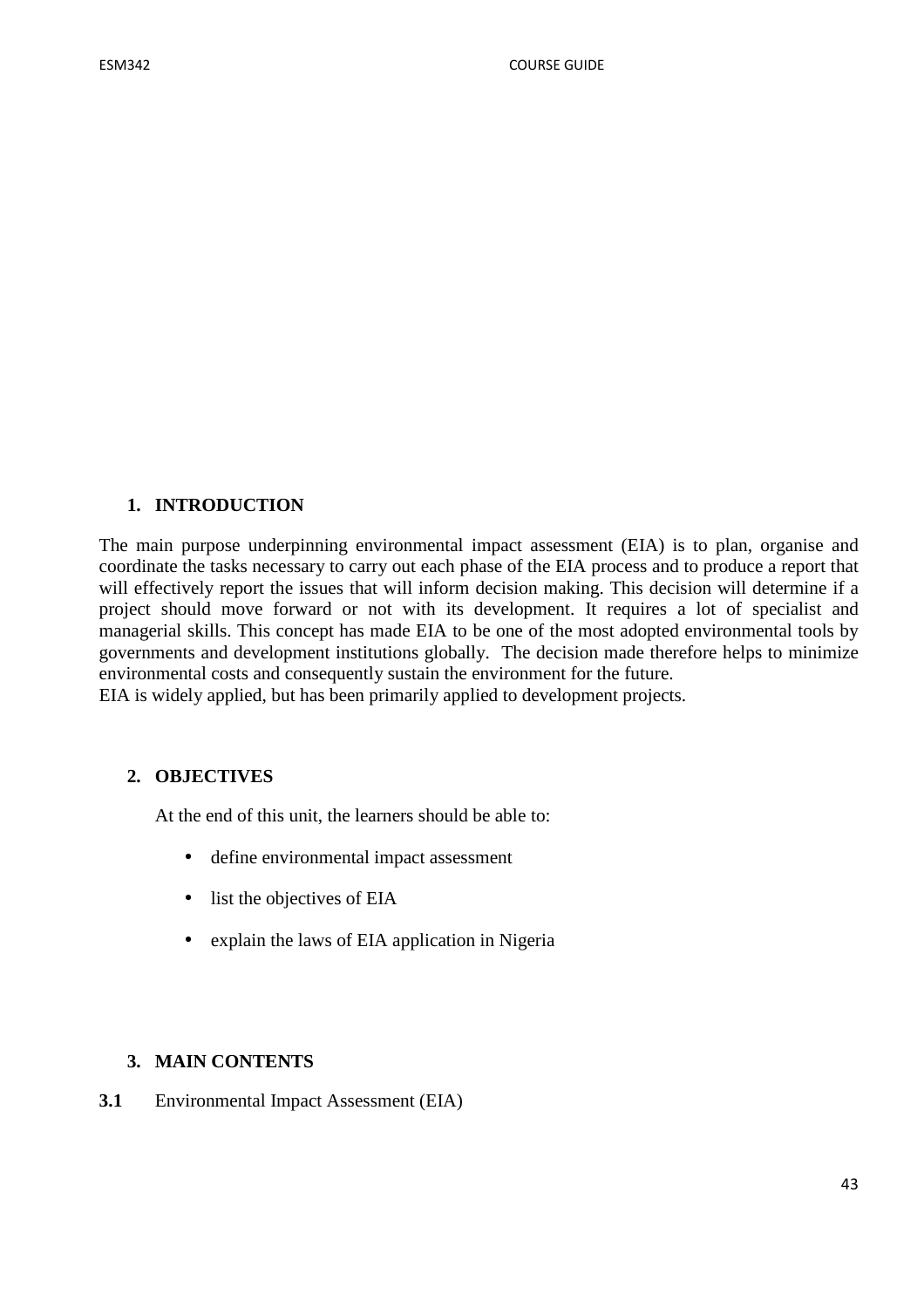Environmental Impact Assessment (EIA) is an instrument used to determine the impact of a development on the surrounding environment. These impacts are measured for air, land, water, humans and animals. EIA is carried out on projects which are categorised in the EIA law to involve large public investments in areas such as infrastructure and to ensure that environmental aspects are addressed and potential problems are foreseen at the appropriate stage of project design. EIA should be seen as an integral part of the planning process and initiated at the project's inception. The EIA identifies problem areas and outlines alternatives as well as mitigating approach to potential problems either during construction, operation or decommissioning phases of the development.

Various definitions have been given to EIA as follows:

- An **environmental impact assessment** is an appraising of the possible positive or negative impacts that a proposed project may have on the environment, together consisting of the environmental, social and economic aspects.( Ref )
- The International Association for Impact Assessment IAIA1999 defines an environmental impact assessment as "the process of **identifying, predicting**, **evaluating** and **mitigating** the biological, technical, social, and other relevant effects of development proposals prior to major decisions being taken and commitments made (IAIA, 1999).

A distinguishing feature of EIA, when compared to other environmental management tools, is that it is anticipatory. The anticipatory nature of EIA provides a means of ensuring that projects conform to required levels of environmental performance and in doing so improve the sustainability of the proposals and enhance the probability of gaining consent. EIA can highlight when a project is:

- likely to result in irreversible environmental damage;
- causes adverse effects on valued ecosystem, landscapes and other environmental features;
- could result in adverse health effects on a community;
- provides an opportunity for environmental or social improvements

#### 3.2 **Functions of EIA**

- to ensure that decision makers consider the ensuing environmental impacts when deciding whether or not to go on with a project.
- It is an information provision tool which provides information to the key decision makers that will determine whether a project should be given consent. The environmental information is one of the many factors that will be taken into account, and it may or may not have a significant influence on the final decision.

#### 3.3 **Nigeria and EIA Decree 86 of 1992**

The Nigerian EIA legislation was promulgated into Federal legislation in 1992 under EIA **Act Decree No.86. It** demands from the public or private sectors of the economy not to undertake or embark on any public projects or activities without prior consideration of their environmental effects at the early stages if the projects. It introduced environmental considerations into development project planning and execution, prescribes guidelines for EIA Studies and spells out the project areas and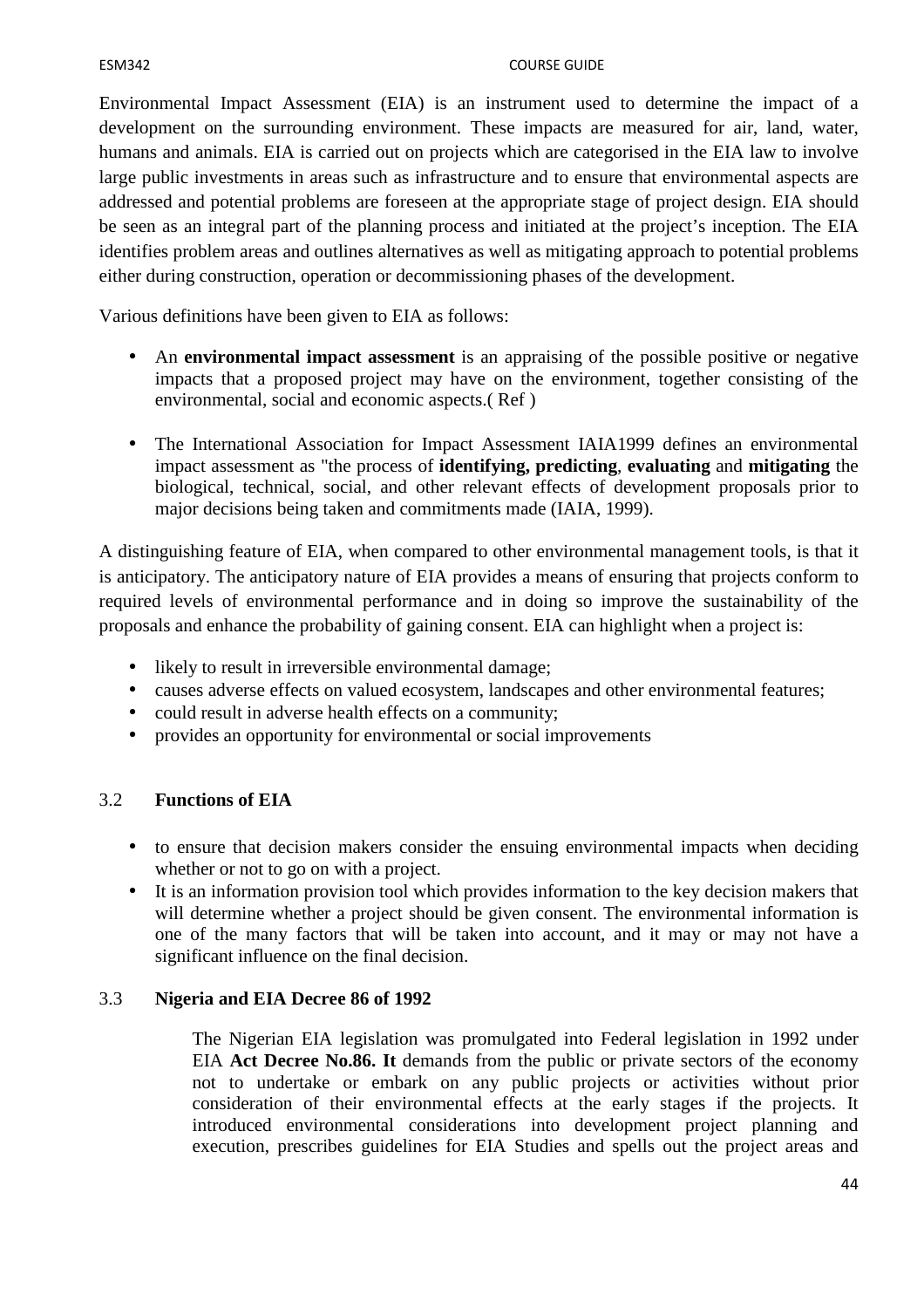sizes of projects requiring EIA It also ensures that consultations with the Regulators and locales residing where the development is to take place are being consulted.

## **3.3.1 EIA at the State Government Level**

Each of the 36 States of the Federation can make laws on environmental protection and may also set up environmental protection agencies

- Federal Capital Territory (Abuja Environmental Protection Board Act, empowers the Board to request an EIA for a development project)
- Lagos State Environmental Protection Agency Law of 1996
- Lagos State Environmental Pollution Control Law

The Lagos State Physical Planning and Development Regulations of 2005 require a Developer to submit together with the application for development permit, a detailed Environmental Impact Analysis Report for the following projects:

- a) Oil and gas pipeline depots and installation
- b) Refineries
- c) Large scale industrial developments
- d) Roads, rail lines, seaport and airport development
- e) Large scale educational institutions
- Akwa Ibom State (The Akwa Ibom State Environmental Protection and Waste Management Agency Act (EPWMA) empowers the Agency to conduct pre and post EIAs of projects and make recommendations for corrective measures)

#### **Exercise:**

Find out the various environmental laws operating in your state?

#### 3.4 **The Objectives of EIA**

This is to ensure that the environmental implications of major developments are identified.

- S.1 of the Decree states the objectives of any EIA before making an application as follows:
	- a. to determine if the proposed development is likely to significantly affect the environment and this would be carried out by the Government of the Federation, State or Local Government
	- b. to implement the appropriate policies in all areas where the proposed development is to take place and these must also be consistent with the State and LGA laws and decision processes
	- c. to develop procedures for information exchange, notification and consultation when proposed developments are likely to have significant environment effects on bordering towns and villages.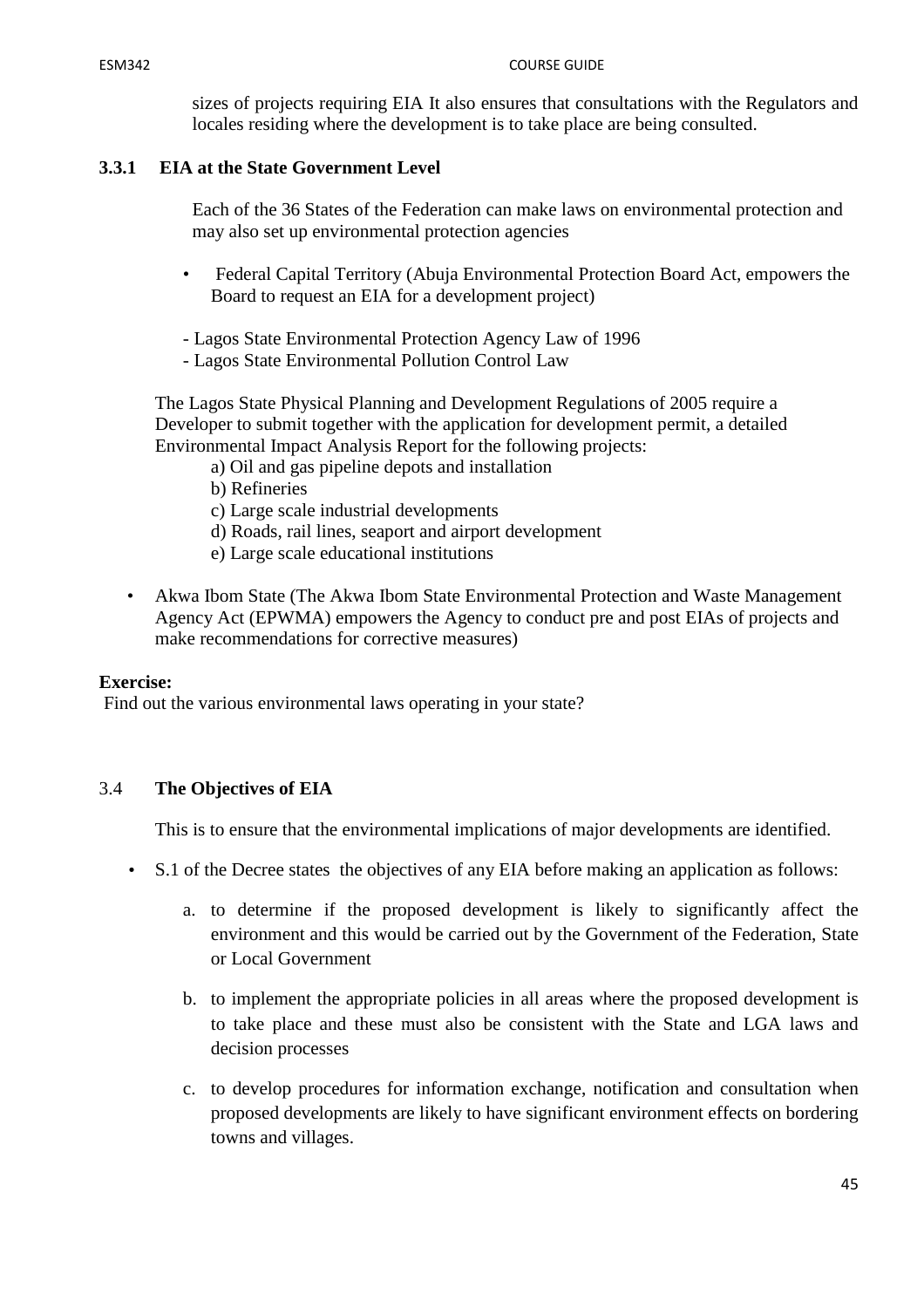- d. to consider the extent, nature or location of a proposed project or activity is such that is likely to significantly affect the environment.
- S.  $2(2)$  states that

"Where the extent, nature or location of a proposed project or activity is such that is likely to significantly affect the environment, its environmental impact assessment shall be undertaken in accordance with the provisions of this Decree."

- S.4 of the Decree describes the constituents of an EIA with at least the following minimal matters as follows:
	- o *a description of the proposed activities;*
	- o *a description of the potential affected environment including specific information necessary to identify and assess the environmental effects of the proposed activities;*
	- o *a description of the practical activities, as appropriate;*
	- o *an assessment of the likely or potential environmental impacts on the proposed activity and the alternatives, including the direct or indirect cumulative, short-term and tong-term effects:*
	- o *an identification and description of measures available to mitigate adverse environmental impacts of proposed activity and assessment of those measures;*
	- o *an indication of gaps in knowledge and uncertainly which may be encountered in computing the required information:*
	- o *an indication of whether the environment of any other State, Local Government Area or areas outside Nigeria is likely to be affected by the proposed activity or its alternatives;*
	- o *a brief and non-technical summary of the information provided that have been provided above*

## 3.4.2 **Mandatory Projects for EIA under Decree 86 of 1992**

This section, based on the EIA Decree provides a list of projects that will require an EIA and include: oil refineries, large waste and waste water disposal and treatment facilities, large extensive agricultural units and industrial facilities, transportation and power generation.

- a. **Agriculture**  Land development schemes covering an area of 500 hectares or more
- b. **Airport**  Construction of airports (having an airstrip of 2,500 meters or more)

#### c. **Drainage and Irrigation** –

• Drainage of wetland, wild-life habitat or of virgin forest covering an area of 100 hectares or more.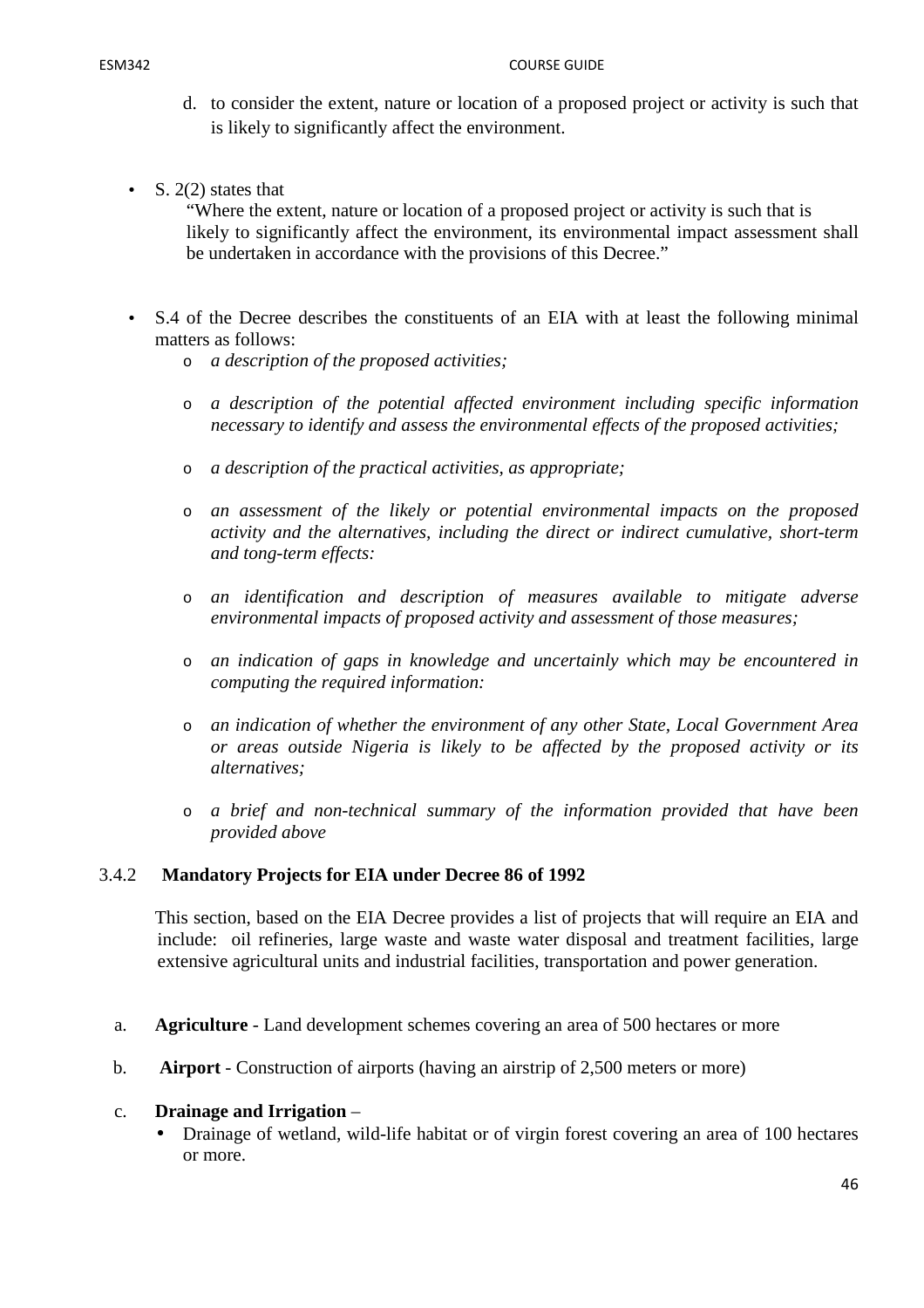#### ESM342 COURSE GUIDE

- Irrigation schemes covering an area of 5,000 hectares or more.
- d. **Land Reclamation-**Coastal reclamation involving an area of 50 hectares or more.
- e. **Fisheries –**land based aquaculture covering an area of 50 hectares or more.

# f. **Forestry**

- Conversion of hill forest land to other land use covering an area of 50 hectares or more.
- Logging covering an area of 500 hectares or more.
- Conversion of mangrove swamps for industrial, housing or agricultural use covering an area of 50 hectares or more.

## g. **Housing**

## h. **Industry**

- Chemical-Where production capacity of each product or of combined products is greater than 100 tonnes/day
- Petrochemicals all sizes Non-ferrous primary smelting - Aluminum - all sizes / Copper - all sizes
- Non-metallic -Cement for clinker throughput of 30 tonnes/hour and above/ Lime 100 tonnes/day and above burnt lime rotary kiln or 50 tonnes/day and above vertical kiln.
- Iron and steel-requires iron ore as raw materials for production greater than 100 tonnes/day; or using scrap iron as raw materials for production greater than 200 tonnes per day.
- Shipyards -Dead Weight Tonnage greater than 5000 tonnes.
- Pulp and paper industry-Production capacity greater than 50 tonnes/day

## i. **Infrastructure**

• Construction of hospitals with outfall into beachfronts used for, recreational purposes/Industrial estate development for medium and heavy industry covering an area of 50 hectares or more/ Construction of Expressways, national highway, new township

# j. **Ports**

• Construction of ports/Port expansion involving an increase of 50 percent or more in handling capacity per annum.

## k. **Mining**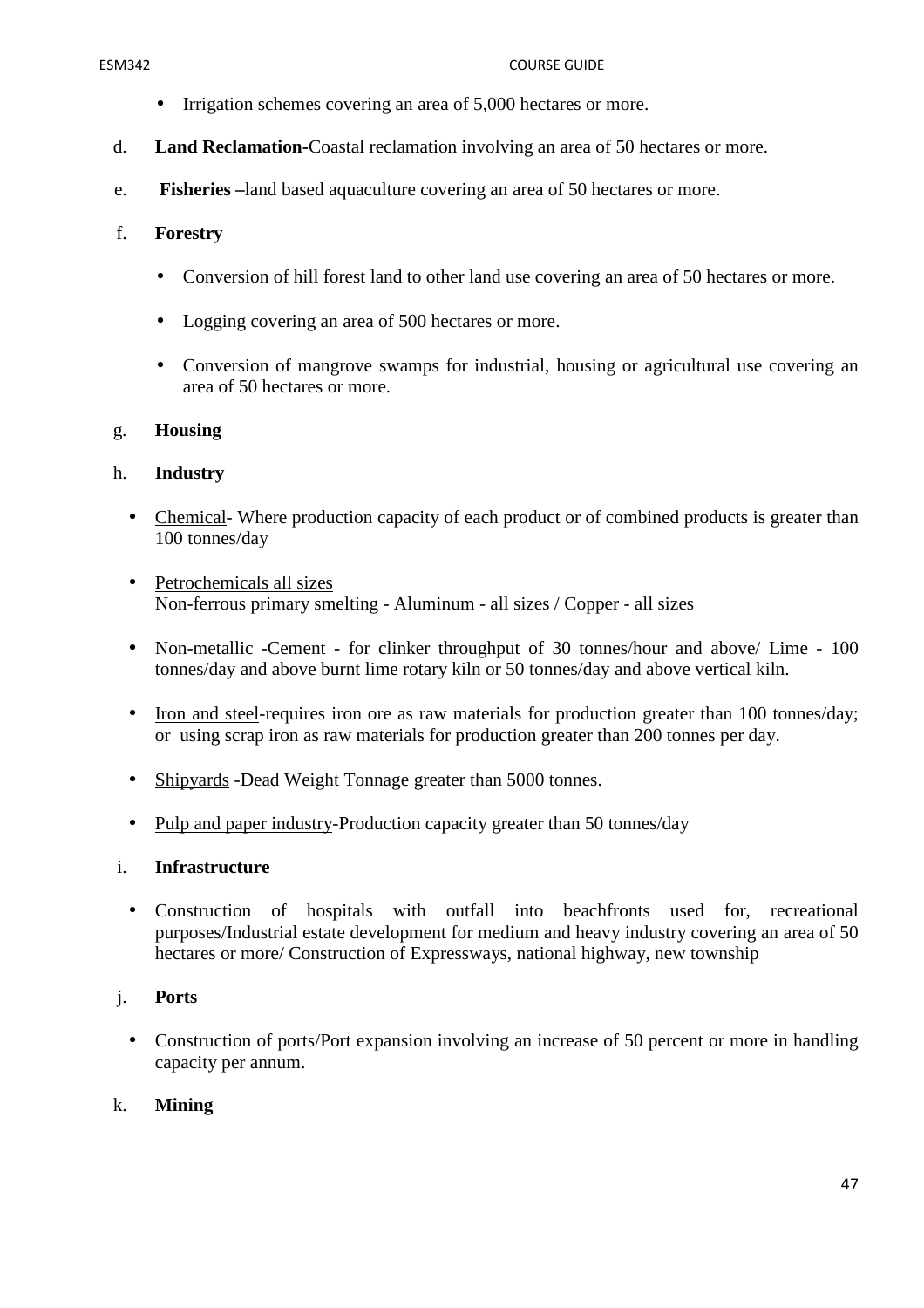#### ESM342 COURSE GUIDE

- Mining of materials in new areas where the mining lease covers a total area in excess of 250 hectares.
- Ore processing, including concentrating for aluminum, copper or gold.
- Sand dredging involving an area of 50 hectares or more.
- l. **Petroleum**
- m. **Power Generation and Transmission**
- n. **Quarries**
- o. **Railways**
- p. **Transportation**
- q. **Resort and Recreational Development**

# r. **Waste Treatment and Disposal**

- Toxic and Hazardous Waste
- Municipal Solid Waste-
- Municipal Sewage

## s. **Water Supply**

- Construction of dams, impounding reservoir with a surface area of 200 hectares or more.
- Groundwater development for industrial, agricultural or urban water supply of greater than 4,500 cubic metres per day.

# **4. CONCLUSION**

Environmental impact assessment aims to minimise the negative impact of environmental activities as a result of projects. Some developments which require EIA, according to the law are referred to as "mandatory" and give the scope to which an EIA should be conducted. The EIA identifies problem areas and outlines alternatives as well as mitigating approach to potential problems either during construction, operation or decommissioning phases of the development.

# **5. SUMMARY**

From this unit, you have learnt how to define an environmental impact assessment in various ways. Furthermore you have an understanding of why an EIA needs to be carried out and the mandatory projects that require an EIA.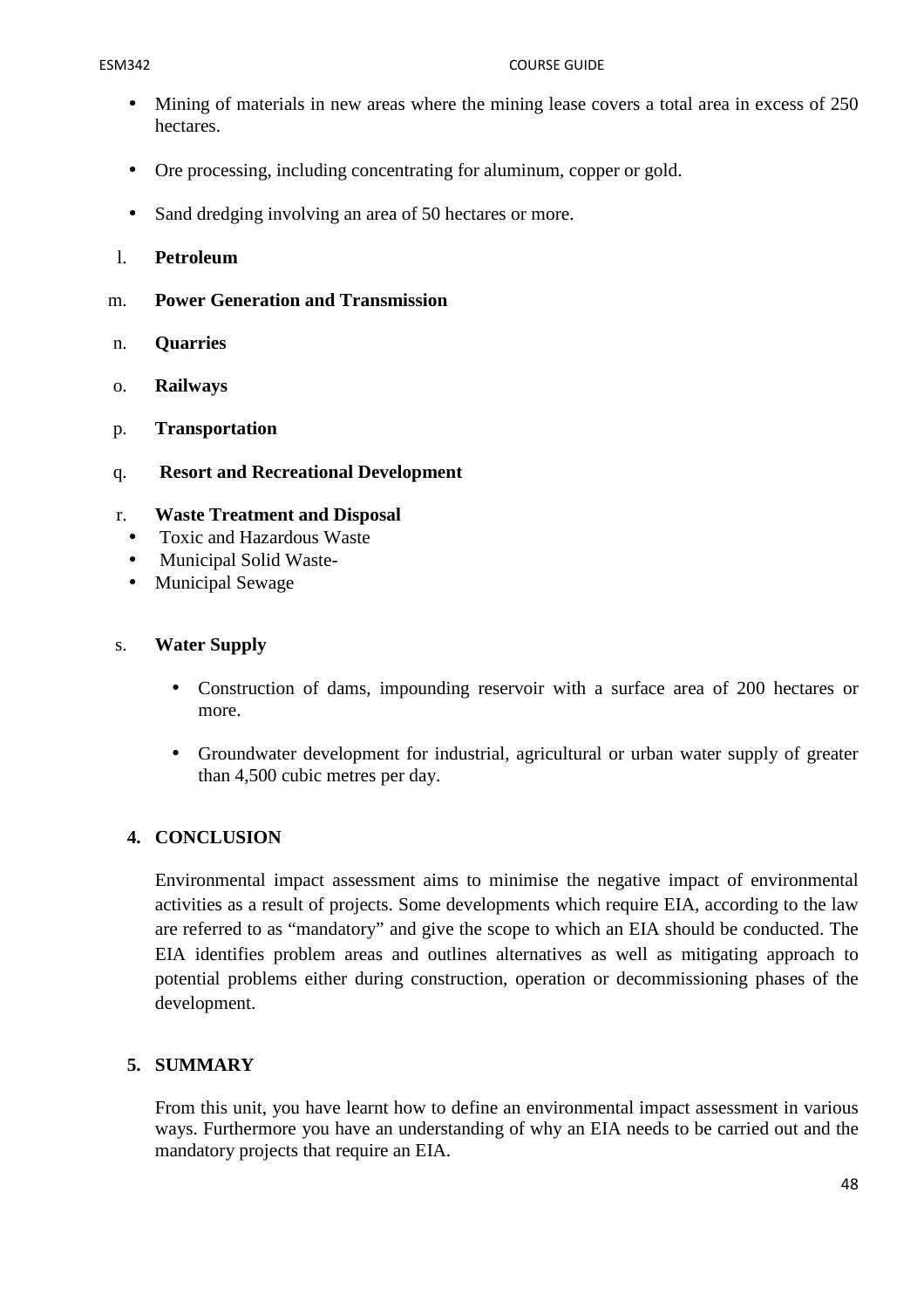# **6. TUTOR MARKED ASSIGNMENT**

- 1. Define environmental impact assessment
- 2. List 4 main objectives of EIA.
- 3. List 5 projects that are mandatory to EIA process and give reasons for your answers.

# **7. REFERENCE/FURTHER READINGS**

- 1990 Constitution of the Federal Republic of Nigeria
- Federal Environmental Protection Act of 1988
- Environmental Impact Assessment Act of 1992
- National Policy on the Environment of 1998
- Standards Organisation of Nigeria Act of 1971
- LASEPA Edict of 1996
- Agenda 21
- ISO 14001 Environmental Management Systems
- Effluent Limitations Regulations of 1991
- Pollution Abatement in Industries and Facilities Generating Wastes Regulations of 1991
- National Guidelines for Environmental Audit of 1999
- National Guidelines on Environmental Management Systems of 1999
- Environmental Guidelines and Standards for Petroleum Industry in Nigeria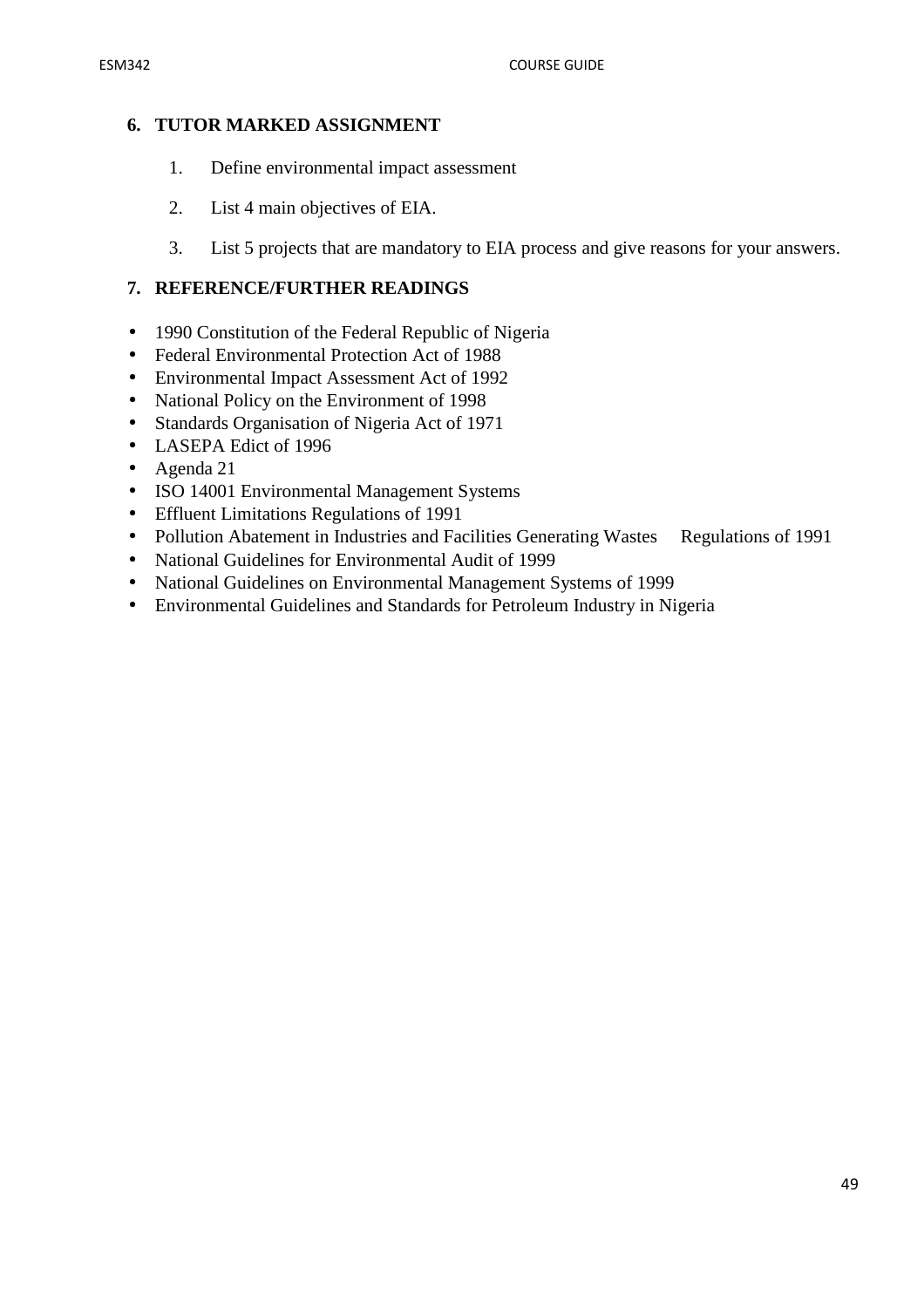#### Unit 2 **EIA PROCESS**

- 1. Introduction
- 2. Objectives
- 3. Main Content
	- 3.1 Sketch of EIA process
	- 3.2 General Principles and Procedures of EIA Legislation
	- 3.3 Stakeholders in the EIA Process
	- 3.4 Role of an interdisciplinary EIA team
	- 3.5 Contents of an EIA document
	- 3.6 Challenges of EIA system and Practice in Nigeria
- 4. Conclusion
- 5. Summary
- 6. Tutor Marked Assignment
- 7. Reference/Further Readings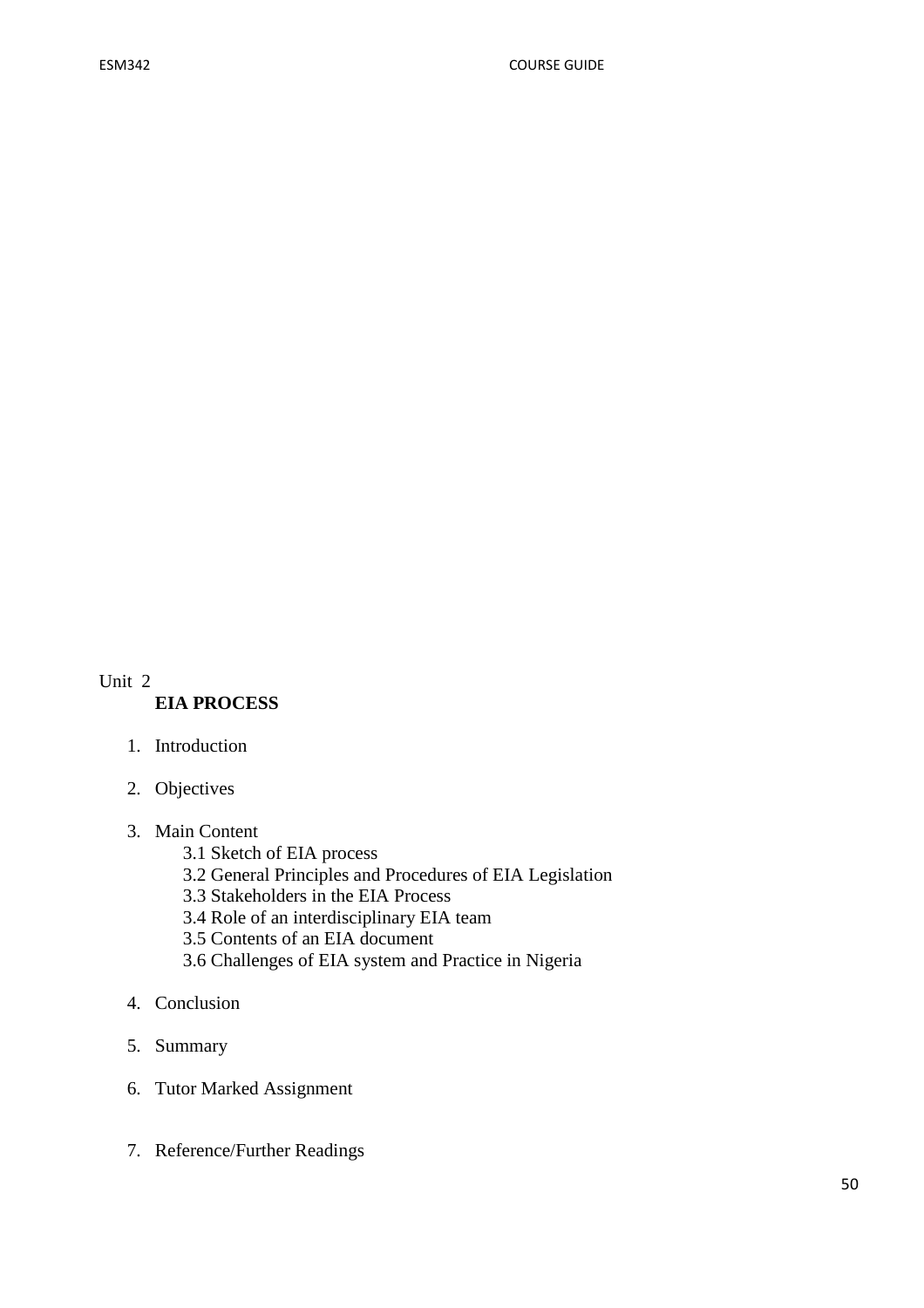**UNIT 2** 

#### **EIA PROCESS**

#### **1. INTRODUCTION**

The EIA process describes the stages at which an environmental assessment can be made and the consequences of not following the stages. The EIA process includes the consideration of alternatives, screening, scoping, Baseline study, Prediction of impacts, mitigation measures, public consultation, submission of EIA report, monitoring and audit.

## **2. OBJECTIVES**

At the end of this unit, you should be able to:

- describe the EIA process
- list the principles and procedures of EIA Legislation
- explain the shortcomings of EIA in Nigeria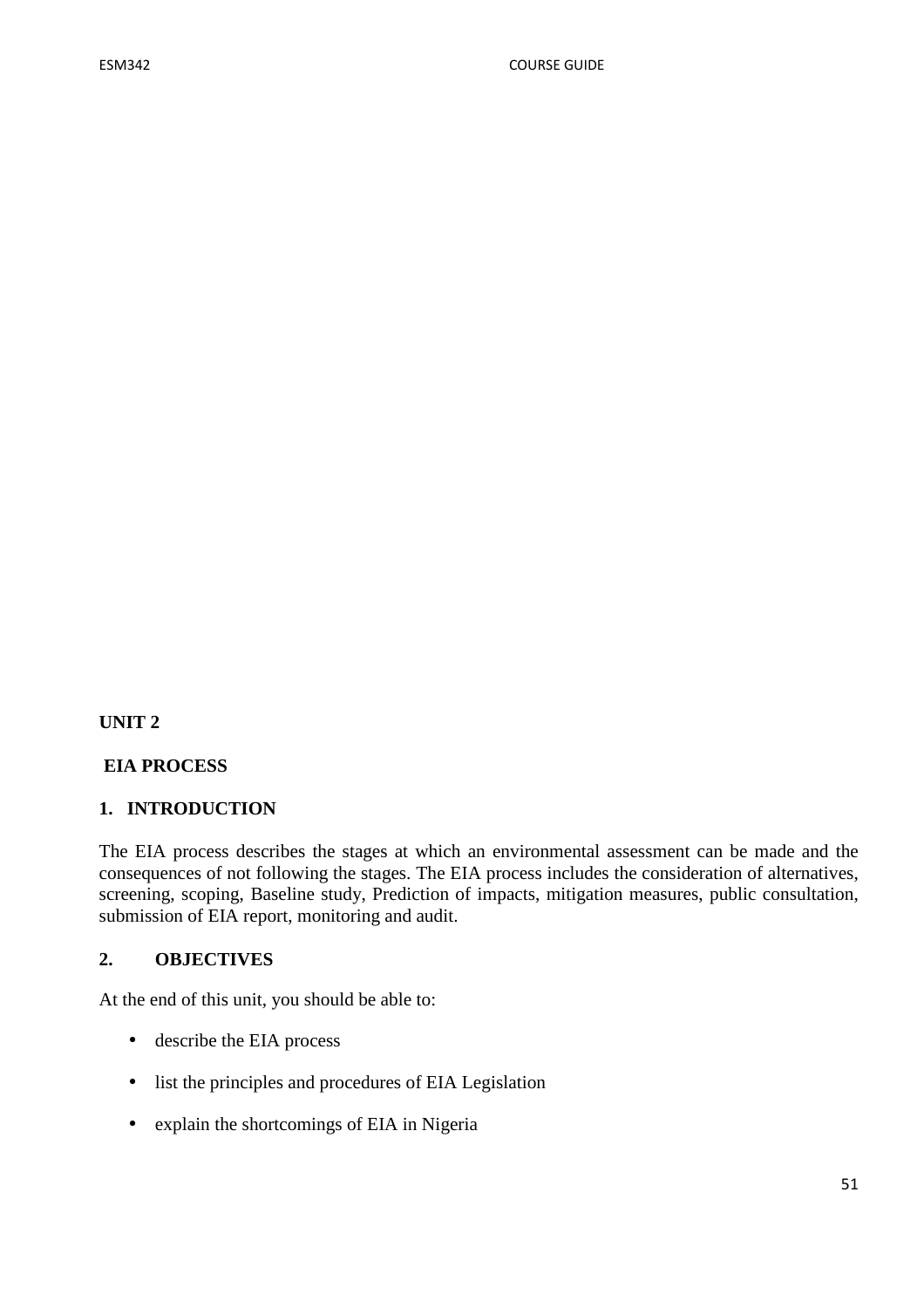#### **3. MAIN CONTENTS**

#### 3.1 EIA PROCESS

The diagram below signifies the EIA process, illustrating the various steps in the process with the feedback loops that will generate changes to the project and re-evaluate environmental effects.



3.2 General Principles and Procedures of EIA Legislation

The list below outlines the basic steps in the EIA process especially for a new development/project

1. Consideration of alternatives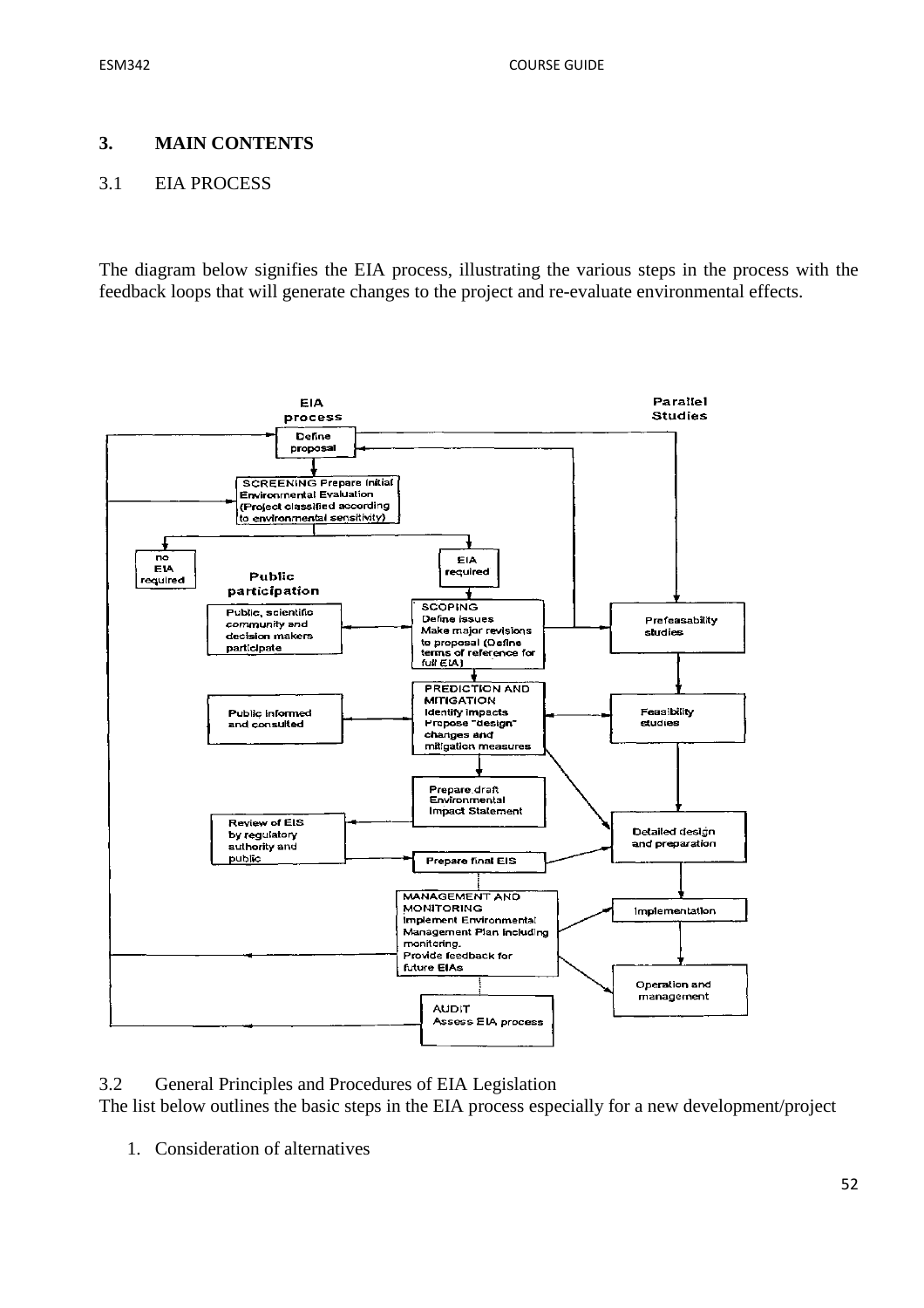- 2. Screening
- 3. Scoping
- 4. Baseline study
- 5. Prediction of "likely significant" impacts
- 6. Proposed mitigation measures
- 7. Public consultation
- 8. Submission of EIA report
- 9. Grant of consent by a competent authority
- 10. Monitoring and Audit
- 3.2.1 Consideration of alternatives

EIA should start early by providing an environmental input on the decisions on what is to be constructed and where it is to be located. This provides the best opportunity to avoid significant environmental effects by steering clear of environmentally sensitive locations and selecting designs and processes that have a reduced environmental impact.

3.2.2 Screening

Screening refers to the decision as to whether an EIA is required or not. **Screening of all projects (physical work or activity) must take place. Three categories of projects are defined:**

- a. Category I projects EIA is mandatory ( as described in Section 3.4.2 above)
- b. Category II projects Screening determines whether or not EIA is required
- c. Category III projects EIA is not required.

Procedural Guidelines for all projects requiring EIAs have been designed by the Federal Ministry of Environment (FMEnv), Housing and Urban Planning.

If a project requires EIA, a draft EIA report must be submitted to the FMEnv.

#### The EIA report in its presentation must contain;

- Executive Summary
- Project Justification
- Project and Process Description
- Description of Project Environment / Baseline Data
- Identification of Associated and Potential Impacts
- Mitigation measures
- Environmental Management Plan
- Conclusion and Recommendations
- Bibliography / References

#### 3.2.3 Scoping

 The purpose of scoping is to identify projects that are likely to have significant environmental effects. The identification of key effects is usually undertaken using a combination of professional judgement and gathering of other people's opinions, particularly the determining authority and government agencies. The advantage of seeking a scoping opinion is that the developer will have some assurance that the issues being addressed by the EIA will be those that are considered important by the determining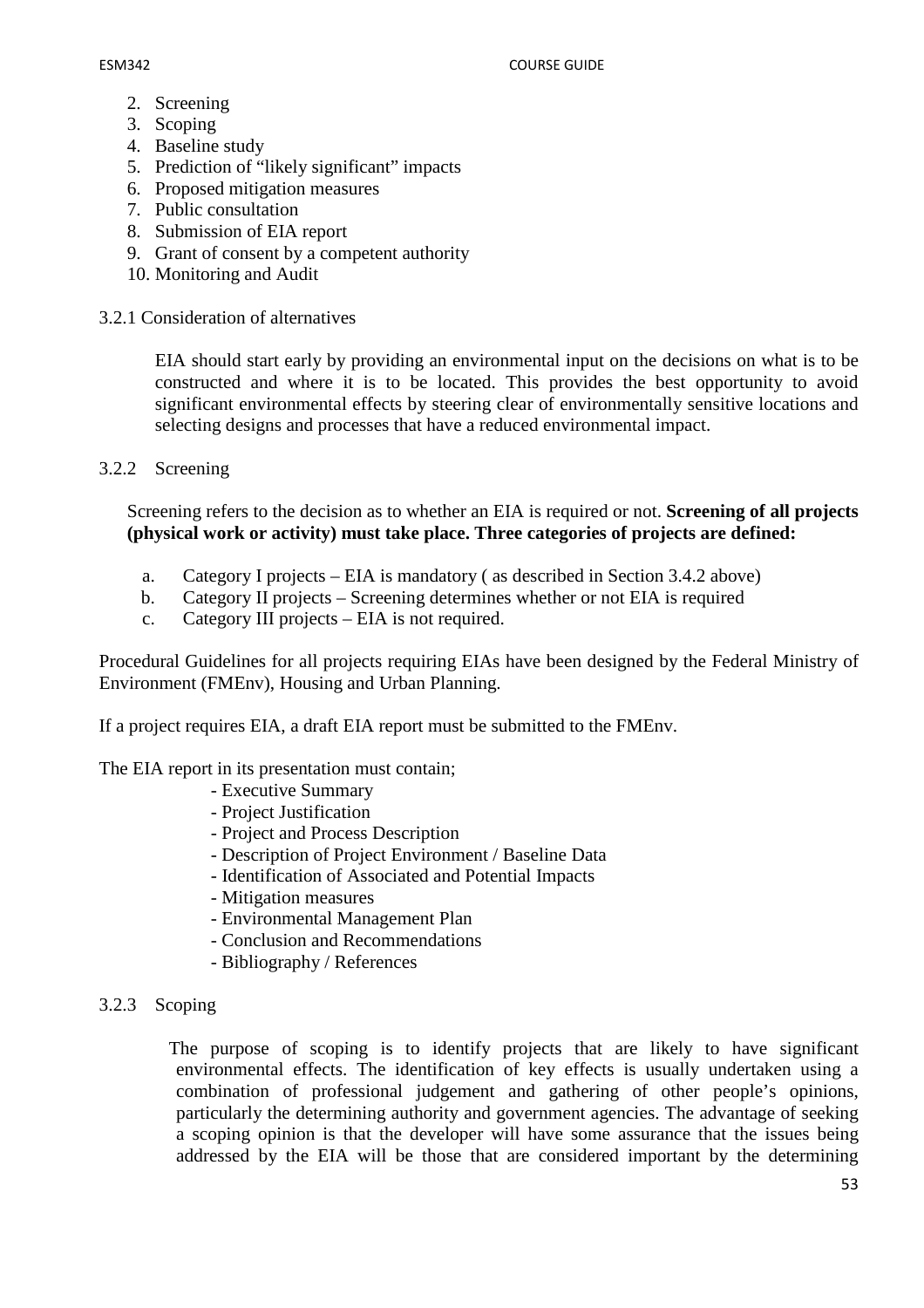authority when a decision is to be made on the project. To an extent, the scoping stage is carried out throughout the process, especially in cases when an unacceptable environmental effects may lead to the redesign of a project, hence the scope of the EIA will also change.

3.2.4 Baseline Study

 A baseline study is required for project proposals where there is strong evidence that the proposed development will impact on the environment negatively. This study will establish the inventory of the site itself and can include ecological survey for biodiversity, pollution impacts e.g. ground noise disturbance, archaeological surveys to ascertain special sites of cultural heritage, etc. This study can vary from case to case depending on the project proposed for development. The baseline study is important as it may bring about project modification or non-approval of the project in view.

#### 3.2.5 Assessing impacts

The assessment of impacts is one of the main purposes of EIA because the environmental effects of a development proposal are predicted.

The first element in assessing impacts is to understand the baseline conditions: In this case, it is important to know how the environment will be in the absence of the development and then to be able to predict how the conditions of the proposed development will be in the future. The baseline conditions will normally be established by consulting existing publications and undertake surveys on the site and the surrounding area. The scope of the survey would have been determined during the scoping stage of the EIA.

The second element in assessing impacts is to predict the magnitude of the impact: The change in environmental conditions generated can be carried out using variety of techniques. Where possible, the changes should be expressed in qualitative terms-E.g. models could be used to predict changes in noise levels or air pollution. In some cases too, the techniques used too may rely on professional judgement and consultation with appropriate stakeholders. Not all environmental impacts can be predicted accurately and some account may need to be taken of the uncertainties associated with the predictions.

The third element in assessing impacts is to assess the significance of the impacts: At this stage, you determine if the impact predicted is considered to have significant environmental effect. The possible change noticed at the prediction of impacts will be compared with the standard for the environment. It is based on this measurement that the significance of the impacts is then used to communicate whether the impact is of minor, moderate or major significance.

#### 3.2.6 Mitigation

When the significant effects are identified, the developer and the consultants may then decide to bring about elimination or reduction of the impacts in order for the development to be approved. The means of mitigation the environmental effects should follow a systematic process and comply with standard requirements.

3.2.7 Public Consultation with Stakeholders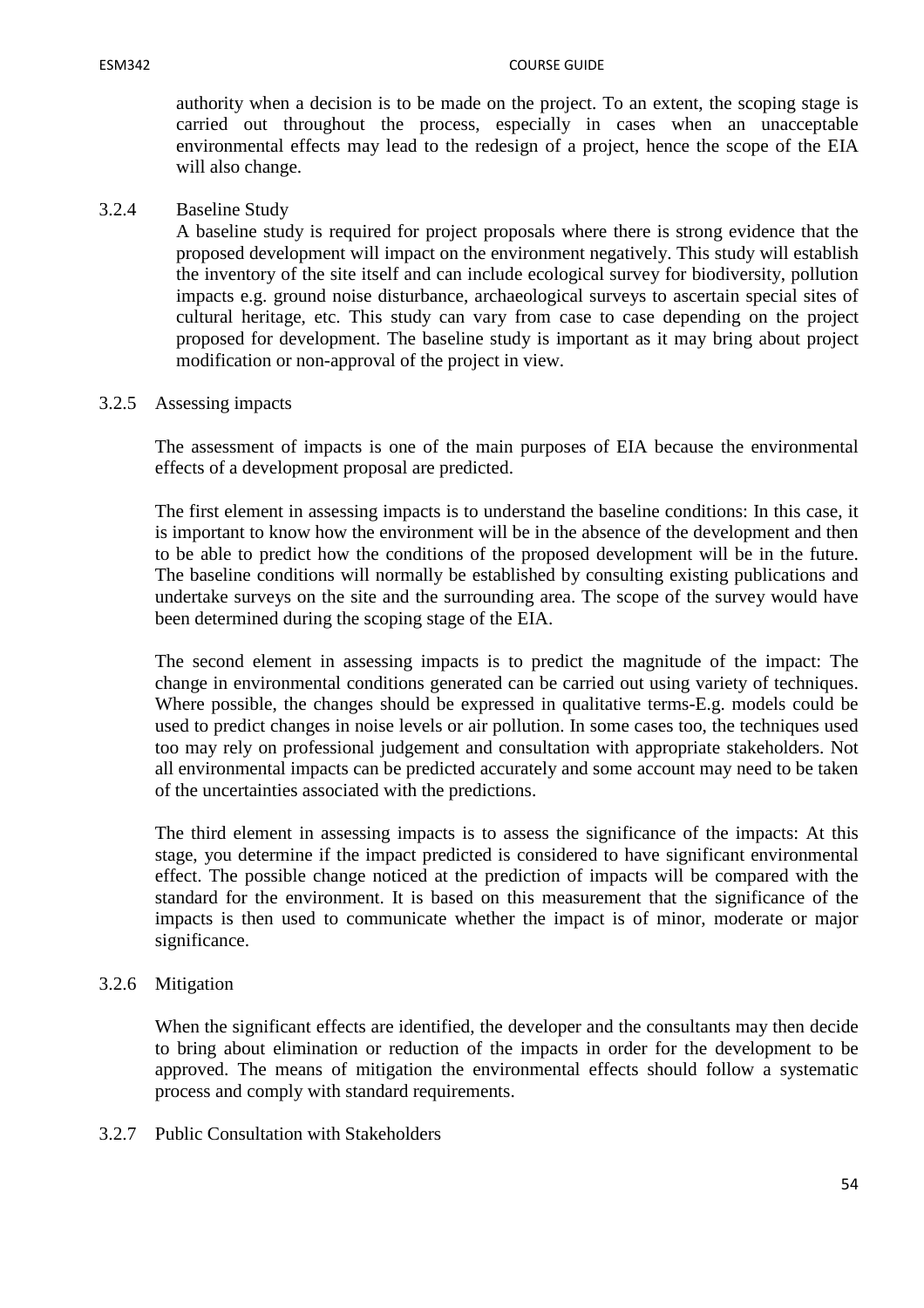Consultation with stakeholders is essential during the EIA process. Public consultation documents seek to communicate the anticipated impacts and proposed mitigations of the project's impact and disclosure report should describe the environmental, socioeconomic and community health effects of the project.

3.2.8 Review and Decision making

The findings of the EIA are written up in an environmental statement and submitted together with the application for consent for approval. The EIA regulator crosschecks the document for adequate information and evaluates it. The information is evaluated for its relevance to the decision to be made, reliability in terms of information provided and the interpretation of data and sufficient to form a sound basis for a decision.

3.3 Stakeholders in the EIA Process

An EIA will involve a number of different stakeholders. Successful EIAs are characterized by a clear efforts being made to actively involve the team members. The following groups will be typically involved:

- 3.3.1 Project Proponents/Project Developers—These are originators of the project; they are responsible for undertaking the EIA but will usually employ a consultant to take full or partiality for it. They will indicate their interest, location and ensure that their proposal is in line with regulatory requirements.
- 3.3.2 Consultants- These are usually employed to undertake the EIA. This is likely to involve a large multidisciplinary team. Selected consultants should be registered, accredited and competent to collate information and write reports. For large and complex projects this could cover up to 15 different disciplines.

In successful EIAs the team is led and coordinated by an EIA project manager who has the responsibility of:

- o ensuring that the EIA stays on schedule and on budget;
- o providing quality control for the work provided by other members of the team;
- o coordinating consultation with other stakeholders;
- o working with the project design team to resolve environmental problems; and
- o ensuring that the report resulting from the EIA is coherent and defensible
- 3.3.3 The General Public: Affected and interested members of the public provide inputs to the EIA and decision making processes.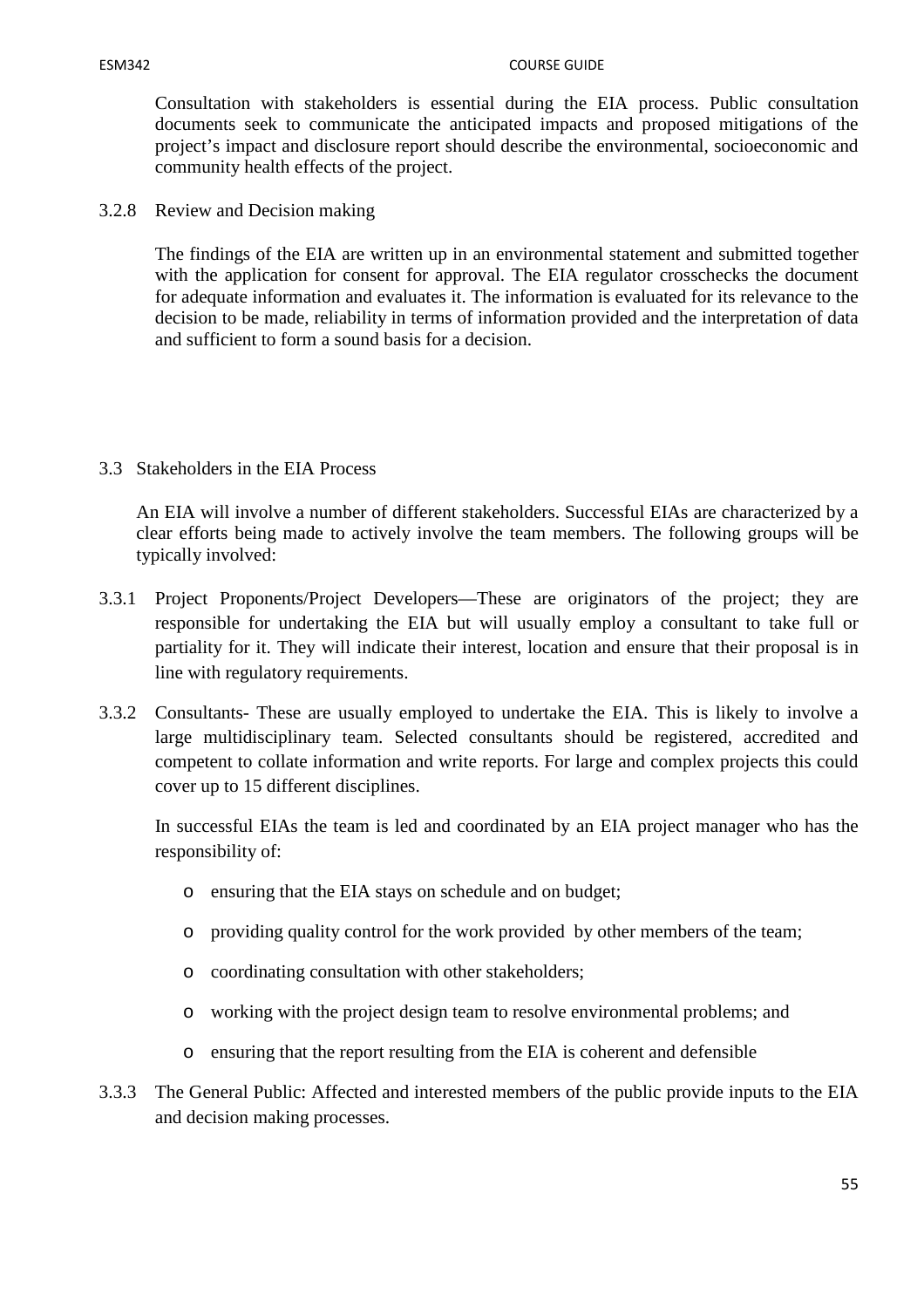- 3.3.4 The Non-Governmental Organisations (NGOs) These provide inputs to the EIA and decision making process
- 3.3.5 Government agencies- State, Local and Federal Ministries provide specialist inputs into the EIA and decision making process. The government has a major role to play in providing a national framework for integrating development and conservation. The government should:
	- Establish a comprehensive system of environmental law and provide for its implementation and enforcement by all stakeholders.
	- Review the adequacy of legal, political and administrative controls concerning implementation and enforcement mechanisms, recognising the local approaches.
	- Ensure the national policies, development plans and programmes, budgets and other decisions take full account of their effects on the environment.

Among these groups listed above, the key decision makers include the Project Developers, Environmental Consultants and Regulators .

3.4 Role of an interdisciplinary EIA team

In an EIA proposal, there could be a number of potential environmental impacts which could be physical, chemical, biological, social, cultural and economic impacts. The team members will be selected for the process based on their areas of specialisation and this is the role of the EIA Project Manager. This team will bring about multiple view points of the potential impacts of the proposed development. An interdisciplinary team consists of a group of people, trained in different fields, who interact to produce a coordinated EIA report. The EIA Project Manager has the primary task of drawing together the findings. Often, the lack of an interdisciplinary approach results in an EIA report that lacks real synthesis, containing a number of specialist studies with little crossreferencing. Members of an interdisciplinary team will be chosen for their complementary perspectives and technical expertise in analysing the environmental and social impacts that are of concern. In some cases, specialist consultants in the various areas are invited as special/technical experts.

3.5 Contents of an EIA Document

S.4 of the EIA Decree, 1992 states that an EIA shall include the following matters as a minimum including:

- i. A description of the proposed activity including: information on the site, design and size of the project;
- ii. An assessment of the likely or potential environmental impacts of the proposed activity including the direct, indirect, cumulative, short-term and long-term effects in order to avoid, reduce and, if possible, remedy significant adverse effects;
- iii. the data required to identify and assess the main effects which the project is likely to have on the environment;
- iv. A description of practical alternatives as appropriate studied by the developer and an indication of the main reasons for choice made, taken into account the environmental effects;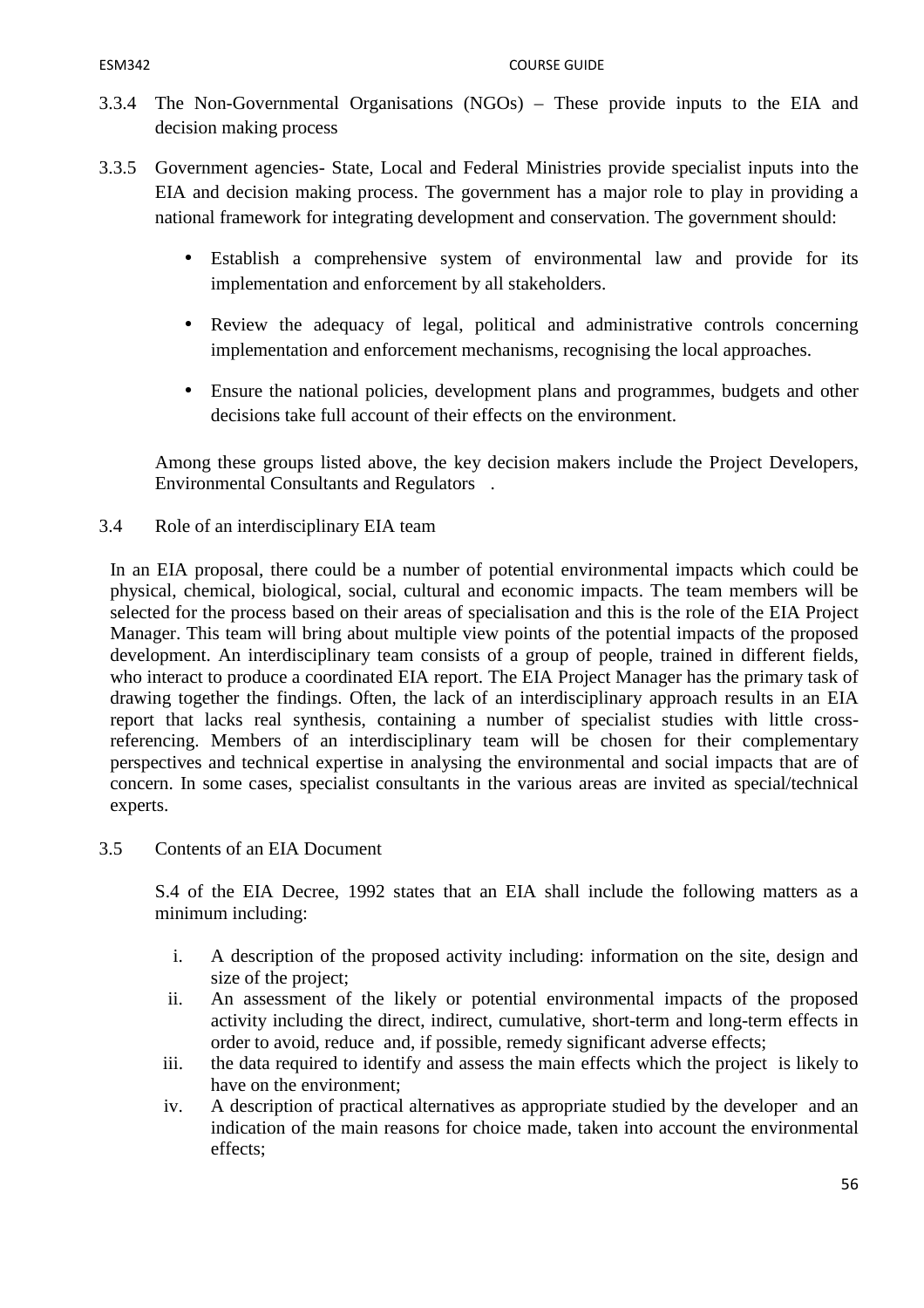- v. A brief non-technical summary of the information provided (i-iv above)
- 3.6 Challenges of EIA system and practice in Nigeria
	- Inconsistent environmental management policies
	- Poor environmental awareness within the business community
	- Weak regulatory framework
	- Weak organisational structure to enforce EIA system
	- Multiple regulators at the Federal/State levels
	- Alternatives rarely considered
	- Low quality reports
	- Manpower issues and technical competence
	- Public consultation seldom enforced
	- Lack of funding
	- Lack of coordination
	- Non-cooperation of local communities

# **4. CONCLUSION**

Environmental Impact Assessment is an important tool that should be used prior to development. There are categories of projects that will require an EIA to be carried out and are referred to as mandatory projects. It is important that the legal requirements for an EIA are understood by the proponents prior to a project development. If the process is followed accordingly, a lot of problems, social, environmental, economic, financial would be prevented.

## **5. SUMMARY**

In this unit, you have learnt the definitions of EIA and the Nigerian Legislation regarding the use of the instrument. Also, you have learnt the origin and applications of EIA processes from various countries. You also have leant that the EIA involves a lot of stakeholders, as a result when carrying out an EIA; the process could take a long time to execute. However, when an environmental impact assessment process is when carried out effectively by the concerned stakeholders will mitigate environmental problems or bring about a change in a process design.

# **6. TUTOR MARKED ASSIGNMENT**

- 1. What are the reasons for carrying out an EIA?
- 2. Enumerate the challenges of EIA application in Nigeria
- 3. Why is it important to consult with the general public during an EIA process?
- 4. What are the basic principles of an EIA Process? Explain briefly any 4 of them.

## **7. REFERENCES/FURTHER READINGS**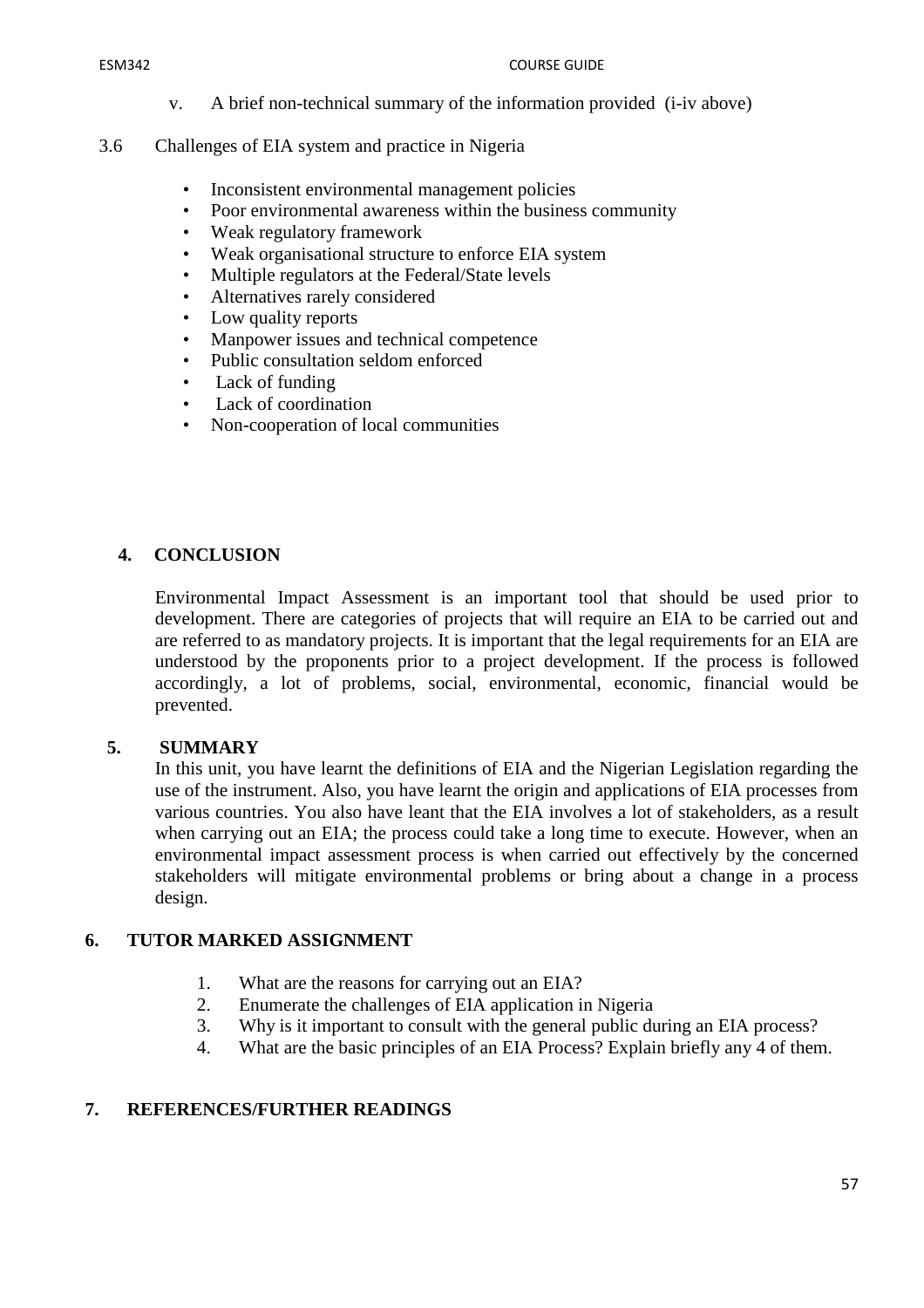- 1990 Constitution of the Federal Republic of Nigeria
- Federal Environmental Protection Act of 1988
- Environmental Impact Assessment Act of 1992
- National Policy on the Environment of 1998
- Standards Organisation of Nigeria Act of 1971
- LASEPA Edict of 1996
- Agenda 21
- ISO 14001 Environmental Management Systems
- Effluent Limitations Regulations of 1991
- Pollution Abatement in Industries and Facilities Generating Wastes Regulations of 1991
- National Guidelines for Environmental Audit of 1999
- National Guidelines on Environmental Management Systems of 1999
- Environmental Guidelines and Standards for Petroleum Industry in Nigeria

## UNIT 3

# **ORIGIN OF EIA AND THE SPREAD THROUGHOUT THE WORLD**

## **4. INTRODUCTION**

Environmental Impact Assessment began to be used in the 1960s as part of a rational decision making process. It was first conceived in the United States. It was a reaction to project planning and decision making based on economic efficiency and engineering feasibility at the expense of the environment. EIA was made legislation in the US in the National Environmental Policy Act (NEPA) 1969. NEPA (1969) set a requirement for the environmental effects of federal actions to be assessed prior to a decision being taken. It has since evolved as it has been used increasingly in many countries around the world. Some of these include: Australia, China, Egypt, European Union, India, New Zealand, Unites States and Nigeria.

The spread in some countries include:

- Canada (1973)
- Australia (1974)
- Colombia (1974)
- West Germany (1975)
- France (1976)
- Philippines (1977)
- European Commission Directive (1985)
- United Kingdom (1988)
- Kazakhstan (1991)
- Nigeria(1992)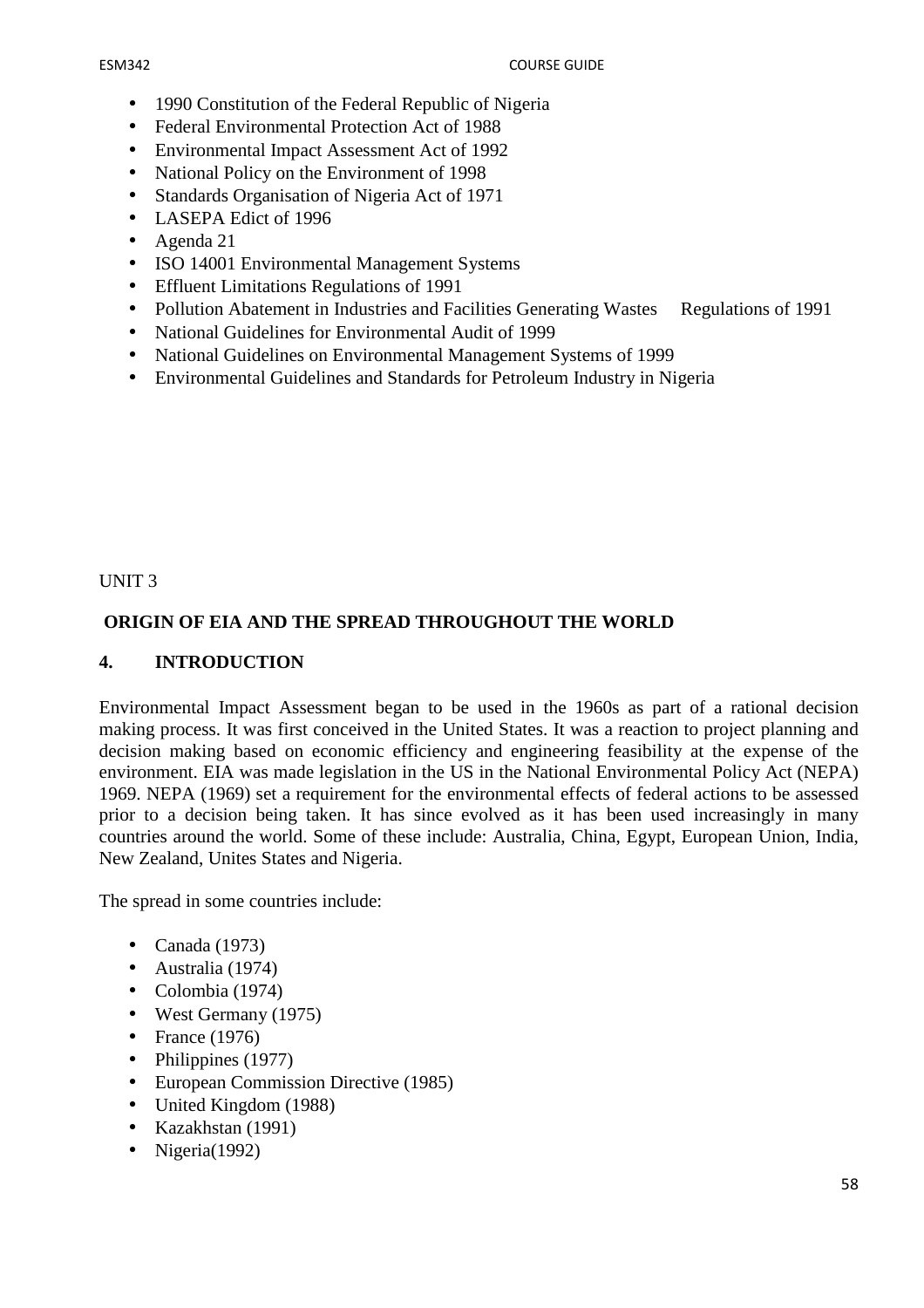By 1996, it was estimated that over 100 countries had national EIA systems. (Sadler, 1996)

## **5. OBJECTIVES:**

At the end of this unit, you should be able to

- give a brief history of EIA in some countries
- outline the EIA process in individual countries
- List the shortcoming of EIA in some of the countries described in the unit

## **6. MAIN CONTENT**

## **3.1 Australia**

The history of EIA in Australia could be linked to the enactment of U.S. National Environment Policy Act (NEPA) in 1970, which made the preparation of environmental impact statements a requirement. In Australia, the EIA procedures were introduced at a State Level prior to that of the Commonwealth (Federal), with a majority of the states having divergent views to the Commonwealth (Elliot et al, 2009). One of the pioneering states was New South Wales, whose State Pollution Control Commission issued EIA guidelines in 1974. At a Commonwealth (Federal) level, this was followed by passing of the Environment Protection (Impact of Proposals) Act in 1974. The Environment Protection and Biodiversity Conservation (EPBC) Act 1999 superseded the Environment Protection (Impact of Proposals) Act 1974 and is the current central piece for EIA in Australia on a Commonwealth (Federal) level. An important point to note is that this Commonwealth Act does not affect the validity of the States and Territories environmental and development assessments and approvals; rather the EPBC runs as a parallel to the State/Territory Systems (Elliot et al, 2009). Overlap between federal and state requirements is addressed via bilateral agreements or one off accreditation of state processes, as provided for in the EPBC Act.

The Commonwealth Level

The EPBC Act provides a legal framework to protect and manage nationally and internationally important flora, fauna, ecological communities and heritage places-defined in the EPBC Act as matters of 'national environmental significance'. Following are the eight matters of 'national environmental significance' to which the EPBC Act applies (Dept of Environment, Australia, 2010):

- I. World Heritage sites;
- II. National Heritage places;
- III. Ramsar wetlands of international significance;
- IV. Listed threatened species and ecological communities;
- V. Migratory species protected under international agreements;
- VI. The Commonwealth marine environment;
- VII. Nuclear actions (including uranium mining); and
- VIII. National Heritage.

In addition to this, the EPBC Act aims at providing a streamlined national assessment and approval process for activities. These activities could be by the Commonwealth, or its agents, anywhere in the world or activities on Commonwealth land; and activities that are listed as having a 'significant impact' on matters of 'national environment significance (Dept of Environment, Australia, 2010).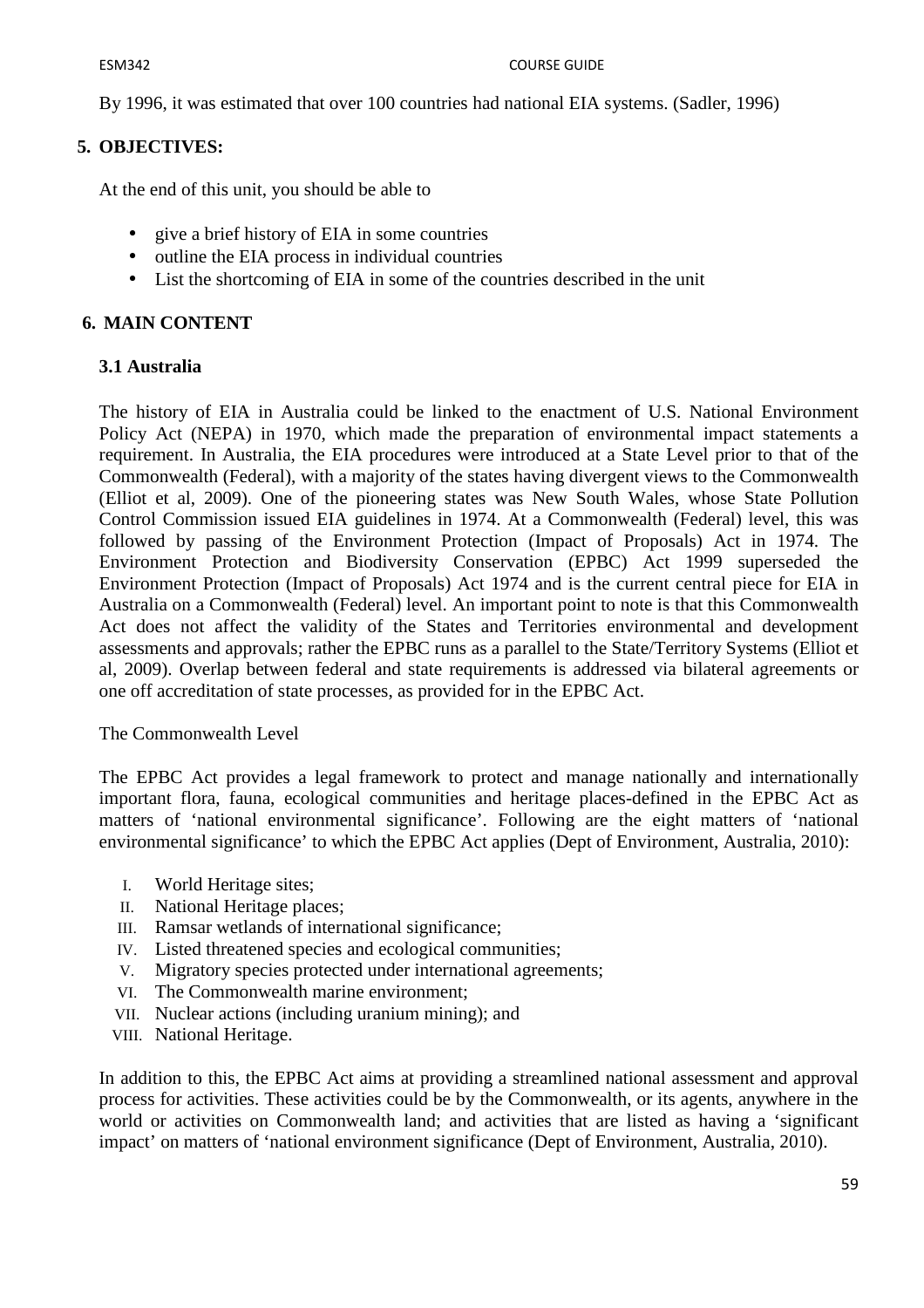The EPBC Act comes into play when a person (a 'proponent') wants an action (often called a 'proposal' or 'project') assessed for environmental impacts under the EPBC Act, he or she must refer the project to the Department of Environment, Water, Heritage and the Arts (Australia). This 'referral' is then released to the public, as well as relevant state, territory and Commonwealth ministers, for comment on whether the project is likely to have a significant impact on matters of national environmental significance(Dept of Environment, Australia, 2010). The Department of Environment, Water, Heritage and the Arts assess the process and makes recommendation to the Minister or the Delegate for the feasibility. The final discretion on the decision remains that of the Minister, which is not solely based on matters of 'national environmental significance' but also the consideration of social and economic impact of the project (Dept of Environment, Australia, 2010).

The Australian Government Environment Minister cannot intervene in a proposal if it has no significant impact on one of the eight matters of 'national environmental significance' despite the fact that there may be other undesirable environmental impacts  $[12]$ . This is primarily due to the division of powers between the States and the Federal government and due to which the Australian Government environment minister cannot overturn a state decision.

There are strict civil and criminal penalties for the breach of EPBC Act. Depending on the kind of breach, civil penalty (maximum) may go up to \$550,000 for an individual and \$5.5 million for a corporate body or for criminal penalty (maximum) of seven years imprisonment and/or penalty of \$46,200(Dept of Environment, Australia, 2010).

## **3.2 China**

The Environmental Impact Assessment Law (EIA Law) requires an environmental impact assessment to be completed prior to project construction. However, if a developer completely ignores this requirement and builds a project without submitting an environmental impact statement, the only penalty is that the environmental protection bureau (EPB) may require the developer to do a make-up environmental assessment. If the developer does not complete this make-up assessment within the designated time, only then is the EPB authorized to fine the developer. Even so, the possible fine is capped at a maximum of about US\$25,000, a fraction of the overall cost of most major projects (Wang, 2007).

# **3.3 Egypt**

Environmental Impact Assessment (EIA) is implemented in Egypt under the umbrella of the Ministry of state for environmental affairs. The Egyptian Environmental Affairs Agency (EEAA) is responsible for the EIA services. In June 1997, the responsibility of Egypt's first full time Minister of State for Environmental Affairs was assigned as stated in the Presidential Decree No.275/1997. From thereon, the new ministry has focused, in close collaboration with the national and international development partners, on defining environmental policies, setting priorities and implementing initiatives within a context of sustainable development. According to the Law 4/1994 for the Protection of the Environment, the Egyptian Environmental Affairs Agency (EEAA) was restructured with the new mandate to substitute the institution initially established in 1982. At the central level, EEAA represents the executive arm of the Ministry.

The purpose of EIA is to ensure the protection and conservation of the environment and natural resources including human health aspects against uncontrolled development. The long-term objective is to ensure a sustainable economic development that meets present needs without compromising future generations' ability to meet their own needs. EIA is an important tool in the integrated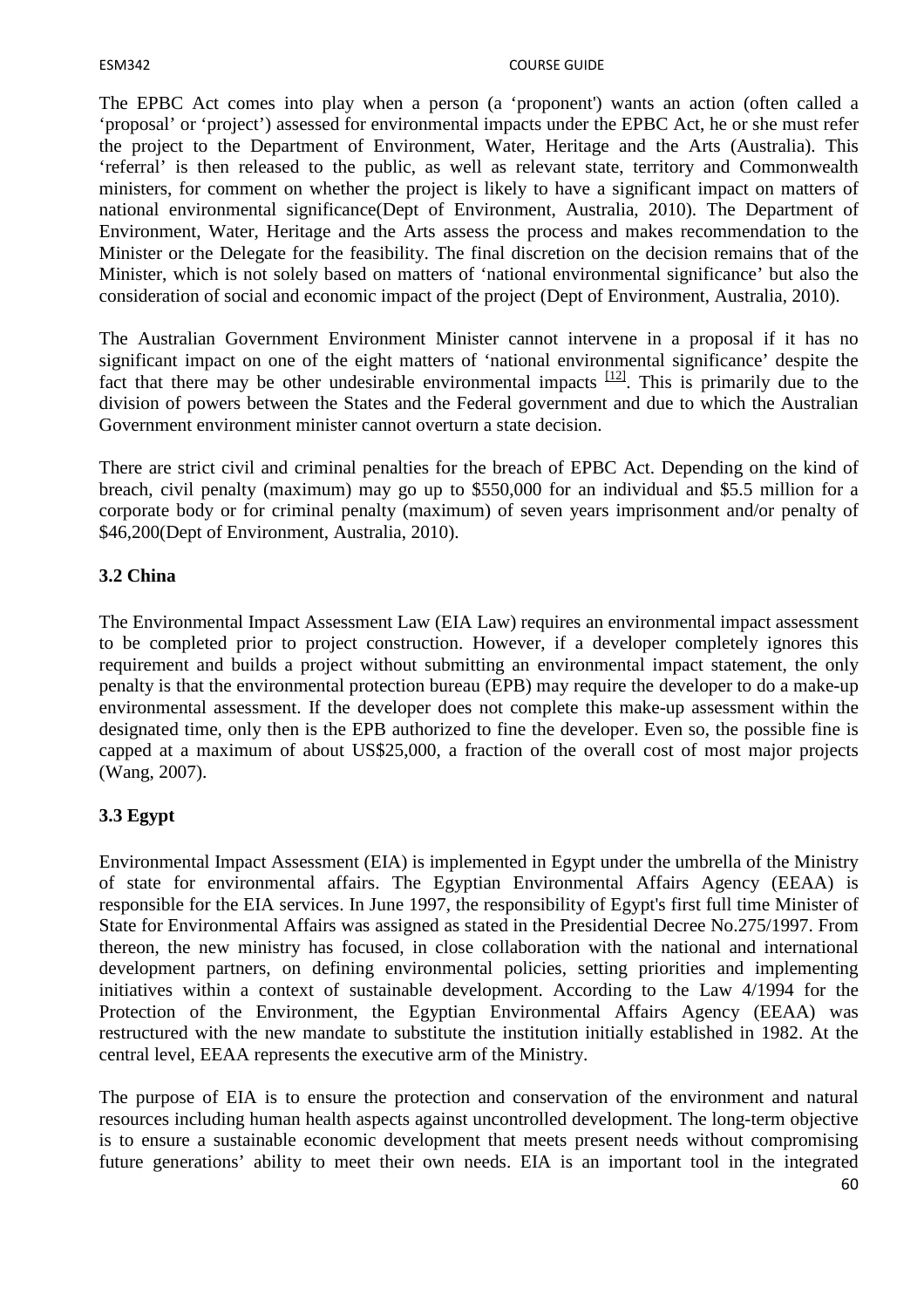environmental management approach. In this country therefore, EIA must be performed for new establishments or projects and for expansions or renovations of existing establishments according to the Law for the Environment (EEAA, 2010)

# **3.4 European Union**

The European Union has established a mix of mandatory and discretionary procedures to assess environmental impacts (Watson, 2003). European Union Directive (85/337/EEC) on Environmental Impact Assessments (known as the EIA Directive) (EC Directive, 1985) was first introduced in 1985 and was amended in 1997. The directive was amended again in 2003, following EU signature of the 1998 Aarhus Convention. In 2001, the issue was enlarged to the assessment of plans and programmes by the so called Strategic Environmental Assessment (SEA) Directive (2001/42/EC), which is now in force (Watson, 2003). Under the EU directive, an EIA must provide certain information to comply (EC Directive, 2001). There are seven key areas that are required:

- a. Description of the project
	- o Description of actual project and site description
	- o Break the project down into its key components, i.e. construction, operations, decommissioning
	- o For each component list all of the sources of environmental disturbance
	- o For each component all the inputs and outputs must be listed, e.g., air pollution, noise, hydrology
- b. Alternatives that have been considered
	- o Examine alternatives that have been considered
	- o Example: in a biomass power station, will the fuel be sourced locally or nationally?
- c. Description of the environment
	- o List of all aspects of the environment that may be affected by the development
	- o Example: populations, fauna, flora, air, soil, water, humans, landscape, cultural heritage
	- o This section is best carried out with the help of local experts, e.g. the RSPB in the UK
- d. Description of the significant effects on the environment
	- o The word significant is crucial here as the definition can vary
	- o The word 'significant' needs to be defined
	- o The most frequent method used here is use of the Leopold matrix (WHAT IS?)
	- o The matrix is a tool used in the systematic examination of potential interactions
	- o Example: in a wind farm development a significant impact may be collisions with birds
- e. Mitigation
	- o This is where EIA is most useful
	- o Once the significant effects of the environment have been completed, the areas with the greatest impacts will be identified.
	- o Using this information ways to avoid negative impacts would be developed
	- o It is best to work with the developer at this stage as they know the project best
	- o Using the wind farm example again construction could be out of bird nesting seasons
- f. Non-technical summary (EIS)
	- o This section is a summary that does not include jargon or complicated diagrams
	- o It should be understood by the informed lay-person
	- o It is important that the information is available to the public
	- o The EIA will be in the public domain and be used in the decision making process
- g. Lack of know-how/technical difficulties
	- o This section is to advise any area of weakness in knowledge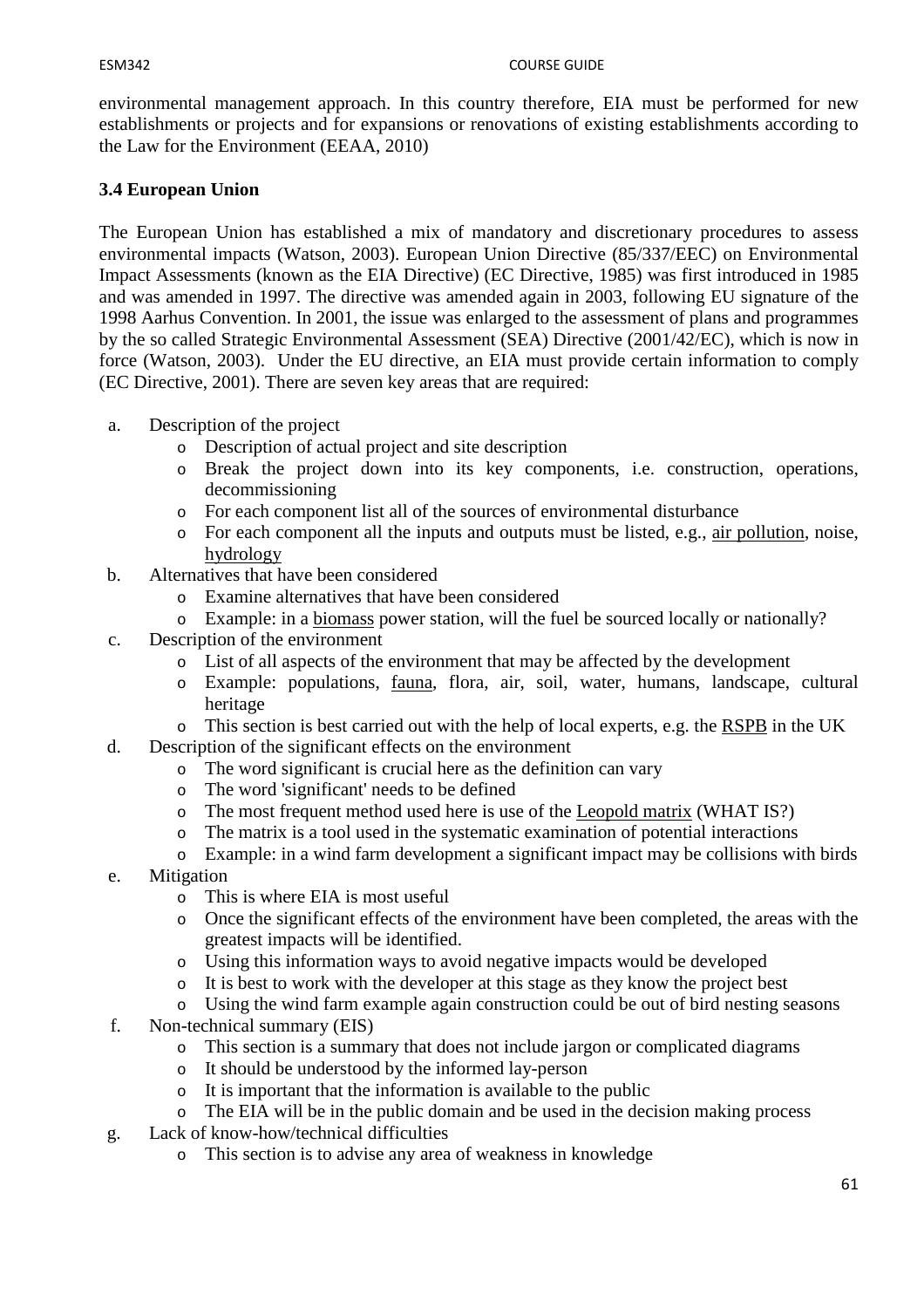o It can be used to focus areas of future research

## **3.5 India**

The Ministry of Environment and Forests (MoEF), of India have the responsibility for carrying out Environmental Impact Assessment in India. The main environmental laws in the nation are:

- Water  $Act(1974)$
- The Indian Wildlife (Protection) Act (1972)
- The Air (Prevention and Control of Pollution) Act (1981) and
- The Environment (Protection) Act (1986).

 The responsible body which coordinates these laws is the **Central Pollution Control Board**. Environmental Impact Assessment (EIA) studies need a significant amount of primary and secondary environmental data. The primary data are those which need to be collected in the field (field data) to define the status of environment (like air quality data, water quality data etc.). The secondary data are those data which have been collected over the years and can be used to understand the existing environmental scenario of the study area (documents/historical data). The environmental impact assessment (EIA) studies are conducted over a short period of time. Environmental trends based on few months of primary data have its own limitations. Ideally, the primary data has to be considered along with the secondary data for complete understanding of the existing environmental status of the area. In many EIA studies, the secondary data needs could be as high as 80% of the total data requirement.

Another shortcoming in the collection of EIA data is the multiple agencies involved in data collection e.g. ecology, geology etc. There is not a single agency that harmonises information collected in order to make them available in a single place and manner required by the EIA practitioner. This in turn adversely affects the time and efforts required for conducting the environmental impact assessments (EIAs) by project proponents and also timely environmental clearances by the regulators. With this background, Environmental Information Centre (EIC) was set up to serve as a professionally managed clearing house of environmental information that can be used by the Ministry of Environment and Forests, project proponents, consultants, NGOs and other stakeholders involved in the process of environmental impact assessment in India. The EIC therefore caters for these needs by creating and disseminating organized environmental data for various developmental initiatives all over the country. The centre stores data in GIS format and makes it available to all environmental impact assessment studies and to EIA stakeholders in a cost effective and timely manner.

#### **3.6 New Zealand**

In New Zealand, EIA is usually referred to as *Assessment of Environmental Effects* (AEE). The first use of EIA's dates back to a Cabinet minute passed in 1974 called Environmental Protection and Enhancement Procedures. This had no legal force and only related to the activities of government departments. When the Resource Management Act was passed in 1991, an EIA was required as part of a resource consent application. Section 88 of the Act specifies that the AEE must include "such detail as corresponds with the scale and significance of the effects that the activity may have on the environment". While there is no duty to consult any person when making a resource consent application (Sections 36A and Schedule 4), proof of consultation is almost certain to be required by local councils when making a decision about whether or not to publicly notify the consent application under Section 93.

#### **3.7 Russian Federation**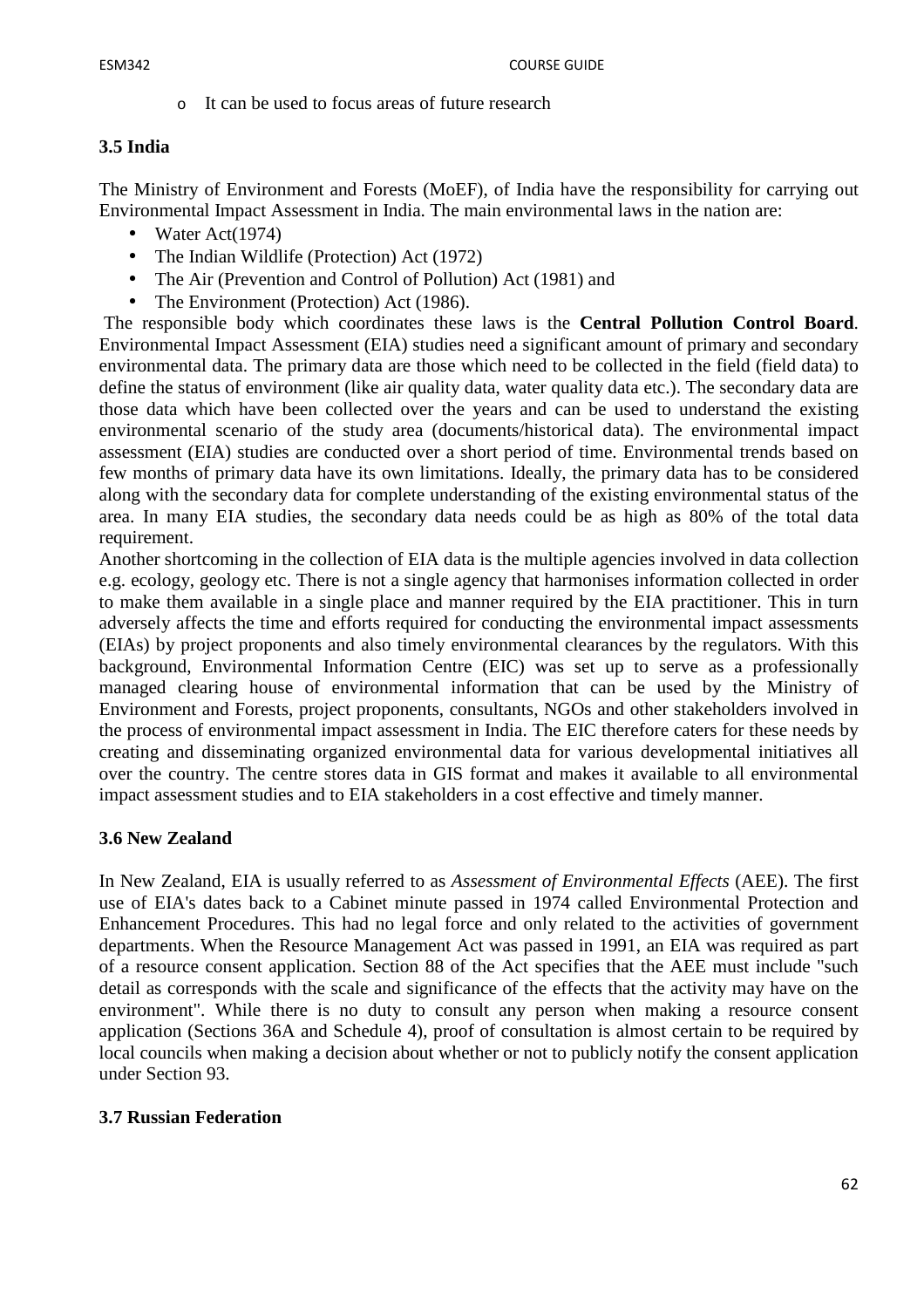In 2004, the state authority responsible for conducting the State EIA in Russia was split between two Federal bodies:

- a. Federal service for monitoring the use of natural resources a part of the Russian Ministry for Natural Resources and Environment and
- b. Federal Service for Ecological, Technological and Nuclear Control.

The main problem concerning State EIA in Russia is the clear differentiation of jurisdiction between the two above-mentioned Federal bodies.

The two main pieces of environmental legislation in Russia are: The Federal Law 'On Ecological Expertise, 1995 and the 'Regulations on Assessment of Impact from Intended Business and Other Activity on Environment in the Russian Federation, 2000 (Department of Environment, cited 2010).

## **3.8 Unites States**

Under United States Environmental Law, an Environmental Assessment (EA) is compiled to determine the need for an *Environmental Impact Statement* (EIS), and originated in the **National Environmental Policy Act (NEPA)**, enacted in 1969. NEPA requires that reasonable statements as to the prospective impacts be disclosed in advance. The purpose of NEPA process is to ensure that the decision maker is fully informed of the environmental aspects and consequences prior to making the final decision.

An *Environmental Assessment (EA)* is an environmental analysis prepared pursuant to the National Environmental Policy Act to determine whether a federal action would significantly affect the environment and thus require a more detailed *Environmental Impact Statement (EIS)*. The release of an Environmental Assessment results is either a *Finding of No Significant Impact (FONSI) or an Environmental Impact Statement (EIS).* 

The Environmental Assessment is a concise public document for which a federal agency is responsible that serves to:

- briefly provide sufficient evidence and analysis for determining whether to prepare an EIS or a FONSI
- aid an agency, compliance with the act when no EIS is necessary
- facilitate preparation of a statement when one is necessary

The Environmental Assessment includes brief discussions of the need for the proposals of alternatives as required by Section 102(2) (E) NEPA, of the environmental impacts of the proposed actions and alternatives, as well as a listing of agencies and persons consulted. The agency must approve an EA before it is made available to the public. The EA is made public through notices of availability by local, state, or regional newspapers, etc.

There is a **30** day review period required for an Environmental Assessment, and the document is made available for public commentary.

Usually, an agency will release either a *Draft Environmental Assessment* (Draft EA) or a *Draft Environmental Impact Statement* (DEIS) for comment. Interested parties and the general public have the opportunity to comment on the draft, after which the agency will approve the "Final Environmental Assessment" (Final EA) or *Final Environmental Impact Statement* (FEIS).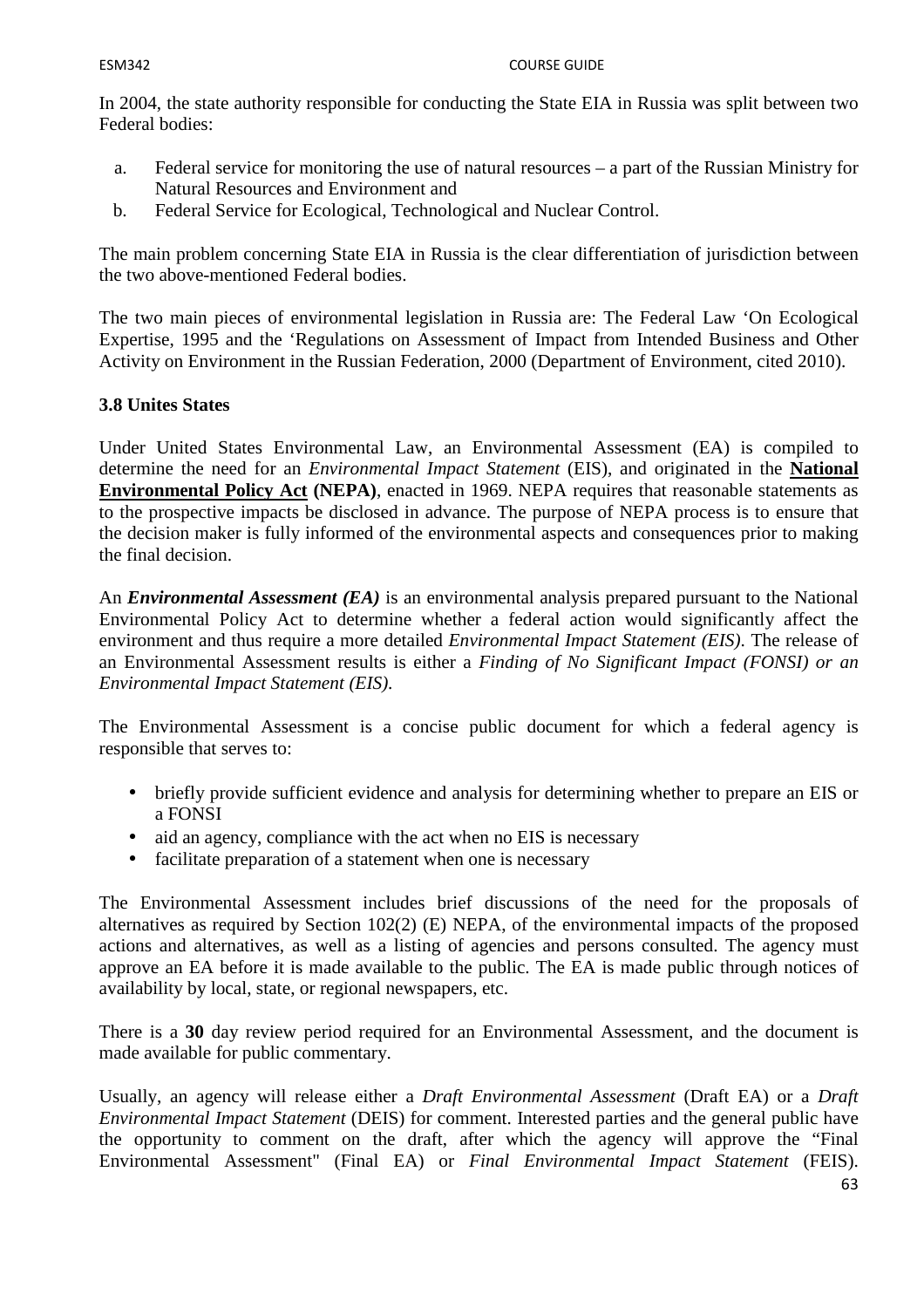#### ESM342 COURSE GUIDE

Commenting on the Draft EA is typically done in writing, submitted to the lead agency as defined in the Notice of Availability. Draft EIS require public hearings, so comments can be made in person, as well as in writing. Occasionally, the agency will later release a "Supplemental Environmental Assessment" (Supplemental EA) or a *Supplemental Environmental Impact Statement* (SEIS), especially if the project parameters or environmental conditions or effects change substantially after the issuance of the Final EA or FEIS.

The adequacy of an EIS can be challenged in federal court. Major proposed projects have been blocked because of an agency's failure to prepare an acceptable EIS. Several state governments that have adopted some laws under NEPAs.These state laws impose EIS requirements for particular state actions. An example of a state law is that of the Californian Environmental Quality Act which refers to the required environmental impact studies as **environmental impact reports**. (Sive et al...)

It is worthy of note that the state requirements are yielding huge data not just upon impacts of individual projects, but also shed light on scientific areas that had not been sufficiently researched. For example, in a seemingly routine *Environmental Impact Report* for the city of Monterey, California, information came to light that led to the official federal endangered species listing of Hickman's potentilla, a rare coastal wildflower.

The structure of a generic Environmental Assessment is as follows:

- a. Summary
- b. Introduction
	- o Structure
	- o Background
	- o Purpose and Need for Action
	- o Proposed Action
	- o Decision Framework
	- o Public Involvement
	- o Issues
- c. Alternatives, including the Proposed Action
	- o Alternatives
	- o Mitigation Common to All Alternatives
	- o Comparison of Alternatives
- d. Environmental Consequences
- e. Consultation and Coordination

# **7. CONCLUSION**

## **8. SUMMARY**

## **9. TUTOR MARKED ASSIGNMENT**

- 1. Outline the stages of EIA in the European Union
- 2. Describe the EIA process in Australia
- 3. Compare the shortcomings of EIA in India with that of the United States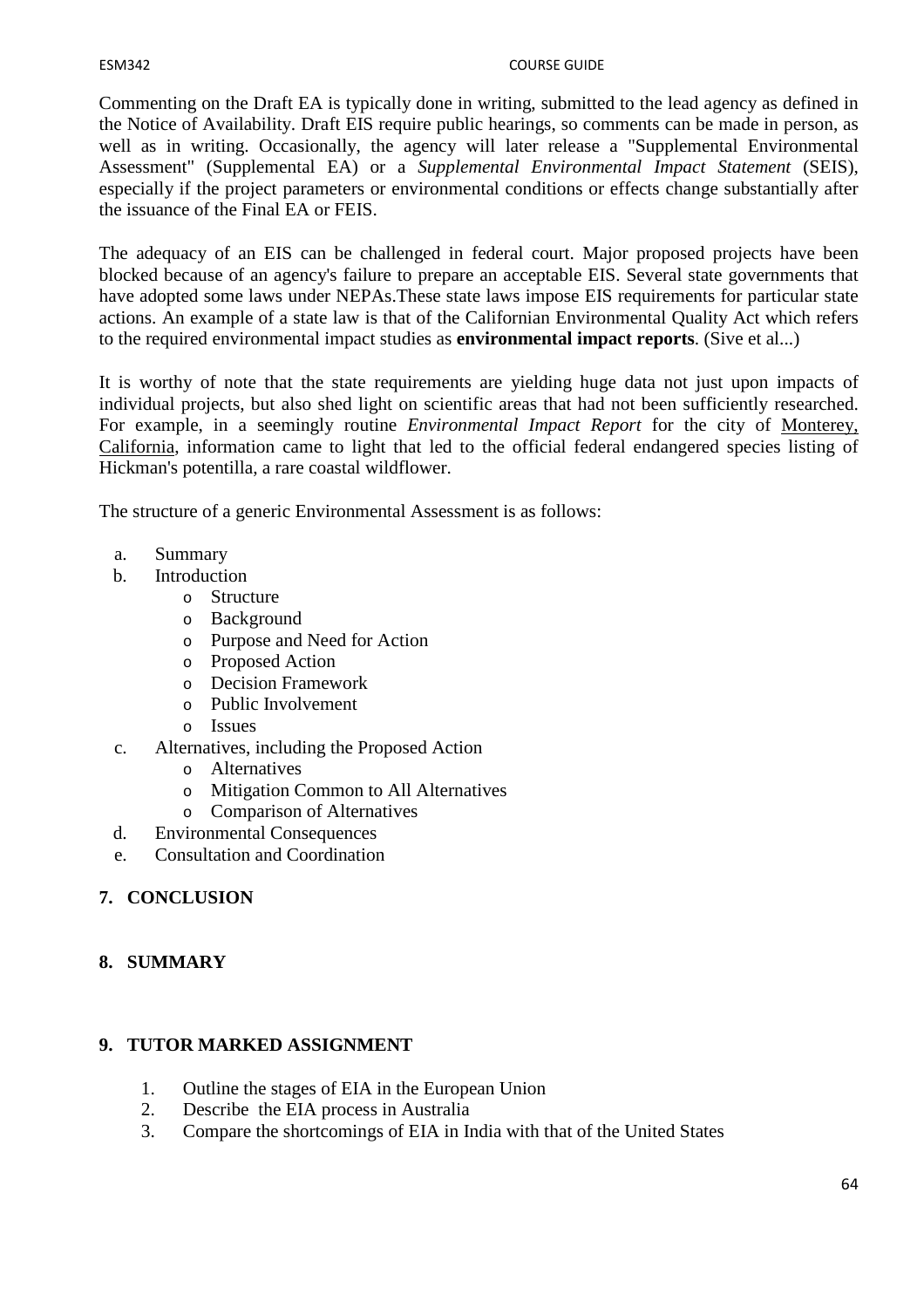## **7.REFERENCE/FURTHER READINGS**

Bhatta R. and Khanal S. 2010.African Journal of Environmental Science and Technology Vol. 4(9), pp. 586-594 (EIA in India)

Council Directive 85/337/EEC on the Assessment of the Effects of Certain Public and Private Projects on the Environment (1985-06-27) from Eur-Lex

Department of Environmental Protection, Russia<http://www.mnr.gov.ru/part/?act=moreandid=2303andpid=960> Court decision in Sierra Club v. United States Army Corps of Engineers

The Department of the Environment, Water, Heritage and the Arts, viewed 9 September 2010, http://www.environment.gov.au/epbc/publications/pubs/epbc-act-fact-sheet.pdf

Directive 2001/42/EC of the European Parliament and of the Council (2001-06-27)

Elliott, M. and Thomas, I. (2009), "Environment Impact Assessment in Australia: Theory and Practice, 5th Edition, Federation Press, Sydney"

"Principle of Environmental Impact Assessment Best Practice." International Association for Impact Assessment. 1999.

Ritter, John (2003-06-03). "Lawsuit pits risks and roads". USA Today. http://www.usatoday.com/news/nation/2003-03-06-vegas-highway-usat\_x.htm.

Sadler, B (1996) *International Study of the Effectiveness of Environmental Assessment, Environmental Assessment in a changing world, Evaluating Practice to Improve Performance,*  International Association for Impact Assessment Agency, Ministry of Supply and Services, Ottawa in Brady, J (2005) Environmental Management in Organisation., Ed Earthscan publishing

Sive, D. and Chertok, M., "Little NEPAs" and Environmental Impact Assessment Procedures

Wang, Alex (2007-02-05). <u>"Environmental protection in China: the role of law"</u>. http://www.chinadialogue.net/article/show/single/en/745-Environmental-protection-in-Chinathe-role-of-law.

Watson, Michael (November 13–15, 2003). "Environmental Impact Assessment and European Community Law". XIV International Conference "Danube-River of Cooperation". http://www.members.tripod.com/~danubedita/library/2003watson2.htm.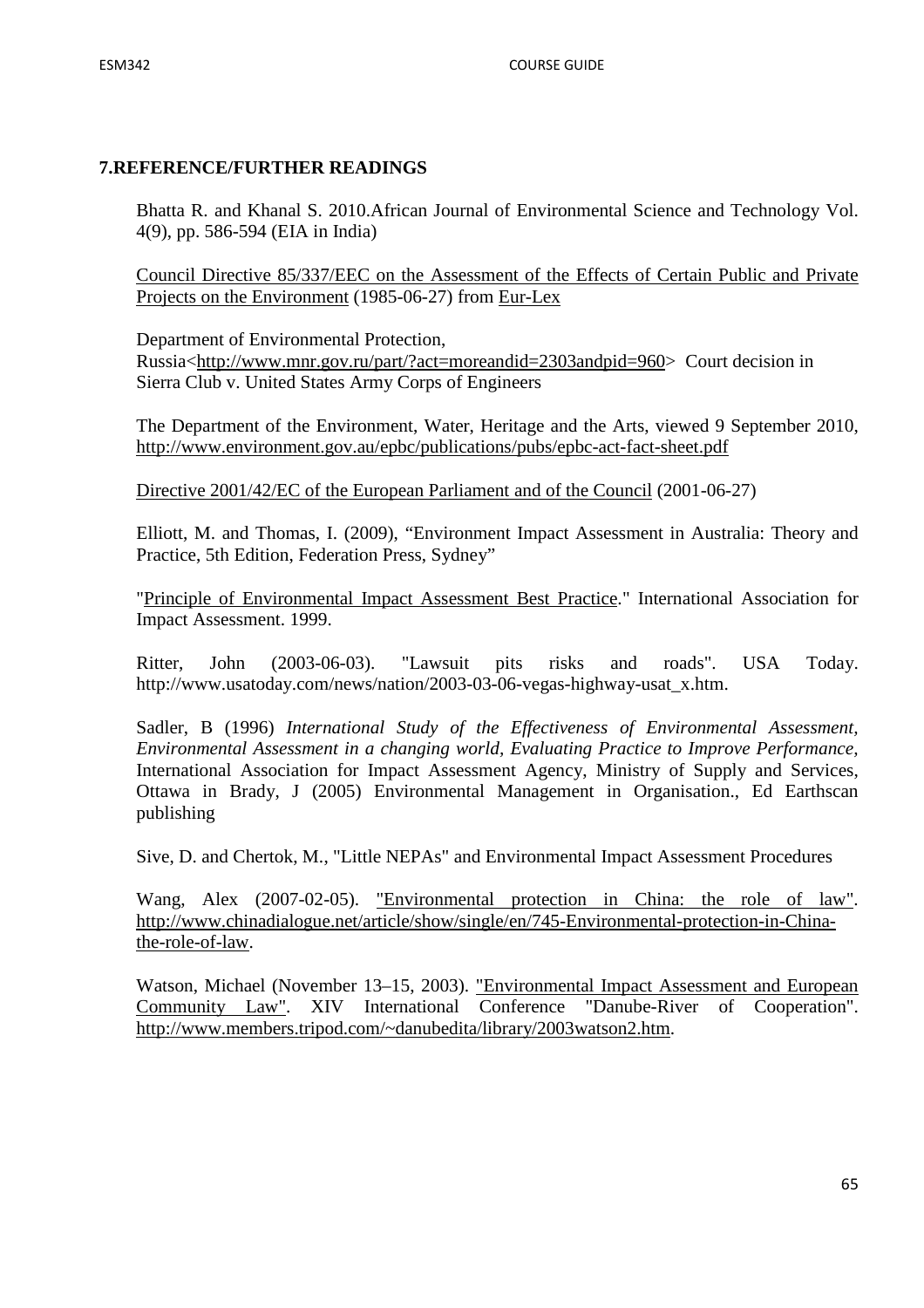# **UNIT 4**

#### **CASE STUDIES OF EIA PRACTICE**

#### **1.0 INTRODUCTION**

Case studies based on EIA Reports are one of the best means of relating EIA training to local conditions and realities. In particular, appropriate case studies offer lessons and insights on EIA strengths and weaknesses locally. They are valuable for a number of purposes, including:

- demonstrating the institutional arrangements and procedures for EIA
- implementation in a given country;
- illustrating how the main steps and activities of the EIA process are
- carried out locally;
- considering the environmental settings and types of impacts that are
- typically addressed in EIA practice; and
- highlighting key trends and issues of EIA practice, including areas
- where capacity needs to be improved.

In this unit, case studies from a private organisation (NOKIA), a developed nation (Finland) and a developing nation (Sudan) were discussed.

#### **2.0 AIMS**

At the end of this unit, the students should be able to:

• establish the different challenges encountered from the various EIA case studies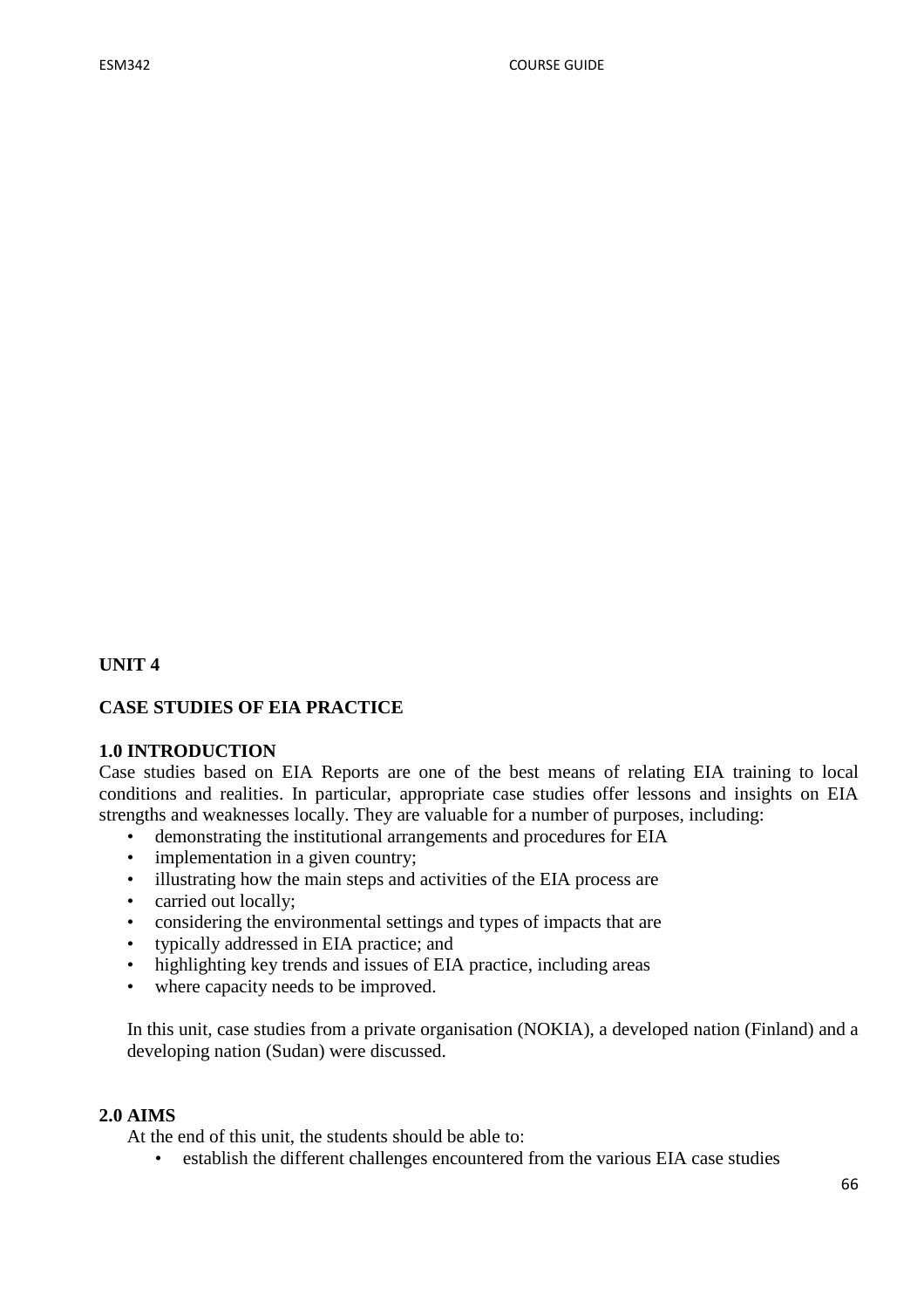• compare EIA practices with that obtained in their locality

## **3.0 MAIN CONTENTS**

## **3.1 REDUCING CO2 EMISSIONS WITH CLEVER USE OF MOBILE TECHNOLOGIES (BY NOKIA) 2009**

Over one billion people today own and use Nokia devices and services. We have great possibilities to contribute to reduction of  $CO<sub>2</sub>$  emissions with some simple and easy everyday actions. To demonstrate the possibility and the power of combined individual actions, we have made some calculations and assumptions based on people's behavior. Let's assume that just 10% of people using Nokia devices - that's around 110 million people - would do the following with Nokia devices and services for one year:

- Use their mobile device for attending a meeting once instead of travelling to the meeting by plane.
- Use their mobile device to work remotely once a week instead of driving to work
- Use their mobile device instead of buying a separate music player, camera, video recorder, fixed line telephone, PC and a car navigator

With these actions just 10% of people using our devices could reduce global  $CO<sub>2</sub>$  emissions by over 170 million tonnes. This is about the same amount as the annual  $CO<sub>2</sub>$  emissions of the countries of Denmark and Belgium combined.

These savings are naturally dependant on how people behave and what kind of individual choices they make. The above represents a small percentage of all the mobile device users globally, and even they could be doing more.

For example, additional savings could be achieved if people used digital services instead of buying physical products. A good example is music. Downloading digital music instead of buying a CD can reduce the energy and  $CO_2$  emissions of delivering music to consumers by 40-80%. Also the use of mobile GPS and maps can help in reducing the traffic related emissions.

Nokia as a company has a role to play in this by reducing energy consumption in our operations, making energy efficient devices and giving people tools to reduce their own footprint. For example, recently we have launched a service for sustainable lifestyle, the Green Explorer, helping people make more sustainable choices when travelling. It's a free Nokia service and available from Ovi.

#### Main assumptions:

1) *Average one way air travel: 3000 km; emission factor 0.12 kg CO2 per km*

2) *Average one way home - office commuting distance 16 km; emission factor 0.15 kg CO2 per km* 

3) *Life cycle CO2 equivalent emissions are based on figures published by the equipment* 

*manufacturers. The used figures are for three year lifecycle and are annualized for our example.* 4) *Source: International Energy Agency 2006 data.*

5) *Source:"The energy and climate change impact of different music delivery methods" by CarnegieMellon University, Lawrence Berkeley National Laboratory, and Stanford University*

**3.2 Case study of an EIA in Finland, development of Highway 1 (E18)**  Jantunen,J **Uusimaa Regional Environment Centre**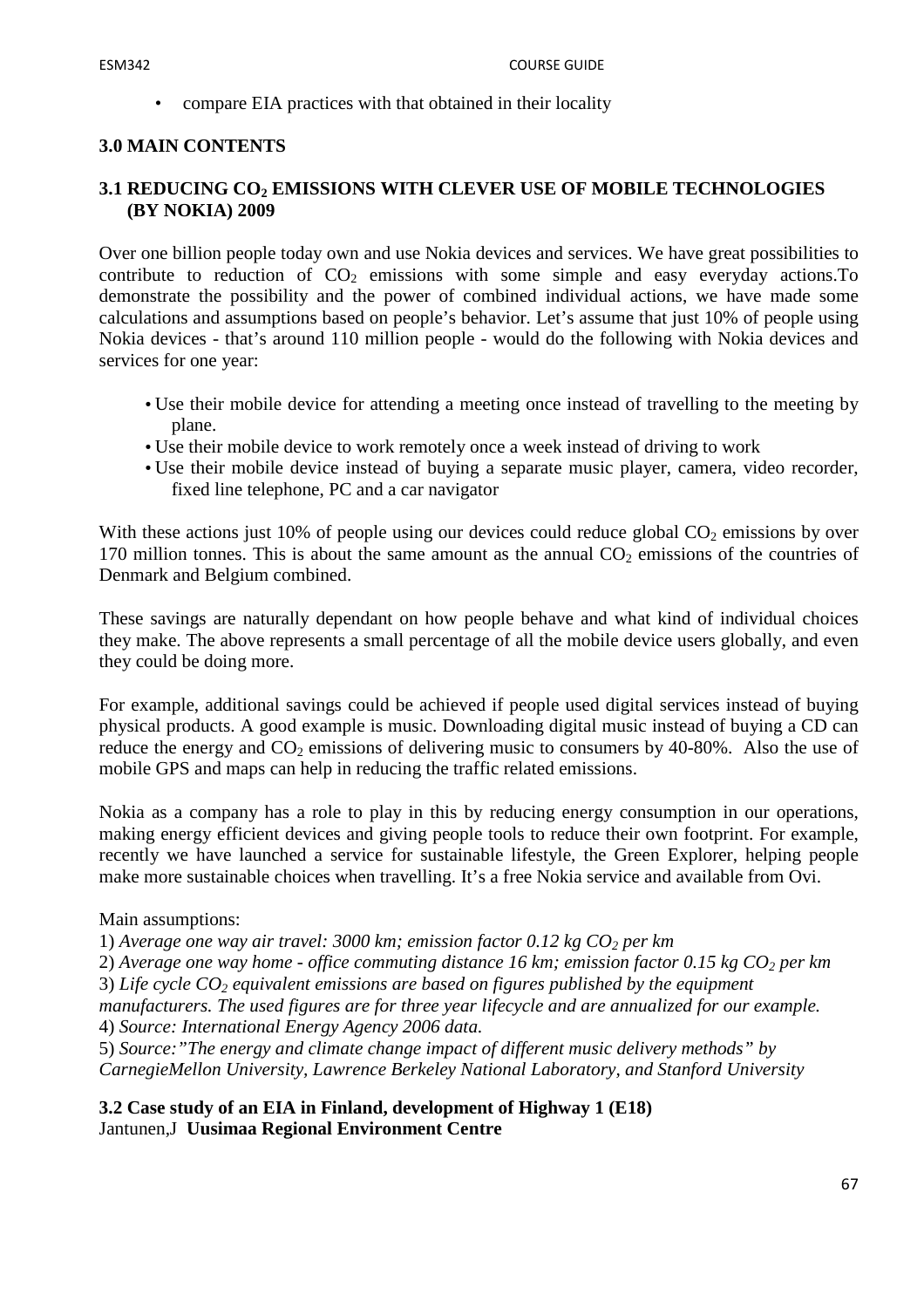#### ESM342 COURSE GUIDE

#### *The case study shows the main stages of an EIA procedure and provides a short overview of the difficulties encountered during the EIA, how they were overcome and the benefits of the EIA.*

The national Highway 1 is part of the European road E18, which is the most important east-west road corridor in Finland. The E18 is a central element of the Nordic Triangle, which links the Nordic capitals to each other, to Russia and to central Europe, and it are part of the TEN networks. The section of Highway 1 between Salo and Lohja (63 km) is narrow, winding and unsafe. According to the Finnish Road Administration, the road is running short of capacity. Already in the 1960s, the Road Administration began planning to develop this highway to a motorway standard. A preliminary design with several alternatives was completed in 1988 and in 1990 the Ministry of Transport made a decision on a project for a motorway between Salo and Lohja and chose the alternative for the final design. The Road Administration worked on completing the final design during 1992 and 1993, before Finland joined the European Union in 1995 and before the Finnish EIA legislation came into force on 1 September 1994. However, in accordance with the Finnish EIA legislation, this project was still subject to a mandatory EIA.

## **The EIA procedure in Finland**

In the Finnish EIA procedure the developer first prepares an assessment programme, which contains information on the project, alternatives to the project and how the assessment will be carried out. The assessment programme is already subject to public participation. On the basis of further studies and opinions given on the assessment programme, the developer prepares an assessment report where information on the project and the alternatives are presented, together with a comprehensive evaluation of their environmental impacts. This report is again subject to public comment. The report will be attached to decision-making material. The authorities are not allowed to make any decision on a permit or a plan until the assessment procedure has been concluded. The task of investigating environmental impacts falls to the developer. A coordinating authority is responsible for coordination of the assessment procedure, reviewing reports and related duties. In this particular EIA the coordinating authority was the Uusimaa Regional Environment Centre. In the EIA Decree there is a detailed list of different project types that always require the assessment procedure. The list is based on the lists in the EIA Directive (85/337/EC with amending 97/11/EC) and the UNECE Convention on EIA in a Transboundary Context (1991). The EIA procedure can also be applied in individual cases to a project not included on the list or it can be applied to modifications of a completed project that will probably have significant adverse environmental impact. The Ministry of the Environment is responsible for making these case-by-case decisions on whether to apply the assessment procedure. However, for nuclear power projects it is the Ministry of Trade and Industry who makes these decisions.

#### **Screening**

In the case of national Highway 1, the Road Administration was not willing to start the whole design process for the road from the beginning, so there were only two main alternatives in the EIA. The first alternative was a 63 km motorway from Salo to Lohja. The details of the alignment were not fixed and there was the possibility that minor changes would be needed in certain places, mostly because of spots with high conservation value. The other alternative was a *do the minimum*  alternative, that is, just upgrade the existing roads. Because of the motorway alternative, it was clear that the project was subject to an EIA, in accordance with the Finnish legislation and the EIA Directive.

#### **Identification and scoping**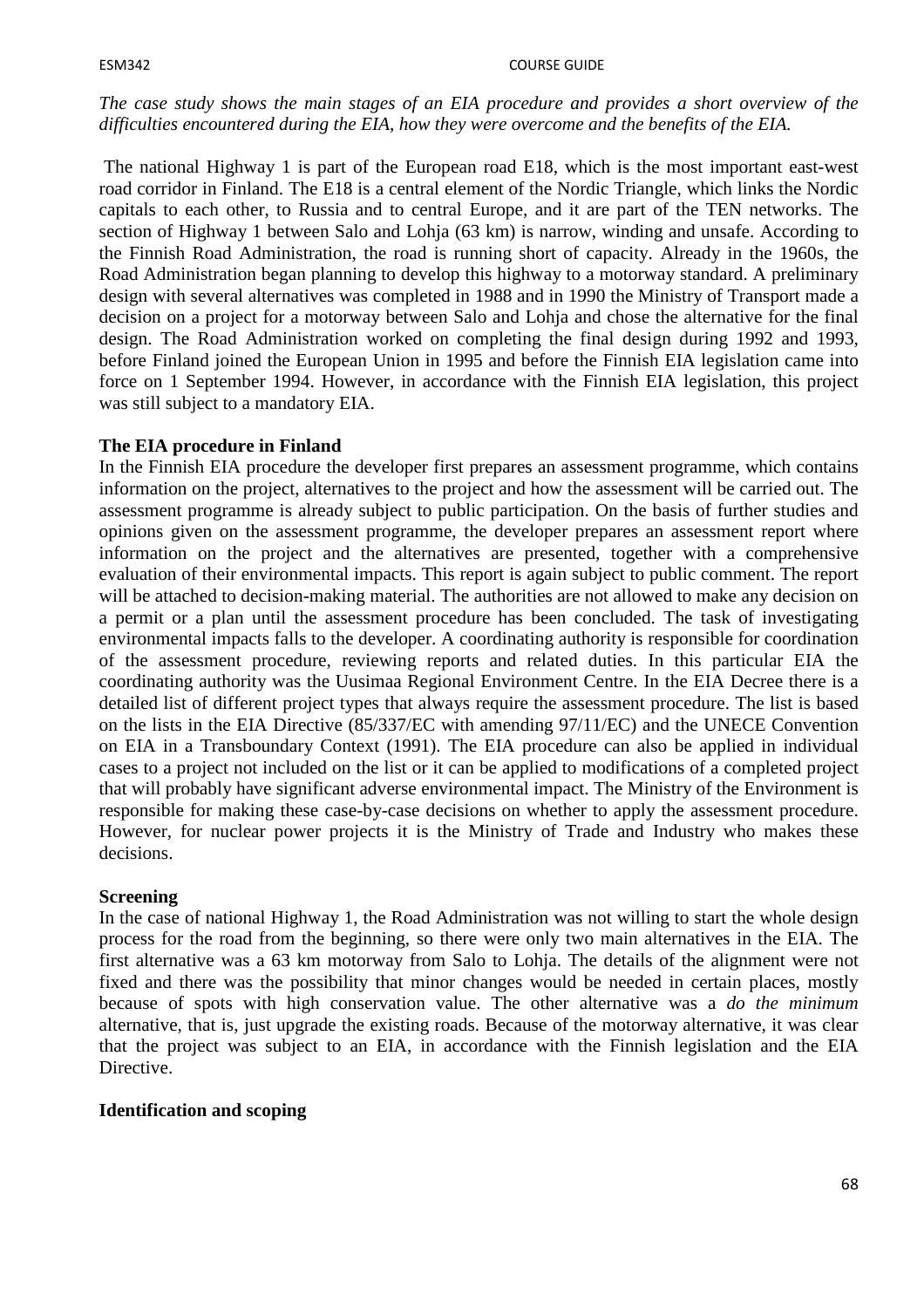The new road would pass through important natural areas and would cause changes to both the natural landscape and cultural landscape areas. There were also several important groundwater areas, as well as lakes and rivers, to be considered.

The scoping was focused on identifying the most sensitive and important areas and on analysing the changes that would result because of the building of the road. The EIA was focused on national and regional impacts. The most important goal was to determine the impacts of a new motorway and the impacts of just upgrading the existing roads. The feasibility study had already assessed quite comprehensively the local impacts. However, later it was seen that the EIA paid too little attention to the local impacts. In one area with high landscape values there were some alternative alignments proposed and these were assessed in more detail.

According to the Finnish legislation on EIA, the EIA procedure is also subject to public participation. Several different interest groups were consulted and the opinions were very diverse, depending on the interest group or the location of the group. This was also one of the first EIA procedures in Finland and especially nature conservation associations were actively involved in seeing what the EIA procedure meant in practice.

#### **Baseline data**

The earlier investigations and traffic forecasts done during the feasibility study were updated and some new supplementary surveys were made. The existing roads were mapped and biotope mapping was done when needed. Groundwater surveys were also updated and more information on the transport of dangerous chemicals was collected.

Potential impacts from noise and emissions were assessed closely and there were inquiries and interviews of local people to assess social impacts. Landscape analysis was done in both rural environments and more densely populated villages. Different scenarios were used to look at impacts on community structure and economics: what factors increase economic growth and what kinds of impacts will they have on employment.

Additionally, possible changes in the status of local municipalities and in their physical land use planning were studied.

#### **Impact study and assessment**

In the Finnish EIA legislation there are requirements for an EIA report. The EIA report covered the environmental aspects that were determined to be the most significant during the scoping phase. A new motorway has significant advantages and disadvantages. The upgrading of the existing roads however will have minor consequences as compared with a totally new motorway. A new motorway will help ease problems on the existing roads, but just upgrading the existing roads will not be an effective solution to traffic problems. In general, the upgrading of existing roads means that the already existing problems will increase and the people living next to the roads will suffer even more. In economic terms, the new motorway was seen to be the better solution. The most significant adverse impact of the new motorway will be the loss of biodiversity. The new motorway will also cause fragmentation in some lake areas, as well as in one important recreation area. Moreover, the motorway will change the landscape especially in rural areas with high cultural values.

On the other hand, the new motorway will have a positive economic impact on some municipalities and it will boost development in some villages next to the existing roads. A negative impact though is that some areas that are now quiet areas will be affected by the traffic noise from the new motorway. However, the number of people overall suffering from traffic noise will decrease.In the EIA it was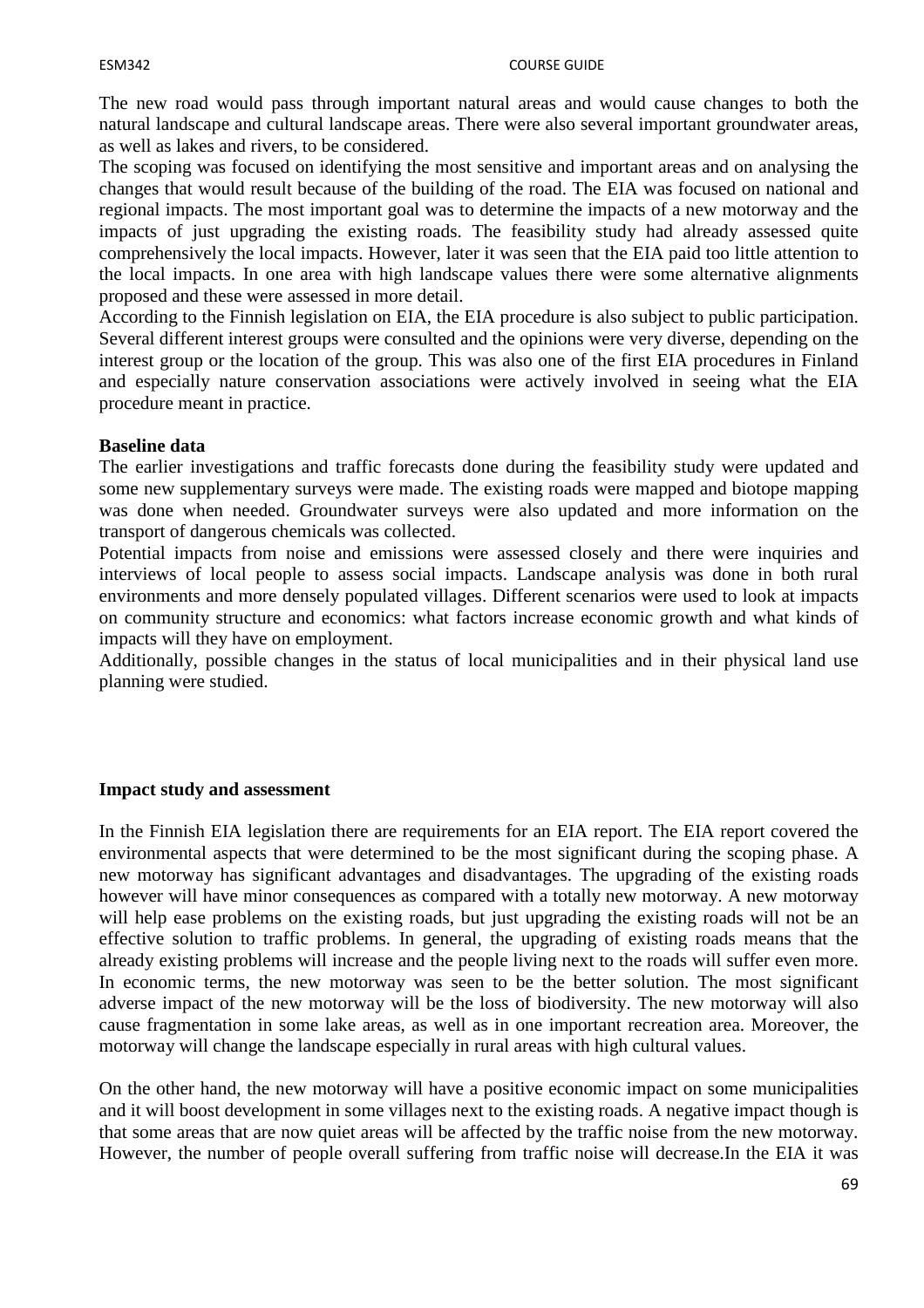#### ESM342 COURSE GUIDE

shown that the upgrading of the existing roads will have significant adverse impacts on some villages next to the existing roads. On the other hand, the upgrading of these roads will allow for the implementation of ground water protection, which will reduce risks of ground water contamination.

When completed, the assessment report was subject to public comments. Local municipalities and other authorities were quite satisfied with the assessment report but the general public and the local associations were more critical. They suspected that the EIA favoured the new motorway alternative. The Uusimaa Regional Environment Centre reviewed the report and stated that the EIA had been done in accordance with the Finnish EIA legislation and that it was sufficient. However, the Regional Environment Centre pointed out that the concern about the neutrality of the EIA was not groundless. In its statement, the Centre suggested guidelines for future environmental studies needed in different planning and permit processes for the motorway.

#### **After the EIA**

The EIA was completed in 1996. The Finnish Road Administration proceeded to work on the final design of the project. In 1995 Finland became a member of the EU and it then had to implement the Habitats Directive. During the EIA procedure, the Finnish Nature Conservation Act, which implements the Habitats Directive, was not yet in force and Finnish authorities paid too little attention to species listed in Appendix 4(A) of the Habitats Directive. Some local people found evidence of flying squirrels, which are listed in Appendix 4(A), close to the planned motorway.

The Road Administration ordered a report on flying squirrels for the entire road section. According to the report, 47 occurrences of flying squirrels close to the planned motorway were recorded, of which 29 were in the immediate vicinity of the road. This resulted in a long legal process that delayed even further the construction of the new motorway.

Another surprise was a shooting range located in an area of a proposed interchange. A high concentration of lead was detected in the soil. According to the amended EIA decree, the disposal of heavily leaded soil is subject to a mandatory EIA. This meant a new EIA procedure for the cleaning up and disposal of the leaded soil, which resulted in even more delays.

Currently, all the plans for the project have been ratified, there are no more legal proceedings, and the motorway is under construction.

#### **Benefits of the EIA**

This particular EIA case was far from ideal. The main problem was that the alignment for the motorway alternative was chosen before the EIA started. This caused misunderstandings among some of the groups involved. There were also discussions with the European Commission about the lack of alternatives in regard to the flying squirrel.

Maybe the biggest benefit in this case was that the EIA ensured that environmental issues were taken into account in the planning procedures and the decision-making process. This resulted in modifications to the project, so that it was more environmentally friendly, which made it easier for the project to be accepted, and also more in line with the national legislation. In this case the EIA helped to identify environmentally sensitive areas and significant issues so that they could be taken

into account and the adverse impacts could be reduced to an acceptable level. Some positive outcomes of the EIA are: an important recreation area was saved by building a tunnel, most habitats of the flying squirrel were saved by small changes in design, groundwater areas were protected, long sections of the road run through deep rock cuttings and the planned primary measure for noise control is terrain modification. For environmental reasons, landscape bridges have been planned for the longest bank sections. Surface water runoff from the road area will be treated and there will be controlled channelling of this water into the natural water system. There will be limitations on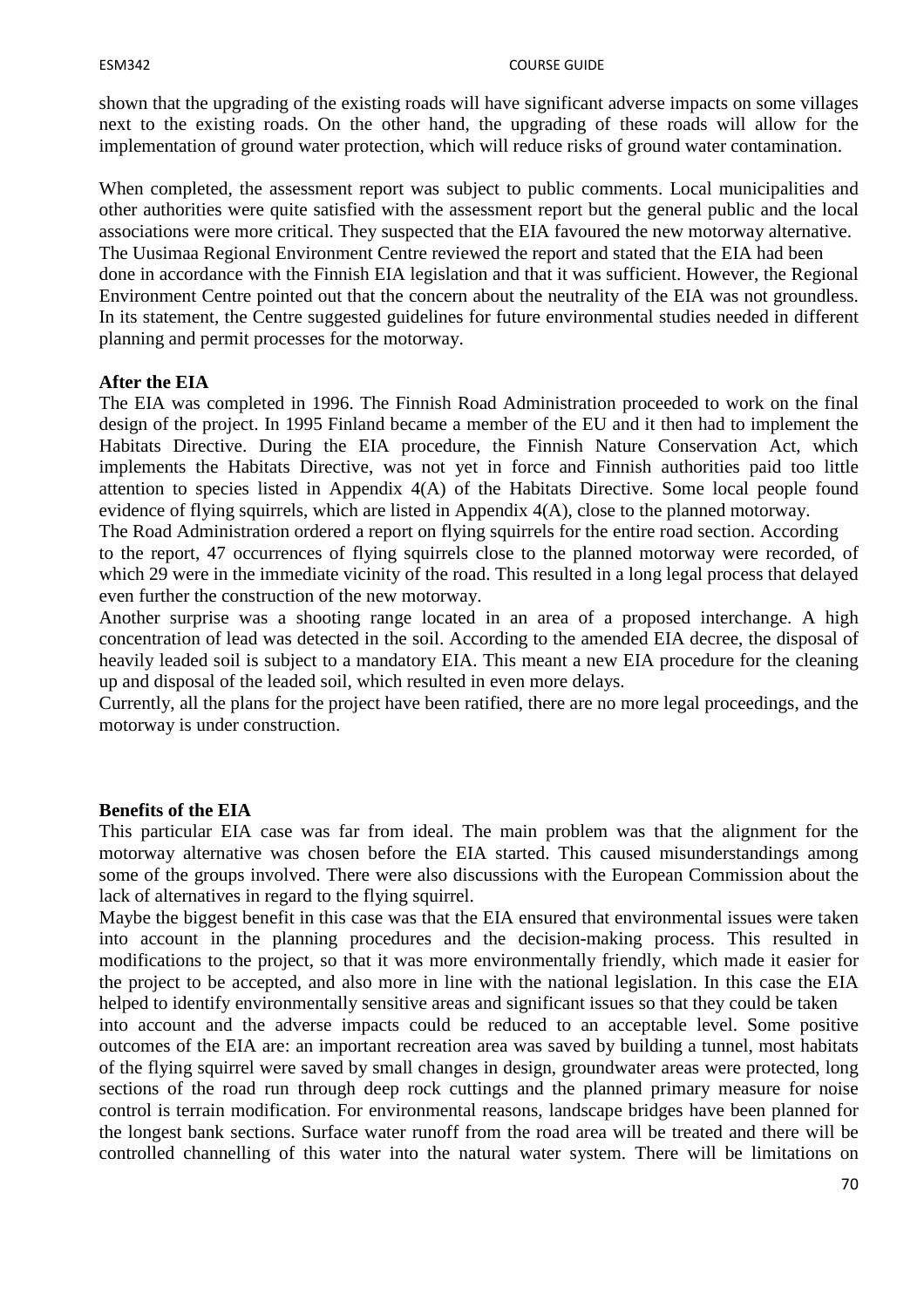#### ESM342 COURSE GUIDE

construction work in waterway sites during the spawning season of fish and the nesting season of birds. This particular case is a good example of how to apply an EIA when the planning procedure and decision-making process have reached the point where it is not possible to start again from the very beginning.

#### **Lessons learned**

An important point is to be sensitive to the new information and not to rely too much on the old information. Nature is dynamic and it is not always easy to identify immediately all the important species listed in the Habitats Directive. If you receive a hint about something, check it out and don't ignore it. Natura 2000 sites and the species listed in Appendix 4(A) of the Habitats Directive are very important factors in planning and decision-making.

Be aware of the legislation. If you have a major infrastructure project, it will take many years, if not decades, to carry it out. When a country becomes a member of the EU, totally new environmental legislation needs to be implemented. This is what happened in Finland. New legislation will probably be applied to some projects, maybe even more than once, and each time new legislation is applied, there is the possibility that new groups will have the right to appeal your project. Don't choose an alternative too early. There should be several alternatives. Try to identify the main interest groups (?) and impacts of the project (?), because these are important when looking at different alternatives. A detailed design with obvious alternatives might go to waste and you can lose valuable time if you need to begin the procedure again.

## **3.4 Environmental Impact Assessment From A Sudanese Perspective By Osman Mirghani Mohamed Ali**

# **INTRODUCTION**

The history of the EIA process in Sudan as well as its *status quo* are reviewed. Examples are cited of ElAs conducted and appraised in the light of legislation, participation, environmental sustainability and capacity building. Emphasis is laid upon developmental projects related to the Nile System in Sudan.

Problems negatively impacting the efficiency of the EIA process in Sudan fall into internal and external categories. The former are related to the origin, procedure and fate of the EIA as follows:

- legislation and institutional aspects of EIA;
- lateness of the ElA in the project cycle;
- inadequate time allotted for completion of EIA;
- composition of the EIA Team and qualification of team members ; and
- fate of the accomplished EIA

#### Environmental Assessment In Sudan

A history of EIA in Sudan shows that the report of the Equatorial Nile Project (ENP) of 1954 is probably the first ever environmental impact assessment endeavour carried out in the developing world (Moghraby, 1997). That was an EIA in function but not in name! Recent environmental and socio-economic evaluations were also carried out (Moghraby, 1982; Moghraby & El Sammani, 1985). It is worth-mentioning that EIA requirements were first introduced by the World Bank in 1989 through its Operational Directive 4.01 on Environmental Assessment, now Operational Policy 4.01 (Freestone, 1996).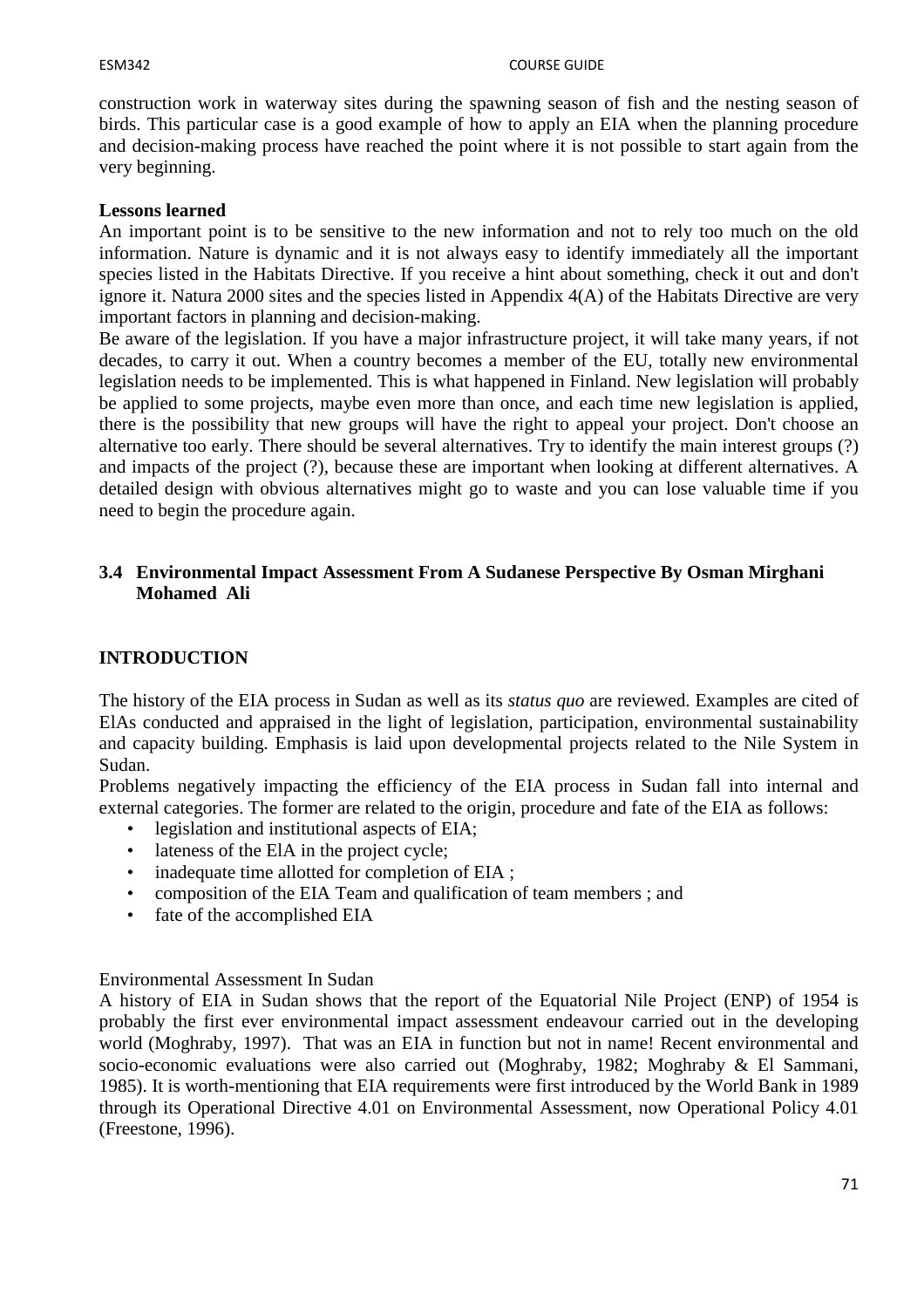Sudan is currently embarking on ambitious developmental programmes such as rehabilitation of agricultural schemes, construction of transcountry roads, digging of irrigation canals, building and heightening of dams and extraction and transportation of crude oil as well as a number of new industries. Each of these projects could have diverse and significant environmental impacts. For each of these projects an EIA is either in progress or is planned.

## **Features Of The Process Of EIA In Sudan**

#### Legislation

As most of the developing projects in Sudan are sponsored and implemented by overseas donors, it is the donors who require and usually supervise the implementation of particular ElAs. Sudan itself has not legislated for EIA as a mandatory requirement as is the case, for example, in the German Act on the Assessment of Environmental Impacts (Tier, 1998). Instead, there are over 150 natural resources laws and sectoral regulations dealing with health, water supply, land tenure, game, protected areas,fisheries and marine resources and other sectors of natural resources. More

recently, Sudan has taken a remarkable step towards promulgating comprehensive environmental legislation, the *Environmental Protection Policy Act*, awaiting the signature of the President before being implemented,which states that: 'Any large developmental project, which construction might negatively impact the quality of the environment should undergo an Environment Feasibility Study (EFS).'Stipulated in the EFS is the requirement for the following information:

- effect of proposed project/action on the environment;
- any unavoidable negative environmental impact; and
- available alternatives for proposed actions.

## Agencies Conducting Eia

For an effective implementation of an EIA two pre-requisites are vital:

- proper qualification of the conducting agency and
- its independence and non-polarity.

 Unfortunately, these two conditions are not strictly observed. An array of agencies and consultants are available, all claiming to be qualified and experienced in conducting ElAs for all types of projects. As for the second condition, in a particular irrigation project, the constructing firm entrusted with the implementation of the rehabilitation protocol won the tender for carrying out the EIA for the same project This no doubt undermines the integrity of the bidding authority and blemishes the value and goal of the process itself.

#### The Timing Of The Eia

The implementation of an EIA has to insure that, should an adverse environmental impact be foreseen, the necessary corrective measures are formulated in the early stages of preparation of the proposed project. The prerequisite of this is that the EIA should be started and accomplished before the proposed date of the project execution. However, this is not always the case. In Zimbabwe the EIA was carried out for the proposed Osbome Dam while the construction of the dam was already under way with the engineers, surveyors and other staff working on the dam site! (ICEA, 1989). In Sudan, the rehabilitation of canals and other irrigation structures as well as the construction of the pump stations in all four schemes of the Northern Province Irrigation Rehabilitation Project were in progress when the tenders for the EIA were opened! This delay in starting the EIA process happened even though the feasibility study of the Rehabilitation Project was conducted 16 years ago! In both cases such efforts cannot be deemed as EIA and can only rank as environmental evaluation studies (EES). The time factor affects the quality of EIA in so far as the lateness of the EIA would not permit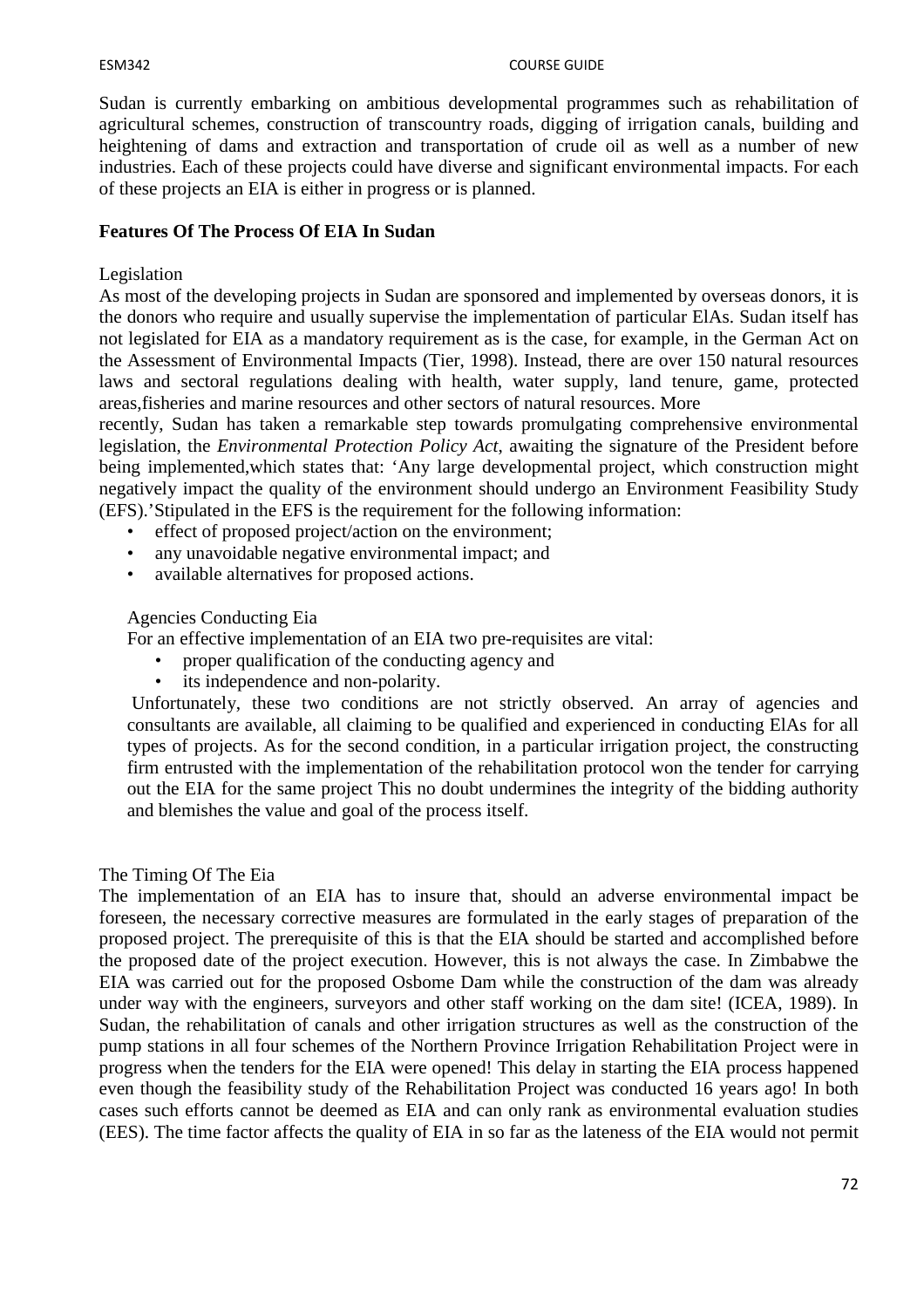meticulous, integrated conduct of the assignment, nor would it allow for application of the recommended mitigation procedures.

#### Participation

The participation of the local people and NGOs will no doubt act as a safeguard ensuring that the EIA has not overlooked the envisaged impacts on the community concerned. This participatory involvement should begin from the point of the project identification and continue throughout the project cycle. However, this is loosely, if at all, adhered to. Similar to the findings of Gutman (1997), public participation, with a few exception, did not rank high among the ElAs. It was either ruled out, omitted by the EIA team or was acknowledged as too late and too limited. Such practices as the coopting of local expertise in the EIA team and in the administration of questionnaires are not enough. This calls for remedial measures such as spelling out in the EIA Act that the participation of the local people is of equal importance and inseparable from the process itself. Concomitant with that, if not prior to it, is the training of NGOS, CBOs and affected groups to take part in the EIA protocols. Good ElAs are expected to contribute to the final project design, give the public a say in the project, and add to overall environmental awareness among involved parties (Gutman, 1997).

#### The Fate Of The Eia

Bad as it is not to undertake an EIS, it is worse to ignore the results of an EIA once accomplished. The monitoring of mitigation measures calls for a responsible body. Such an agency as the environment management agency (PEA) is lacking in Sudan. The HCENR, if institutionally upgraded and financially supported, could fill that gap. Otherwise, questions as to

- who will implement the findings of the EIA?
- who will supervise the implementation? and
- who will supervise the implementation? remain unanswered.

#### The Federal System

The federal governing system adopted by Sudan casts heavy shadows over the EIA process. Conflict over natural resources could occur between various States. The devolution of the Comprehensive Environmental Legislation to State levels needs the executive power to make it effective. It is suggested that the Central Government should have a stronger grip on policies, legislation, foreign affairs and coordination.

#### Recommendations

- The country should hasten its steps towards the adoption of the NEAP and the signing of the EPA.
- **•** Qualified firms, institutions and personnel should be involved in EIA. The quality of EIA should comply with ISO 14001.
- **•** Manuals and EIA software should be available in English and, if possible, in Arabic languages.
- **•** Manuals and software should be tailored to Sudanese circumstances or to similar developing countries.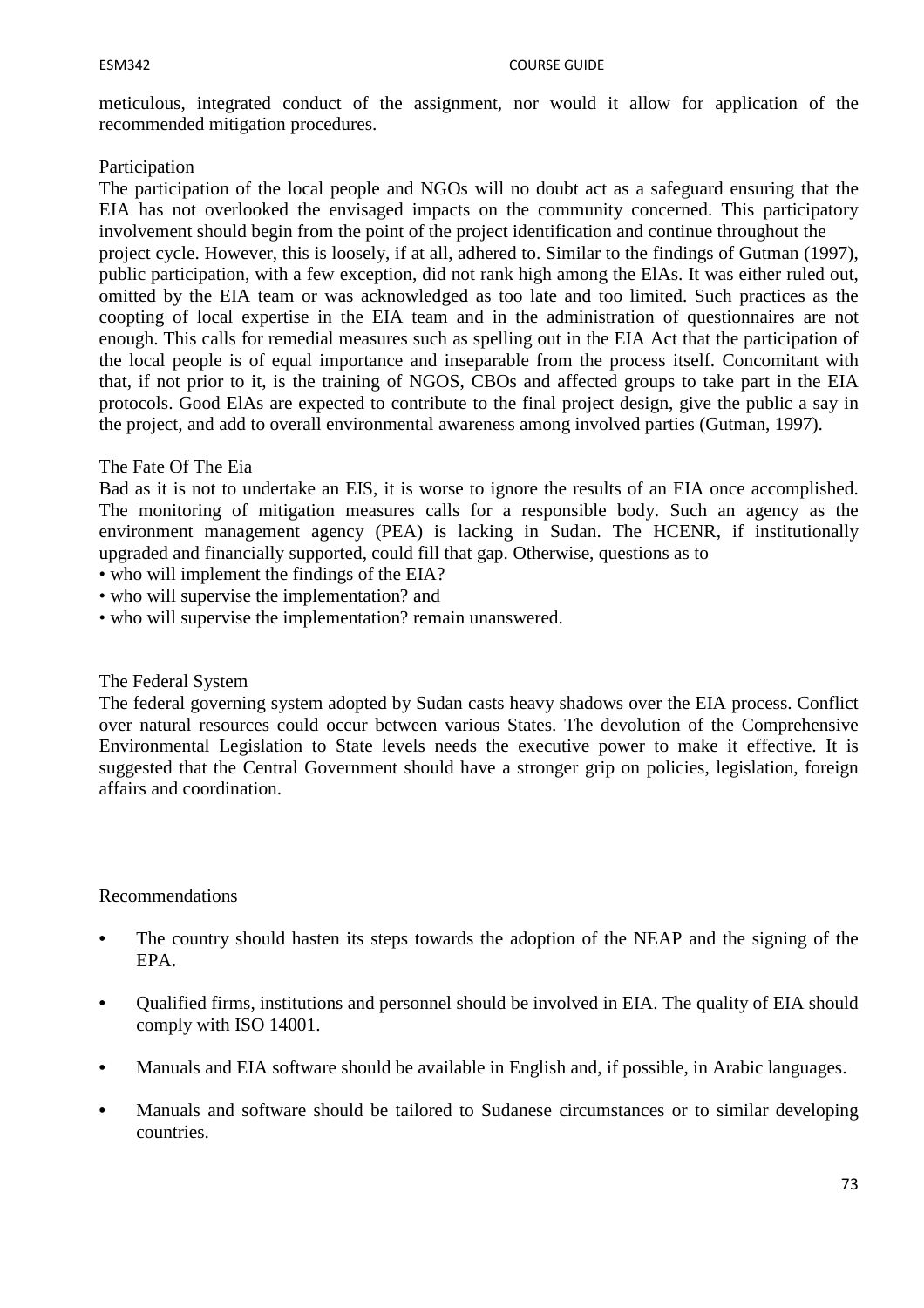- **•** The HCENR should be upgraded institutionally and supported financially.
- **•** Research and training institutes such as the Institute of Environmental Studies should be supported to be the focal point of all ElAs in Sudan.
- **•** Popular participation should be an integral part of the EIA.
- **•** ElAs should be open to competition by consultants firms via invitation to tender.
- **•** It should be obligatory for overseas implementing firms to consult with Sudanese experts to enhance the Environment Assessment (EA) capabilities in the country.
- **•** Enough time should be available between the completion of the EIA and the execution of the project.
- **•** Social and economic issues should receive equal weight as the natural environment.

# **4 CONCLUSION**

The unit gives an overview of how EIA is practised in other countries/organisations and sheds light into the problems and benefits of carrying out an EIA. It is anticipated that in years to come, more governments will approve of alternative ways of carrying out a smooth EIA process through the legislative processes. Furthermore, you are encouraged to explore (through the internet) other case studies on the practices of environmental impact assessment to get more understanding of the challenges.

## **5 SUMMARY**

Following the case studies highlighted in this unit, you now know the practices of EIA from Finland and from Sudan. You have gained knowledge of their legislation and their EIA practices. You will, from this unit, understand that the process of EIA are detailed and involve a lot of interactions with various stakeholders, such that, a breach in any of the processes will causes a significant problem in subsequent process and also delay the application time. Some recommendation have also been made following the Sudan's case study which could also be applied in similar circumstances.

## **6 TUTOR MARKED ASSIGNMENT**

- 1. What are the challenges of EIA in your country? How does it compare with EIA in other developing nations?
- 2. What process(es) should be put in place by the Federal Government in order to ensure the successful implementation of EIA?

## **7. REFERENCE/FURTHER READINGS**